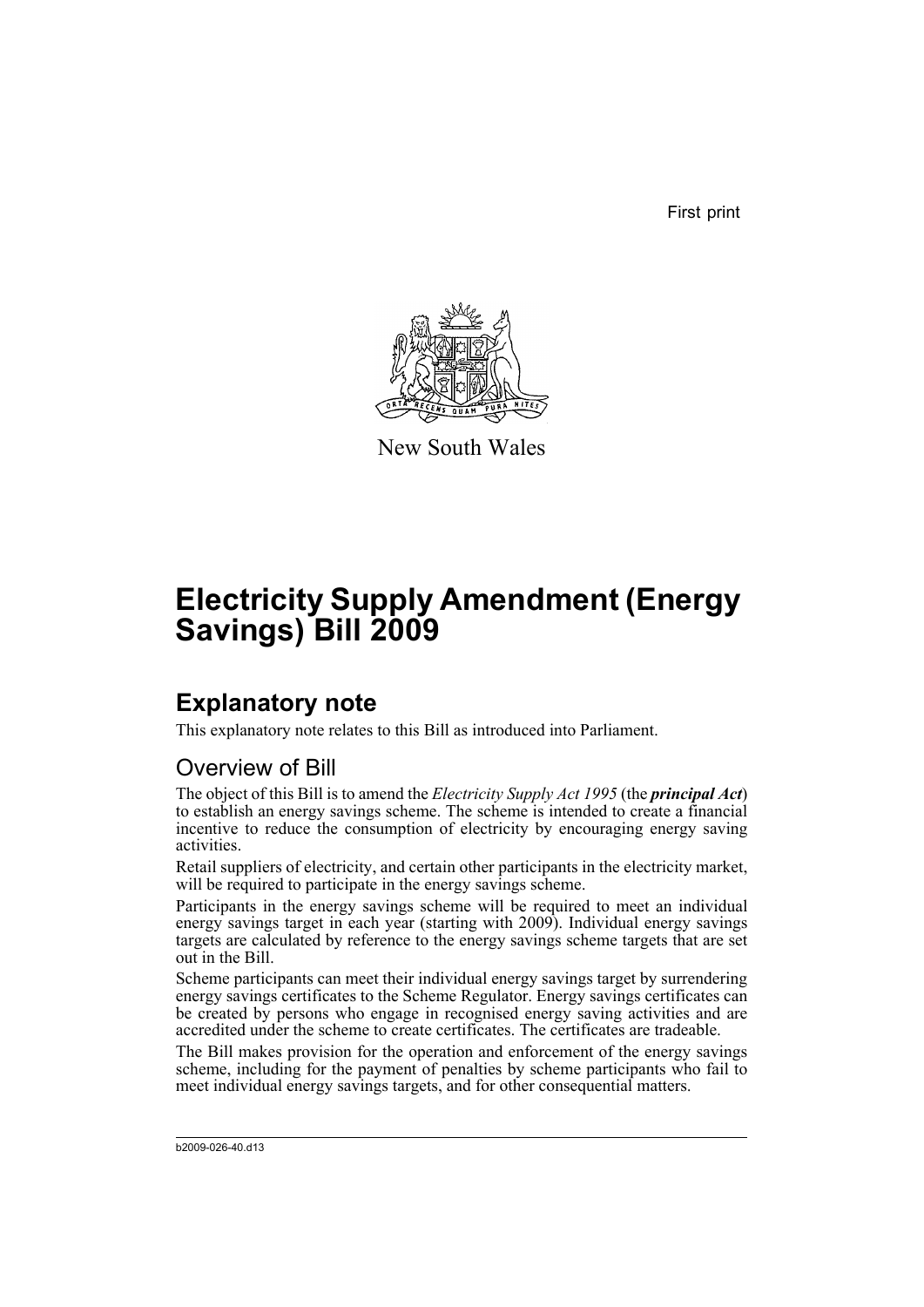Explanatory note

The energy savings scheme is different from the existing greenhouse gas abatement scheme (*GGAS*) set out in Part 8A of the principal Act. It is limited to activities that reduce the consumption of electricity, and does not apply to activities that reduce greenhouse gas emissions generally. The energy savings scheme is intended to complement the proposed national scheme for carbon pollution reduction.

The energy savings scheme will automatically terminate at the end of the year 2020, but may be terminated earlier (for instance if a national energy savings scheme is established).

# Outline of provisions

**Clause 1** sets out the name (also called the short title) of the proposed Act.

**Clause 2** provides for the commencement of the proposed Act on 1 July 2009.

# **Schedule 1 Amendment of Electricity Supply Act 1995**

# **The energy savings scheme**

The principal amendments made by the Bill are contained in **Schedule 1 [2] and [7]**. **Schedule 1 [2]** inserts new Part 9 in the principal Act, and is explained in detail below.

# **Preliminary (Division 1)**

Division 1 of new Part 9 provides for the objects of the new Part and definitions used in the new Part.

The principal object of the new Part is to create a financial incentive to reduce the consumption of electricity by encouraging energy saving activities.

The other objects of the new Part are:

- (a) to assist households and businesses to reduce electricity consumption and electricity costs, and
- (b) to complement any national scheme for carbon pollution reduction by making the reduction of greenhouse gas emissions achievable at a lower cost, and
- (c) to reduce the cost of, and the need for, additional energy generation, transmission and distribution infrastructure.

# **Energy savings scheme (Division 2)**

Division 2 of new Part 9 establishes the energy savings scheme.

The persons required to participate in the scheme are retail suppliers of electricity, direct suppliers of electricity and consumers of electricity whose electricity load is classified as a market load.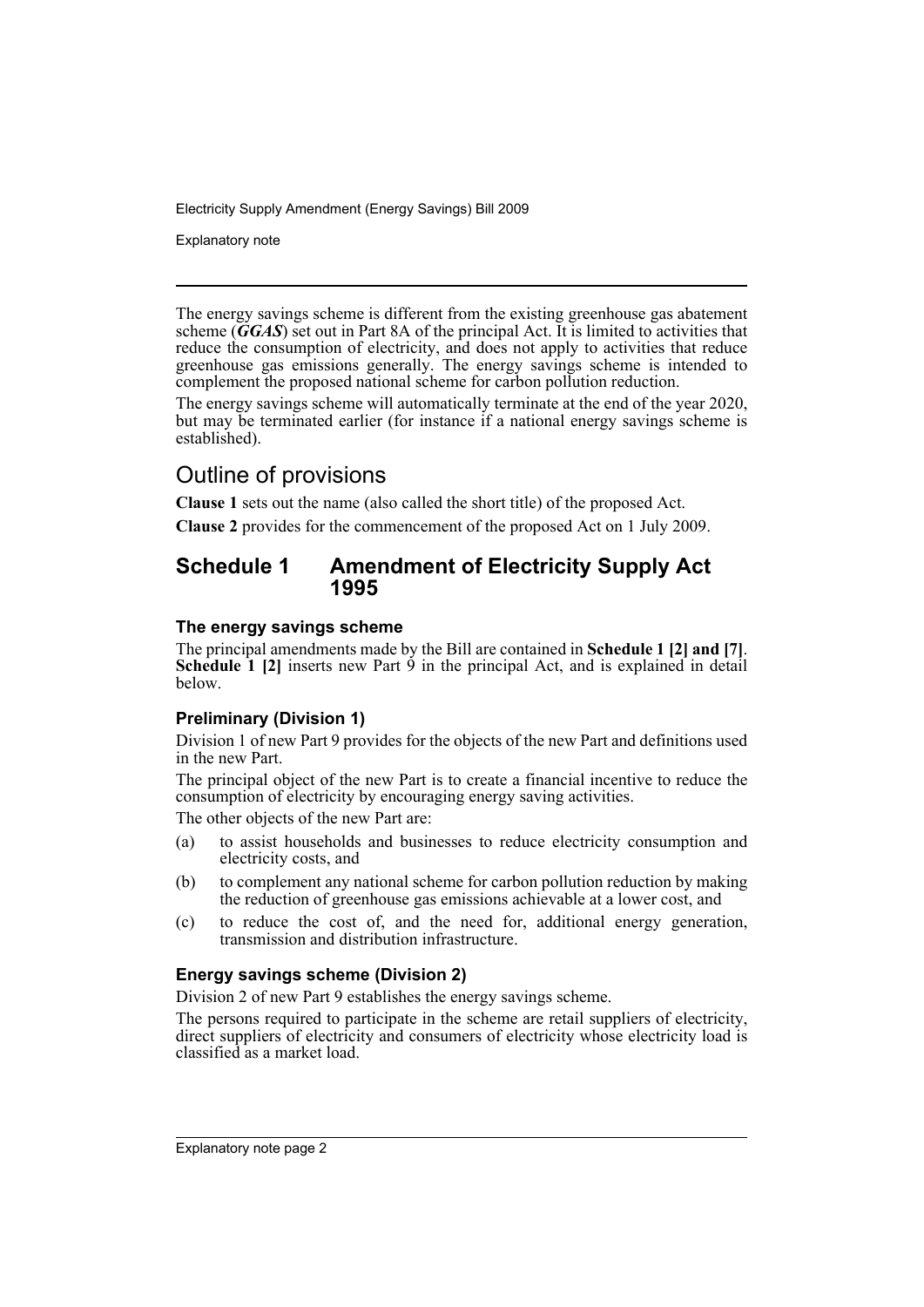Explanatory note

Scheme participants are required to meet an individual energy savings target in each year, starting with 2009. (For the purposes of starting up the scheme, the year 2009 is taken to be the period of 6 months from 1 July 2009, but after that each year will be an ordinary calendar year.)

# **Energy savings scheme targets (Division 3)**

Division 3 of new Part 9 establishes the general energy savings targets for the scheme, referred to as energy savings scheme targets. These targets are to be used as the basis for calculating the individual energy savings targets of scheme participants. The energy savings scheme targets are set out in proposed Schedule 5 to the principal Act (see **Schedule 1 [7]**).

The Bill authorises the energy savings scheme targets to be changed, by regulation, in limited circumstances. An energy savings scheme target for a year cannot be changed after the year has started or within 12 months before the start of that year.

#### **Individual energy savings targets (Division 4)**

Division 4 of new Part 9 provides for the calculation of individual energy savings targets and penalties for failure to meet targets.

A scheme participant's individual energy savings target for a year is calculated by multiplying the total value of all liable acquisitions made by the scheme participant during that year by the energy savings scheme target for that year (that is, the target referred to in proposed Division 3). This result is then multiplied by the energy conversion factor for that year to obtain an individual energy savings target for the year.

A liable acquisition of a scheme participant is any purchase of electricity by the scheme participant (from the national electricity market operator or from any person who is not registered as a participant in the national electricity market) where the electricity is purchased for consumption by, or onsale to, end users in this State or for use in this State. Certain supplies of electricity generated by scheme participants are also treated as liable acquisitions of electricity.

Energy conversion factors are set out in proposed Schedule 5 to the principal Act (see **Schedule 1 [7]**).

A scheme participant's individual energy savings target is expressed in tonnes of carbon dioxide equivalent of greenhouse gas emissions.

A scheme participant meets its individual energy savings target if the energy savings attributable to the scheme participant during the year to which the target applies are equivalent to, or exceed, the scheme participant's individual energy savings target. The energy savings that are attributable to a scheme participant under the scheme is the total value of all energy savings certificates that the scheme participant elects to surrender under the scheme for the purpose of meeting its individual energy savings target.

If a scheme participant fails to meet an individual energy savings target, the scheme participant will be liable for an energy savings shortfall penalty, calculated by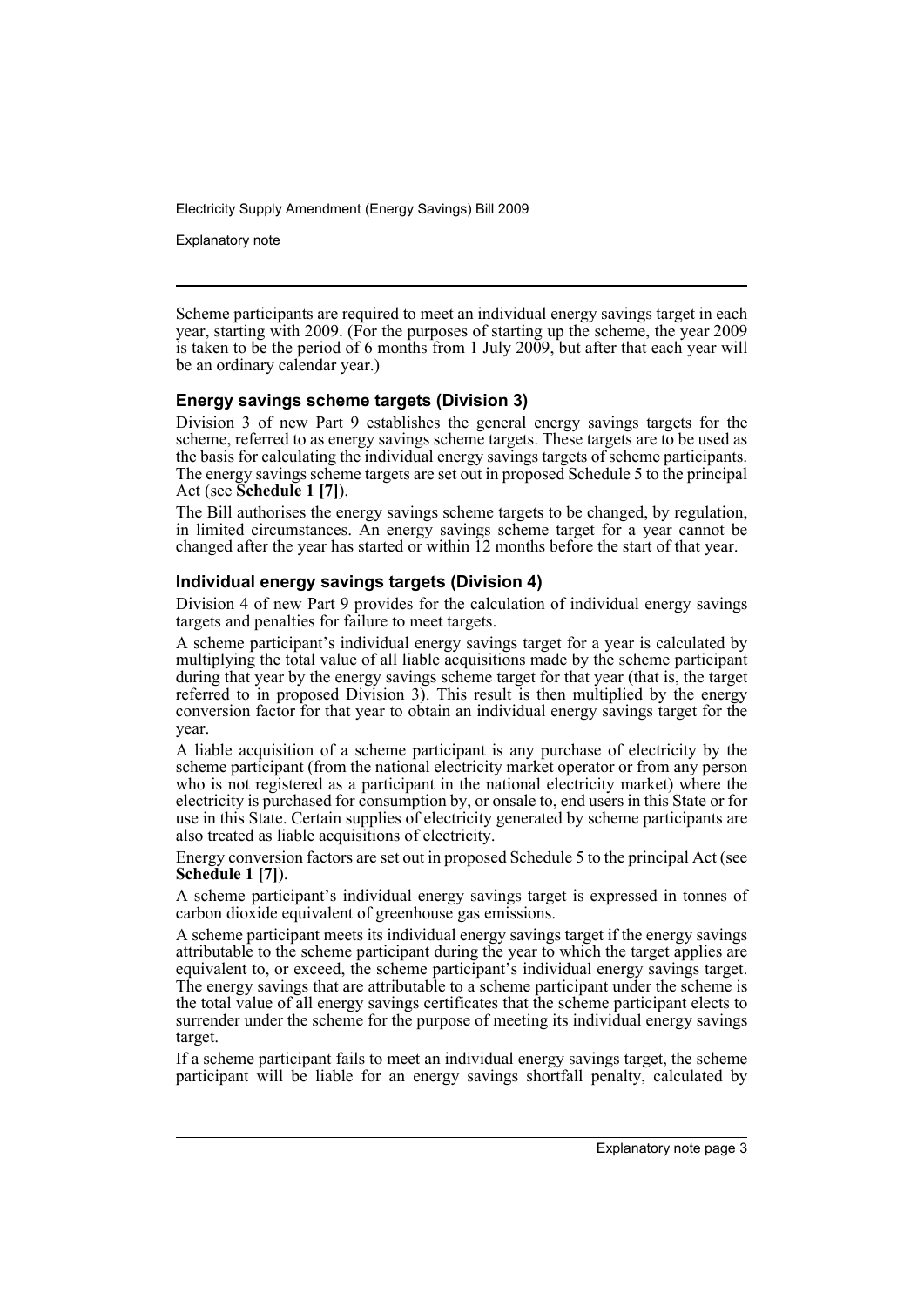Explanatory note

reference to the amount of its energy savings shortfall (the amount by which its individual energy savings target exceeds the energy savings attributable to the scheme participant).

The penalty is calculated by reference to the relevant base penalty rate set out in proposed Schedule 5A to the principal Act (see **Schedule 1 [7]**), multiplied by the penalty conversion factor also set out in that proposed Schedule.

The base penalty rates may be adjusted for movements in the consumer price index.

The base penalty rates and penalty conversion factors may also be changed by regulation in other limited circumstances. Base penalty rates and penalty conversion factors cannot be changed after the year has started or within 12 months before the start of that year (apart from adjustments for movements in the consumer price index).

Scheme participants will be permitted, subject to certain limitations, to avoid an energy savings shortfall penalty by carrying forward their energy savings shortfall (or part of their energy savings shortfall) to the next year. However, the carried forward shortfall must be remedied in the next year.

# **Exemptions (Division 5)**

Division 5 of new Part 9 permits the Minister to grant exemptions from the scheme in respect of the electricity load used by a specified person or class of persons or used in connection with a specified activity or class of activities. The Minister may grant such an exemption only if satisfied that the electricity load is used in connection with an industry or activity that is both emissions intensive and trade exposed. An exemption may be a full exemption or a partial exemption.

The effect of the exemption is that scheme participants can deduct from their liable acquisitions any electricity purchased or supplied that represents exempt electricity load.

#### **Assessment of compliance of scheme participants (Division 6)**

Division 6 of new Part 9 requires scheme participants to lodge with the Scheme Regulator an annual energy savings statement. This statement is to contain an assessment of the scheme participant's individual energy savings target for the year and details of energy savings certificates proposed to be surrendered to meet that target.

Division 6 also provides for other miscellaneous matters relating to the assessment process.

#### **Creation of energy savings certificates (Division 7)**

Division 7 of new Part 9 provides for the creation of energy savings certificates.

The rules made under the scheme may provide for the creation of energy savings certificates in respect of any activity that reduces the consumption of electricity in this State. Energy savings achieved in other jurisdictions may also be recognised under the scheme if there is in that other jurisdiction a corresponding energy savings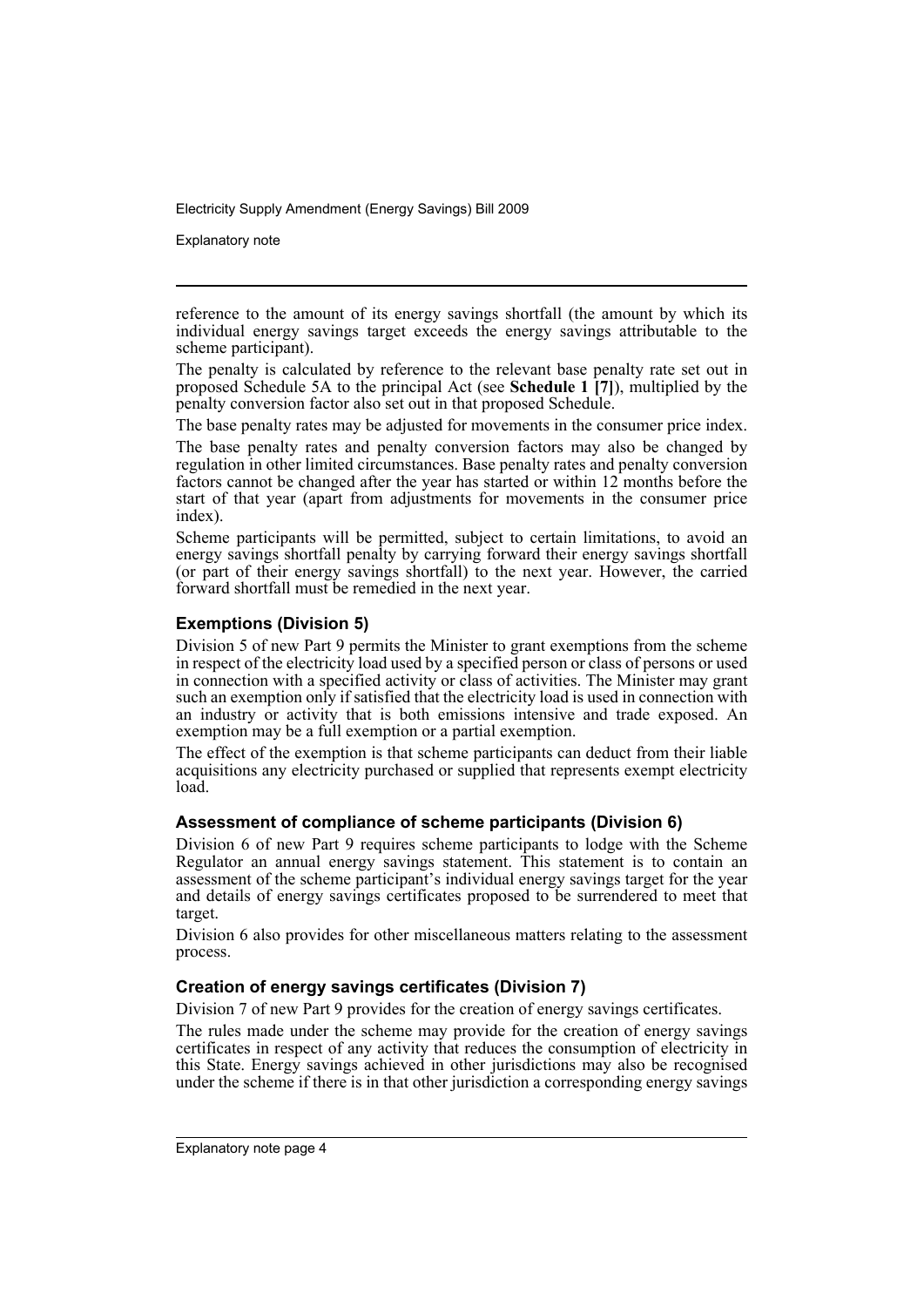Explanatory note

scheme approved by the Minister. Activities in respect of which energy savings certificates may be created are referred to as recognised energy saving activities. Subject to certain transitional arrangements for persons accredited as certificate providers under GGAS, the energy saving activity concerned must commence on or after 1 July 2008.

An energy savings certificate may be created for each whole tonne of carbon dioxide equivalent of greenhouse gas emissions attributable to energy savings arising from a recognised energy saving activity.

To calculate the number of tonnes of carbon dioxide equivalent of greenhouse gas emissions attributable to energy savings arising from a recognised energy saving activity it is necessary to multiply the number of megawatt hours of energy savings arising from the recognised energy saving activity (which is provided for by the scheme rules) by a certificate conversion factor.

Certificate conversion factors are set out in proposed Schedule 5B to the principal Act (see **Schedule 1 [7]**). Certificate conversion factors may be changed by regulation.

Certificate may be created after the energy saving activity occurs. There are time limits on creating certificates.

Certificates may not be created in relation to energy savings already claimed under GGAS.

It will be an offence to improperly create a certificate.

# **Accreditation of certificate providers (Division 8)**

Division 8 of new Part 9 provides for the accreditation of persons as providers of energy savings certificates. Only accredited certificate providers can create energy savings certificates. The regulations may make provision for eligibility for accreditation.

Division 8 also provides for other miscellaneous matters relating to accreditation (applications for accreditation, duration of accreditation, conditions of accreditation and transfer of accreditation).

If a person improperly creates certificates, or creates certificates in contravention of conditions of accreditation, the Scheme Administrator may require the person to surrender energy savings certificates to the Scheme Administrator. The purpose of this provision is to prevent energy savings that have not actually been achieved from being attributed to a scheme participant.

### **Registration, form and duration of energy savings certificates (Division 9)**

Division 9 of new Part 9 requires the creation of an energy savings certificate to be registered. It also provides for the form and duration of certificates.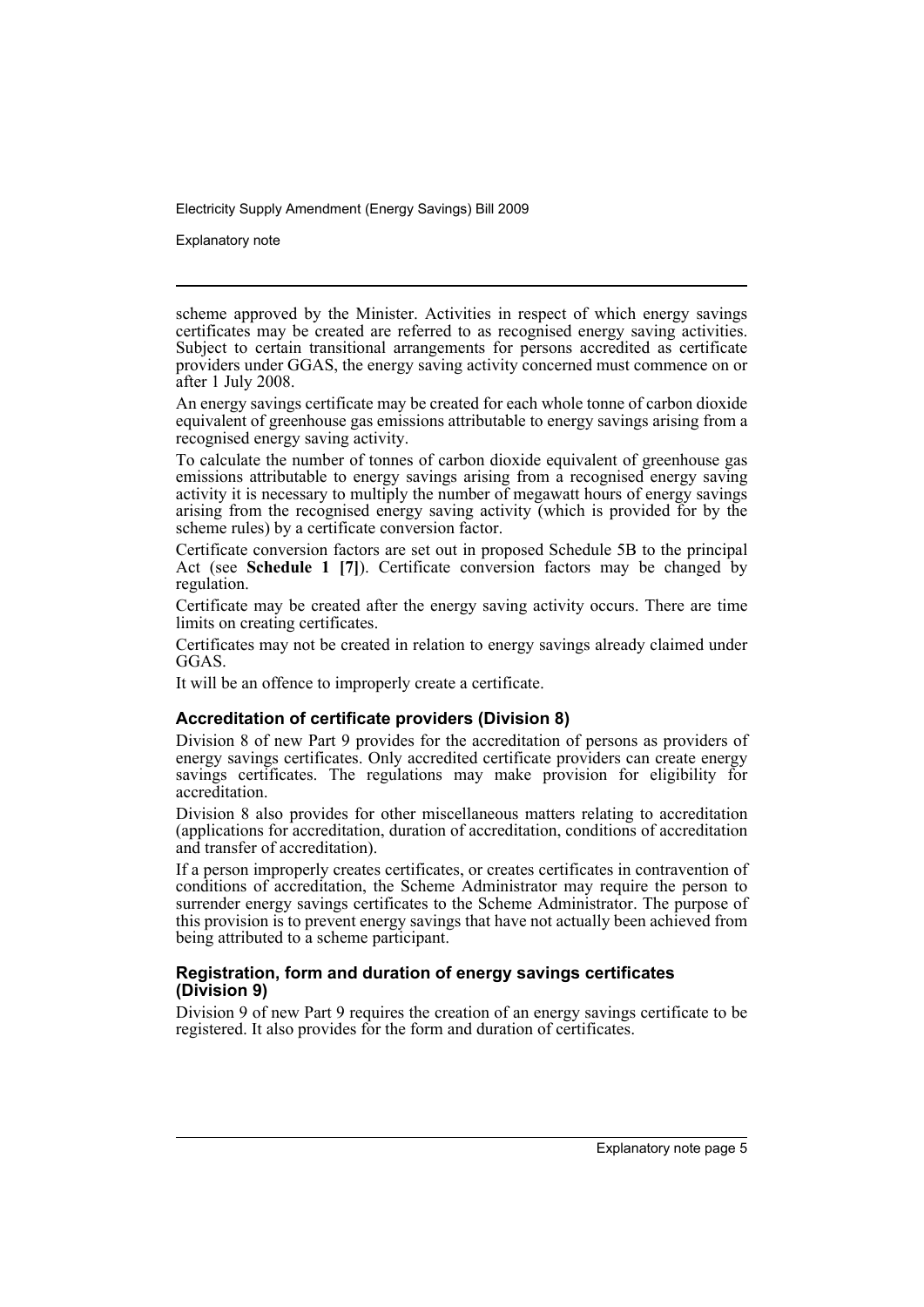Explanatory note

#### **Transfers and other dealings in certificates (Division 10)**

Division 10 of new Part 9 facilitates trading in energy savings certificates and provides for other matters relating to transfers of certificates.

#### **Administration of scheme (Division 11)**

Division 11 of new Part 9 provides for a Scheme Regulator and Scheme Administrator, and sets out their functions. In general, the Scheme Regulator is responsible for the administration of the scheme with regard to scheme participants (including monitoring compliance with the scheme by scheme participants) and the Scheme Administrator is responsible for the administration of the scheme with regard to accreditation of certificate providers and trading in certificates (including monitoring compliance with the scheme by accredited certificate providers).

The Scheme Regulator and Scheme Administrator will have power to conduct audits and to require information. It will be an offence to obstruct the Scheme Regulator or Scheme Administrator in the exercise of their functions or to provide false and misleading information to the Scheme Regulator or Scheme Administrator.

Division 11 also makes special provision for confidential information and for the protection of Cabinet documents.

#### **Registers (Division 12)**

Division 12 of new Part 9 provides for the following registers to be kept by the Scheme Administrator:

- (a) a register of accredited certificate providers,
- (b) a register of energy savings certificates.

It also allows the Scheme Administrator to make publicly available aggregated data compiled from the registers and provides for other matters in relation to the registers.

#### **Scheme rules (Division 13)**

Division 13 of new Part 9 enables the Minister to approve rules for the purposes of the scheme. Scheme participants must comply with scheme rules.

### **Miscellaneous (Division 14)**

Division 14 of new Part 9 contains miscellaneous provisions relating to the scheme. These provisions deal with the following:

- (a) the obligation of retail suppliers to comply with the scheme as a condition of their licences,
- (b) arrangements for persons who cease to be scheme participants,
- (c) appeals to the Administrative Decisions Tribunal,
- (d) certificate evidence,
- (e) protection from personal liability for persons involved in administering the scheme,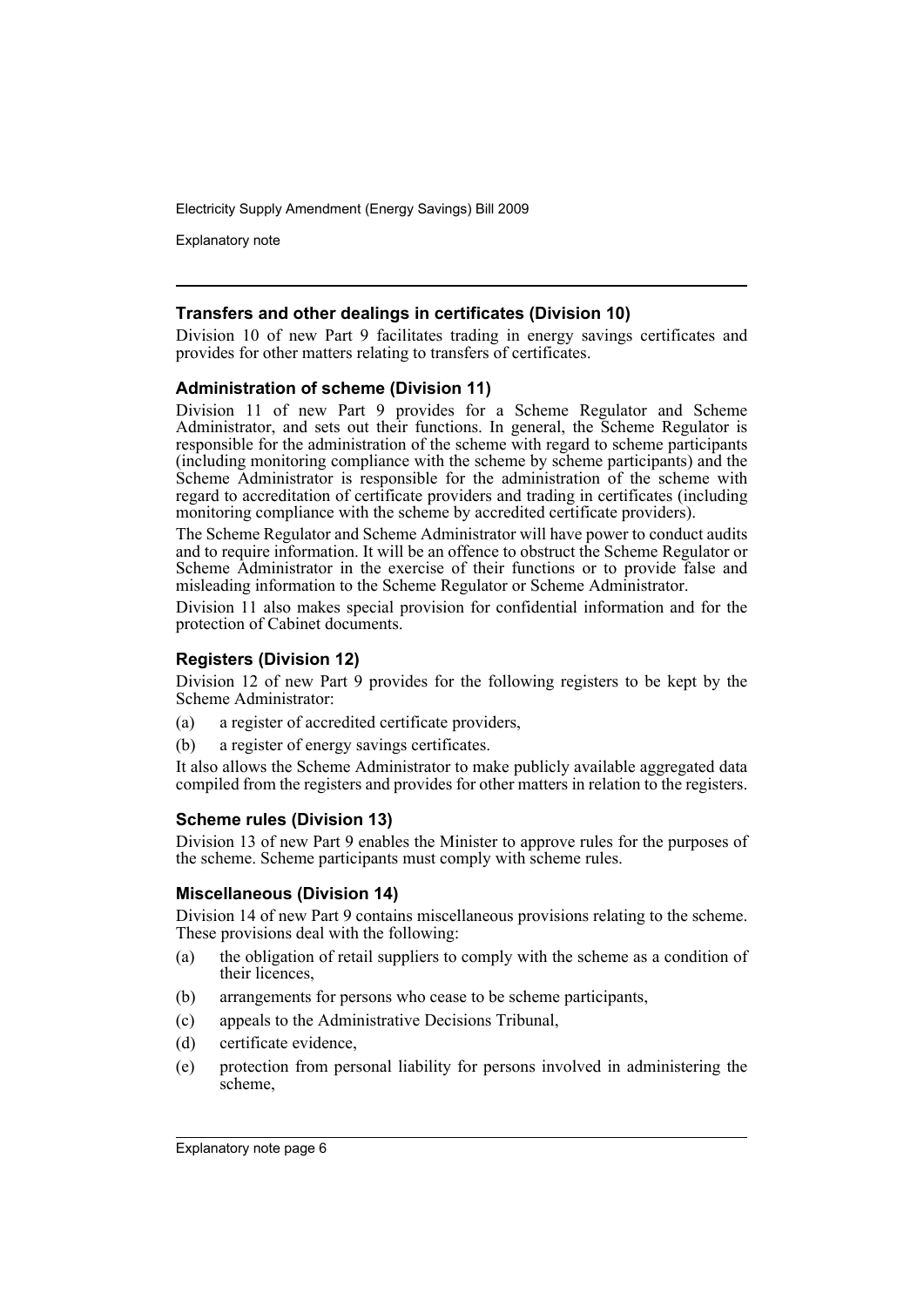Explanatory note

- (f) annual reports by the Scheme Regulator,
- (g) five-yearly reviews of the scheme,
- (h) waiver or suspension of obligations under the scheme in emergencies,
- (i) early termination of the scheme (for example, if a national scheme is established).

Unless terminated earlier, the scheme will automatically terminate at the end of the year 2020.

#### **Savings and transitional matters**

**Schedule 1 [9]** provides for savings and transitional matters in connection with the establishment of the energy savings scheme. These include provision for the transition from GGAS to the new scheme. Persons who are accredited under GGAS in respect of activities that are recognised energy saving activities under the new scheme will be able to be accredited as certificate providers under the new scheme. From the commencement of the new scheme, abatement certificates will not be able to be created under GGAS in relation to recognised energy saving activities unless the activities took place before that commencement. The provisions also allow exemptions for 2009 to be granted after the commencement of the scheme.

**Schedule 1 [8]** enables savings and transitional regulations to be made as a consequence of the proposed Act.

#### **Other amendments**

**Schedule 1** [1] makes a consequential amendment to provisions of the principal Act relating to GGAS, to reflect the fact that electricity consumption activities will now be dealt with under the new energy savings scheme.

**Schedule 1 [3]–[5]** make consequential amendments that extend existing arrangements for the recovery of fees and regulation-making powers so that they apply in respect of the energy savings scheme.

**Schedule 1 [6]** renumbers existing Part 9 of the Act, as a consequence of the insertion of the new Part 9.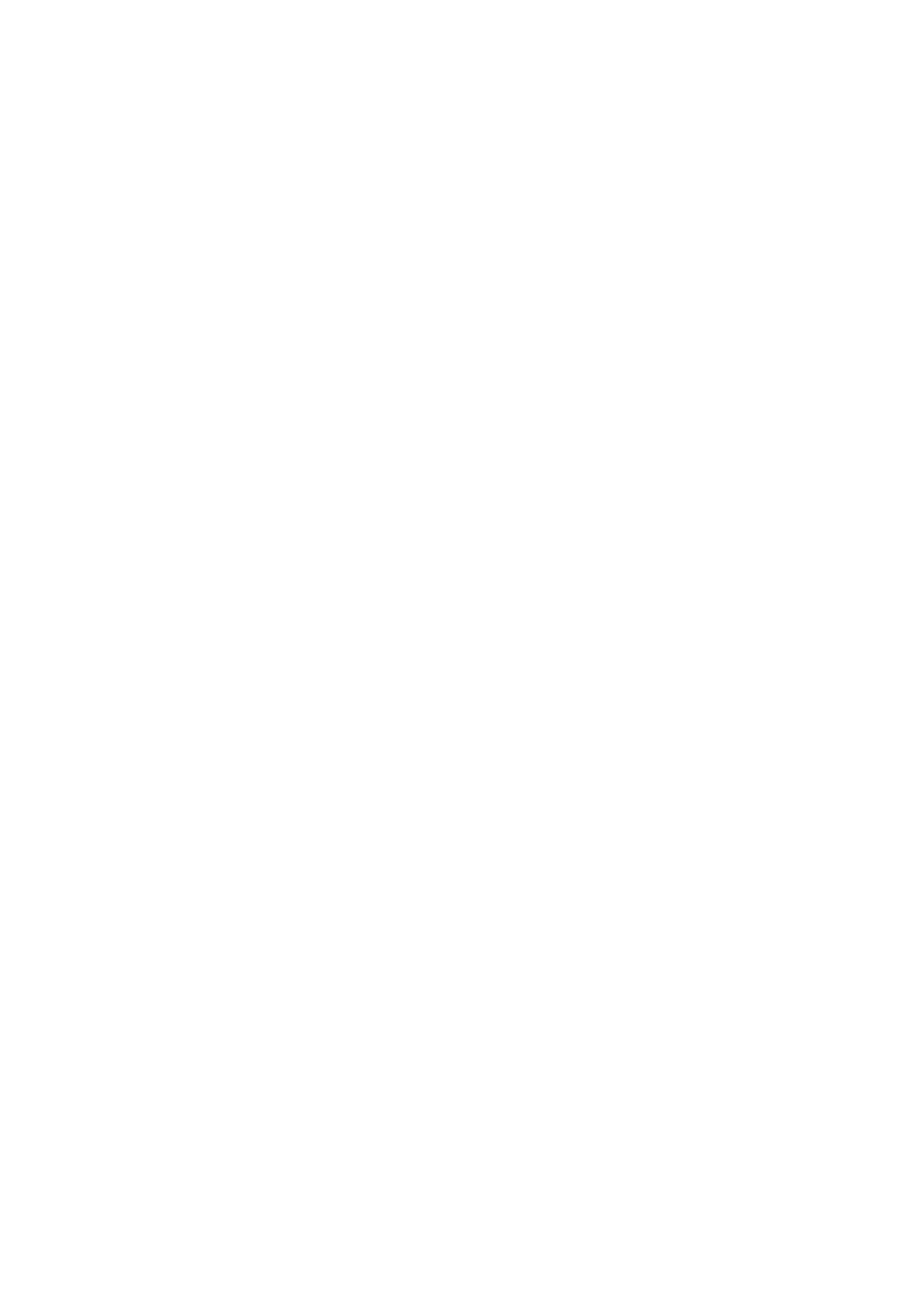First print



New South Wales

# **Electricity Supply Amendment (Energy Savings) Bill 2009**

# **Contents**

|                                                           | Page |
|-----------------------------------------------------------|------|
| Name of Act                                               |      |
| 2 Commencement                                            |      |
| Schedule 1 Amendment of Electricity Supply Act 1995 No 94 | 3    |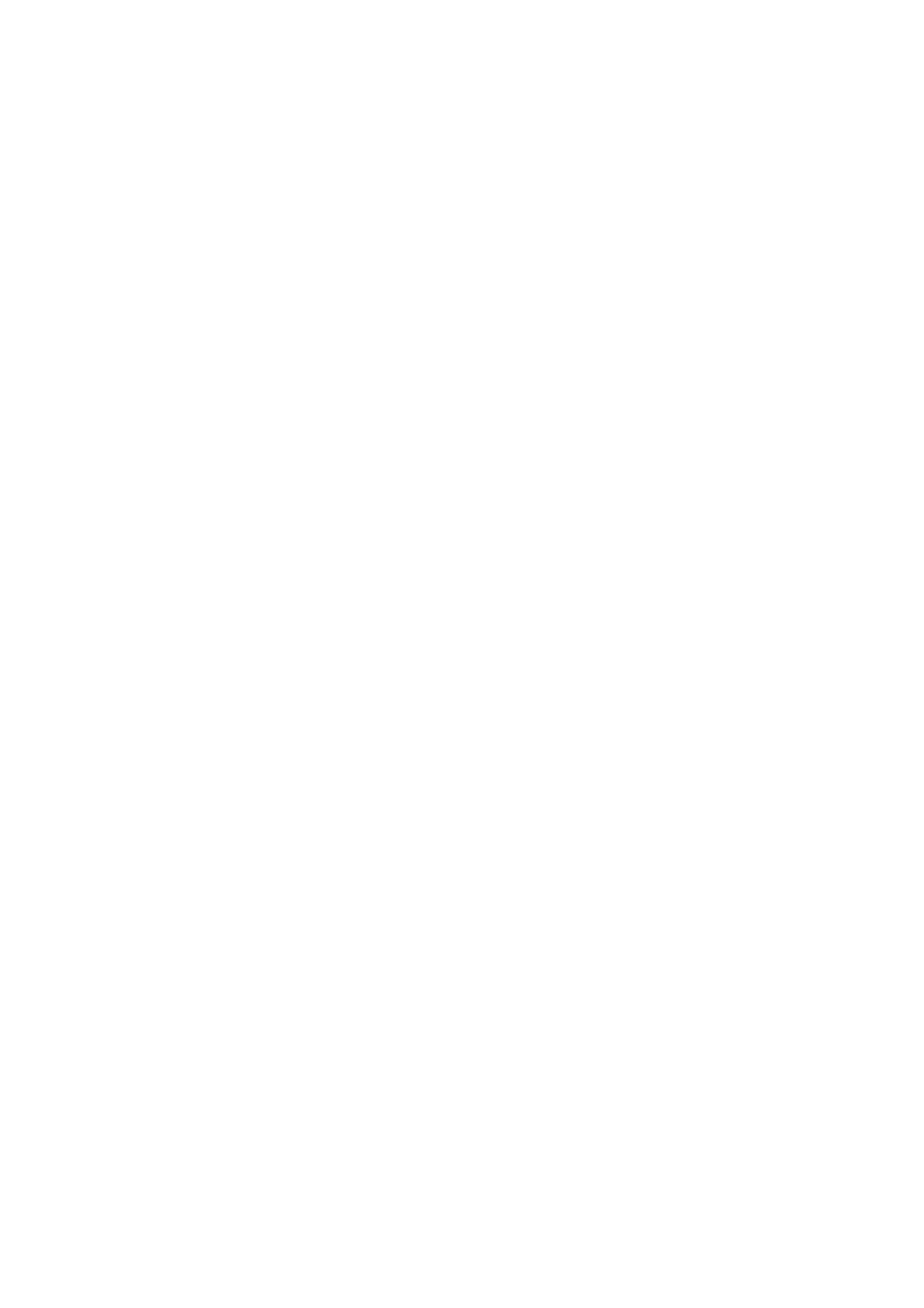

New South Wales

# **Electricity Supply Amendment (Energy Savings) Bill 2009**

No , 2009

# **A Bill for**

An Act to amend the *Electricity Supply Act 1995* to establish an energy savings scheme.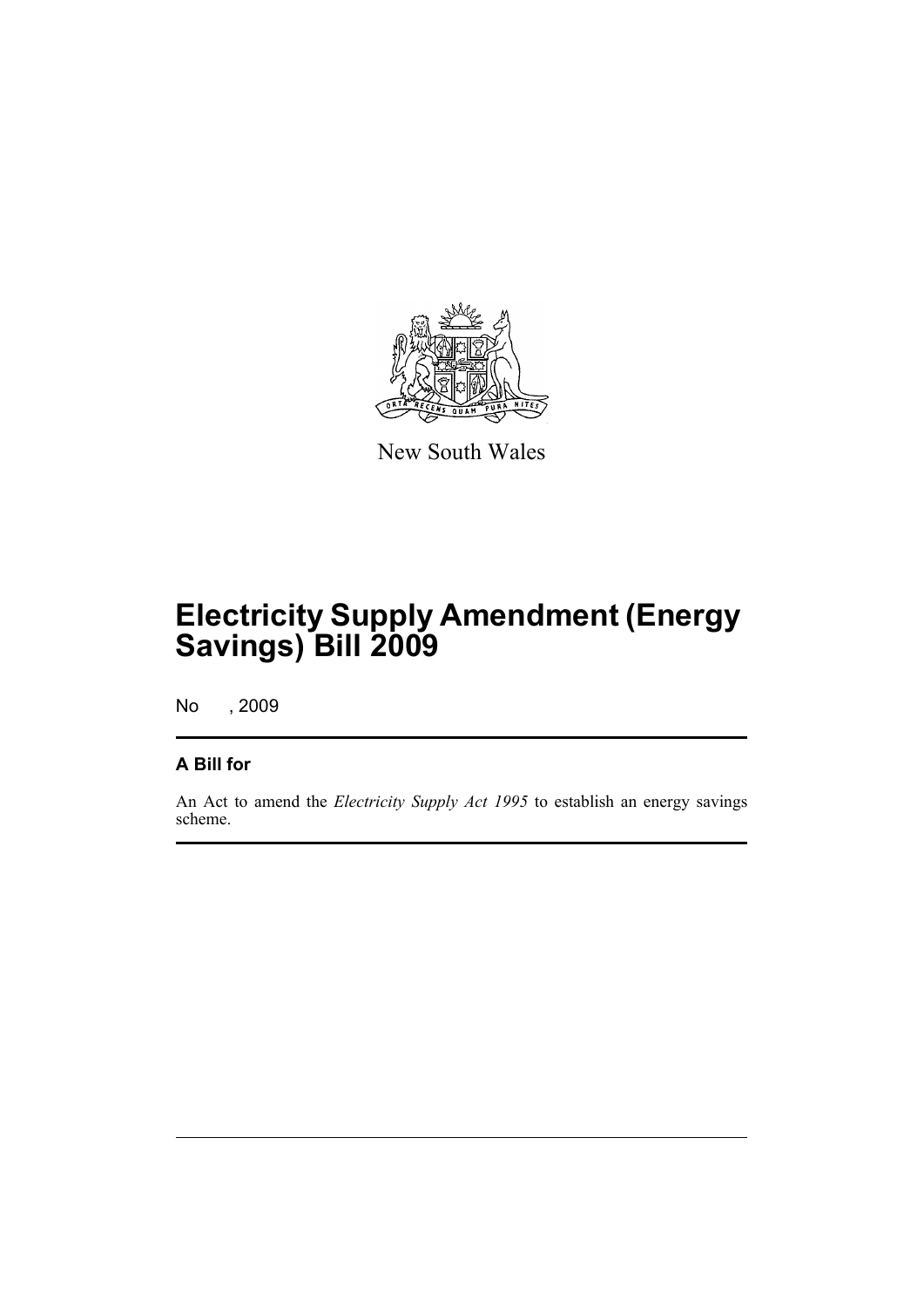<span id="page-11-1"></span><span id="page-11-0"></span>

| The Legislature of New South Wales enacts: |                                                                                   |                     |  |
|--------------------------------------------|-----------------------------------------------------------------------------------|---------------------|--|
| 1                                          | Name of Act                                                                       |                     |  |
|                                            | This Act is the <i>Electricity Supply Amendment (Energy Savings)</i><br>Act 2009. | 3<br>$\overline{4}$ |  |
|                                            | Commencement                                                                      | 5                   |  |
|                                            | This Act commences, or is taken to have commenced, on 1 July 2009.                | 6                   |  |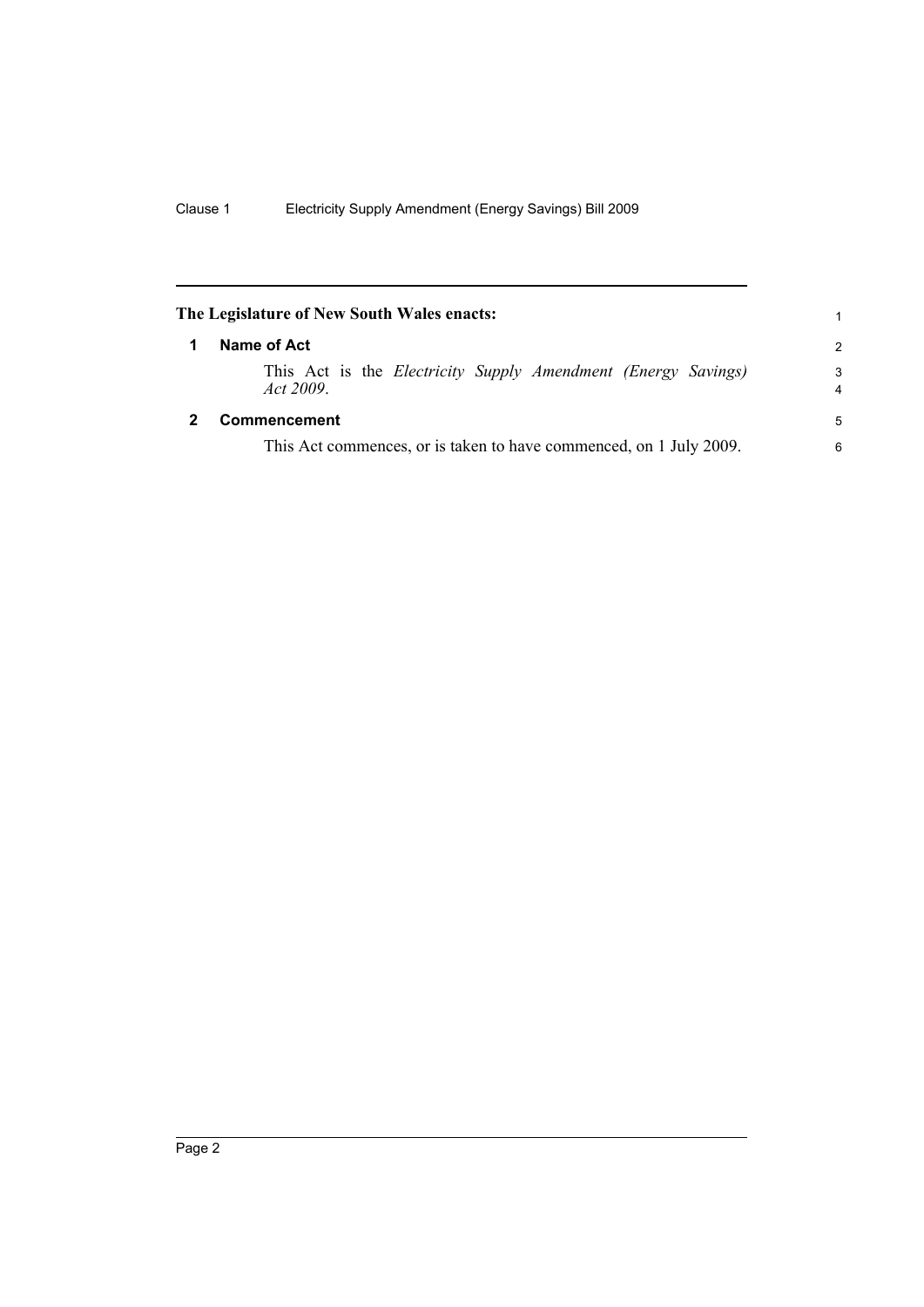<span id="page-12-0"></span>

|     | <b>Schedule 1</b> |                   |                        | <b>Amendment of Electricity Supply Act</b><br>1995 No 94                                                                                                                                             | 1<br>$\overline{2}$ |
|-----|-------------------|-------------------|------------------------|------------------------------------------------------------------------------------------------------------------------------------------------------------------------------------------------------|---------------------|
| [1] |                   |                   |                        | Section 97EC When certificates may be created                                                                                                                                                        | 3                   |
|     |                   |                   |                        | Omit section 97EC (4) and the note to the subsection.                                                                                                                                                | 4                   |
| [2] | Part 9            |                   |                        |                                                                                                                                                                                                      | 5                   |
|     |                   |                   | Insert after Part 8A:  |                                                                                                                                                                                                      | 6                   |
|     | Part 9            |                   |                        | <b>Energy savings scheme</b>                                                                                                                                                                         | 7                   |
|     |                   | <b>Division 1</b> |                        | Preliminary                                                                                                                                                                                          | 8                   |
|     | 98                |                   | <b>Objects of Part</b> |                                                                                                                                                                                                      | 9                   |
|     |                   | (1)               |                        | The principal object of this Part is to create a financial incentive<br>to reduce the consumption of electricity by encouraging energy<br>saving activities.                                         | 10<br>11<br>12      |
|     |                   | (2)               |                        | The other objects of this Part are:                                                                                                                                                                  | 13                  |
|     |                   |                   | (a)                    | to assist households and businesses to reduce electricity<br>consumption and electricity costs, and                                                                                                  | 14<br>15            |
|     |                   |                   | (b)                    | to complement any national scheme for carbon pollution<br>reduction by making the reduction of greenhouse gas<br>emissions achievable at a lower cost, and                                           | 16<br>17<br>18      |
|     |                   |                   | (c)                    | to reduce the cost of, and the need for, additional energy<br>generation, transmission and distribution infrastructure.                                                                              | 19<br>20            |
|     | 99                |                   | <b>Definitions</b>     |                                                                                                                                                                                                      | 21                  |
|     |                   | (1)               |                        | In this Part:                                                                                                                                                                                        | 22                  |
|     |                   |                   |                        | accredited certificate provider means a person accredited as an<br>energy savings certificate provider under this Part and whose<br>accreditation is in force.                                       | 23<br>24<br>25      |
|     |                   |                   |                        | base penalty rate—see section 113.                                                                                                                                                                   | 26                  |
|     |                   |                   |                        | <i>carbon dioxide equivalent</i> of greenhouse gas emissions means<br>the mass of carbon dioxide measured in tonnes that has the same<br>global warming potential as those greenhouse gas emissions. | 27<br>28<br>29      |
|     |                   |                   |                        | carried forward shortfall—see section 116.                                                                                                                                                           | 30                  |
|     |                   |                   |                        | certificate conversion factor—see section 130.                                                                                                                                                       | 31                  |
|     |                   |                   |                        | consumer price index means the Consumer Price Index (All<br>Groups Index) for Sydney issued by the Australian Statistician.                                                                          | 32<br>33            |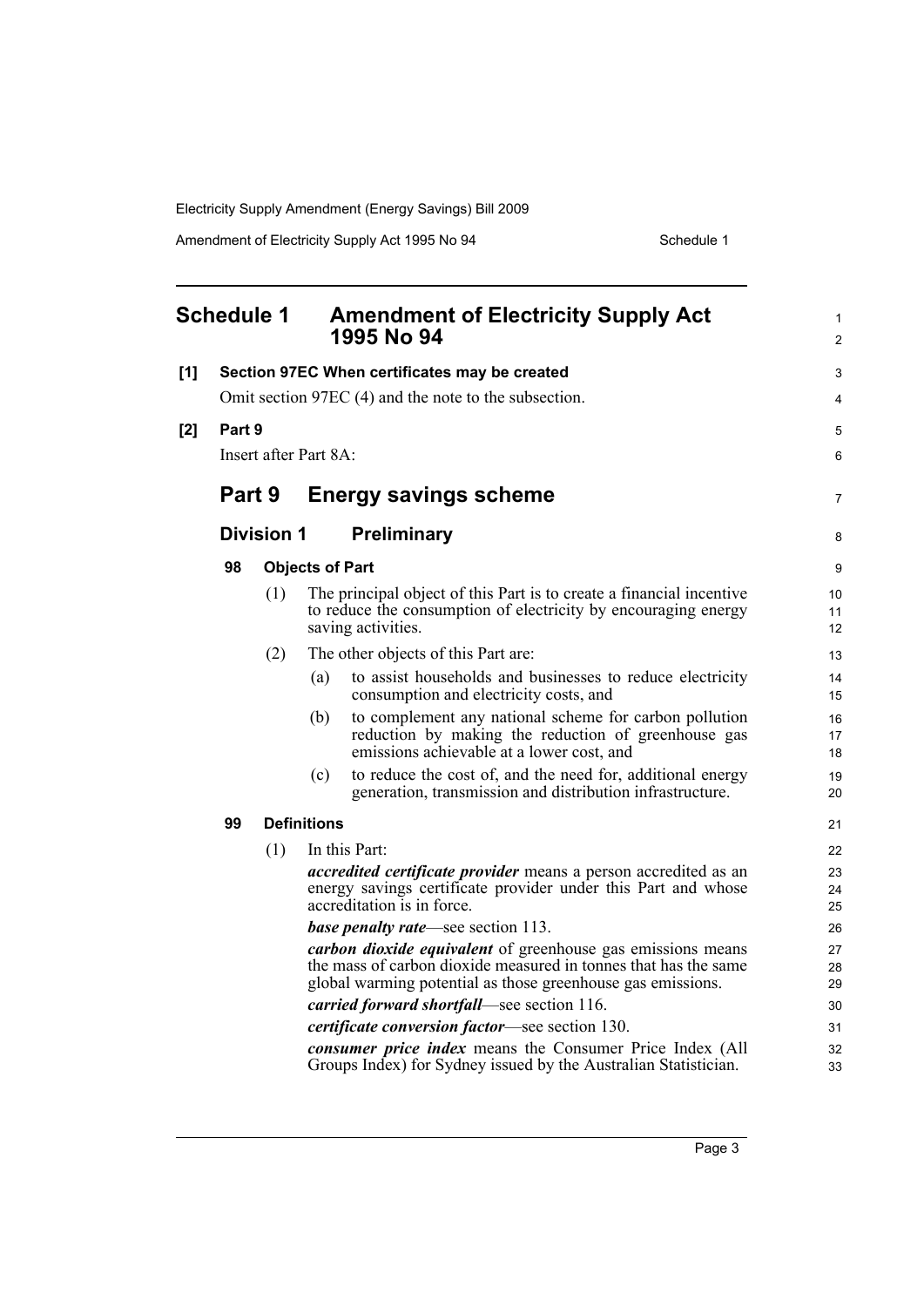Schedule 1 Amendment of Electricity Supply Act 1995 No 94

| <i>direct supplier of electricity</i> has the meaning given by           | 1              |
|--------------------------------------------------------------------------|----------------|
| section 101.                                                             | $\overline{2}$ |
| <i>end user</i> of electricity means a person who acquires, or proposes  | 3              |
| to acquire, electricity for consumption purposes.                        | $\overline{4}$ |
| <i>energy conversion factor</i> —see section 108.                        | 5              |
| energy savings certificate means an energy savings certificate           | 6              |
| created under this Part.                                                 | $\overline{7}$ |
| <i>energy savings scheme</i> or <i>scheme</i> means the energy savings   | 8              |
| scheme established by this Part.                                         | 9              |
| <i>energy savings scheme target—see section 103.</i>                     | 10             |
| energy savings shortfall—see section 111.                                | 11             |
| <i>energy savings shortfall penalty—see section 112.</i>                 | 12             |
| <i>energy savings statement</i> —see section 123.                        | 13             |
| greenhouse gas means carbon dioxide, methane, nitrous oxide, a           | 14             |
| perfluorocarbon gas or any other gas prescribed by the                   | 15             |
| regulations for the purposes of this definition.                         | 16             |
| <i>individual energy savings target—see section 106.</i>                 | 17             |
| <i>liable acquisition</i> —see section 107.                              | 18             |
| Market Operator means the entity that has the function of                | 19             |
| operating and administering the wholesale exchange under the             | 20             |
| National Electricity (NSW) Law.                                          | 21             |
| <i>penalty conversion factor</i> —see section 113.                       | 22             |
| <i>recognised energy saving activity</i> means an activity in respect of | 23             |
| which an energy savings certificate may be created under this            | 24             |
| Part.                                                                    | 25             |
| <i>register</i> means a register kept by the Scheme Administrator under  | 26             |
| this Part.                                                               | 27             |
| <i>related body corporate</i> of a person has the same meaning as it has | 28             |
| in the Corporations Act 2001 of the Commonwealth.                        | 29             |
| Scheme Administrator means the person or body required to                | 30             |
| exercise the functions of Scheme Administrator under this Part.          | 31             |
| <i>scheme participant</i> means a person who is required by this Part    | 32             |
| to participate in the energy savings scheme.                             | 33             |
| <i>scheme penalty rate—see section 113.</i>                              | 34             |
| <b>Scheme Regulator</b> means the person or body required to exercise    | 35             |
| the functions of Scheme Regulator under this Part.                       | 36             |
| <i>scheme rule</i> means a rule approved by the Minister under           | 37             |
| Division 13 of this Part.                                                | 38             |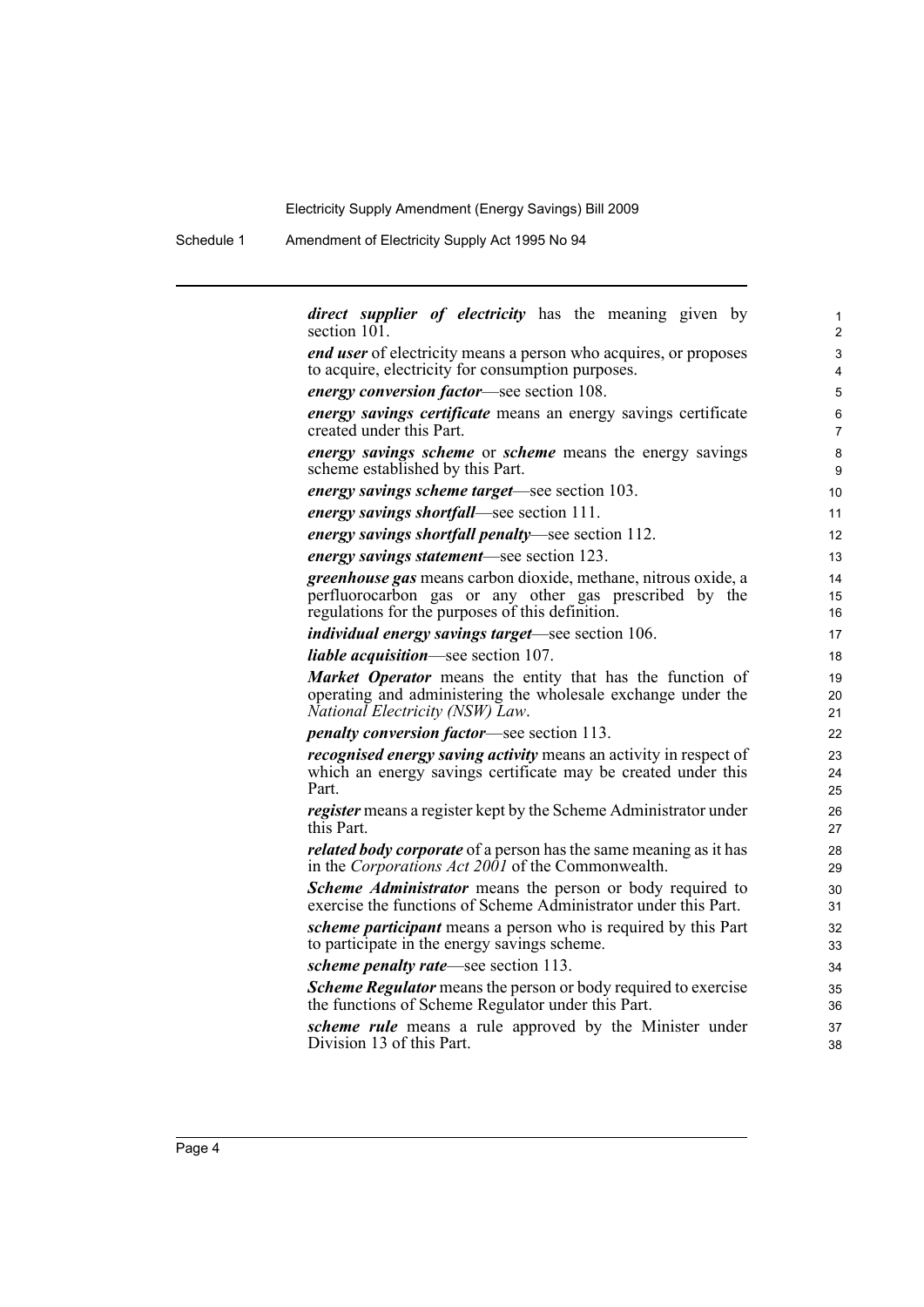|     | (2)               | In this Part, a reference to a particular <i>year</i> is a reference to the<br>period of 12 months commencing on 1 January of that year,<br>except in relation to the year 2009. A reference to the year 2009<br>is a reference to the period of 6 months commencing on<br>1 July 2009.                      | $\mathbf{1}$<br>$\overline{c}$<br>3<br>$\overline{4}$<br>5 |
|-----|-------------------|--------------------------------------------------------------------------------------------------------------------------------------------------------------------------------------------------------------------------------------------------------------------------------------------------------------|------------------------------------------------------------|
|     | <b>Division 2</b> | <b>Energy savings scheme</b>                                                                                                                                                                                                                                                                                 | 6                                                          |
| 100 |                   | <b>Establishment of scheme</b>                                                                                                                                                                                                                                                                               | $\overline{7}$                                             |
|     |                   | There is established by this Part an energy savings scheme.                                                                                                                                                                                                                                                  | 8                                                          |
| 101 |                   | Persons required to participate in scheme                                                                                                                                                                                                                                                                    | 9                                                          |
|     | (1)               | The following persons are required to participate in the energy<br>savings scheme:                                                                                                                                                                                                                           | 10<br>11                                                   |
|     |                   | a retail supplier,<br>(a)                                                                                                                                                                                                                                                                                    | 12                                                         |
|     |                   | a direct supplier of electricity,<br>(b)                                                                                                                                                                                                                                                                     | 13                                                         |
|     |                   | a market customer.<br>(c)                                                                                                                                                                                                                                                                                    | 14                                                         |
|     | (2)               | In this section:                                                                                                                                                                                                                                                                                             | 15                                                         |
|     |                   | <i>direct supplier of electricity</i> means an electricity generator<br>prescribed by the regulations, or any other person prescribed by<br>the regulations, who supplies electricity directly to a customer<br>under an electricity supply arrangement to which section 179<br>does not apply.              | 16<br>17<br>18<br>19<br>20                                 |
|     |                   | <i>market customer</i> means a customer that has classified any of its<br>electricity loads as a market load and that is registered with the<br>Market Operator as a market customer under the National<br><i>Electricity Rules</i> (within the meaning of the <i>National Electricity</i><br>$(NSW) Law)$ . | 21<br>22<br>23<br>24<br>25                                 |
| 102 | targets           | Scheme participants required to meet individual energy savings                                                                                                                                                                                                                                               | 26<br>27                                                   |
|     |                   | Each scheme participant is required to meet its individual energy<br>savings target for each year, in accordance with this Part.<br>Note. Failure to meet an individual energy savings target will result in a                                                                                               | 28<br>29<br>30                                             |
|     |                   | penalty being payable.                                                                                                                                                                                                                                                                                       | 31                                                         |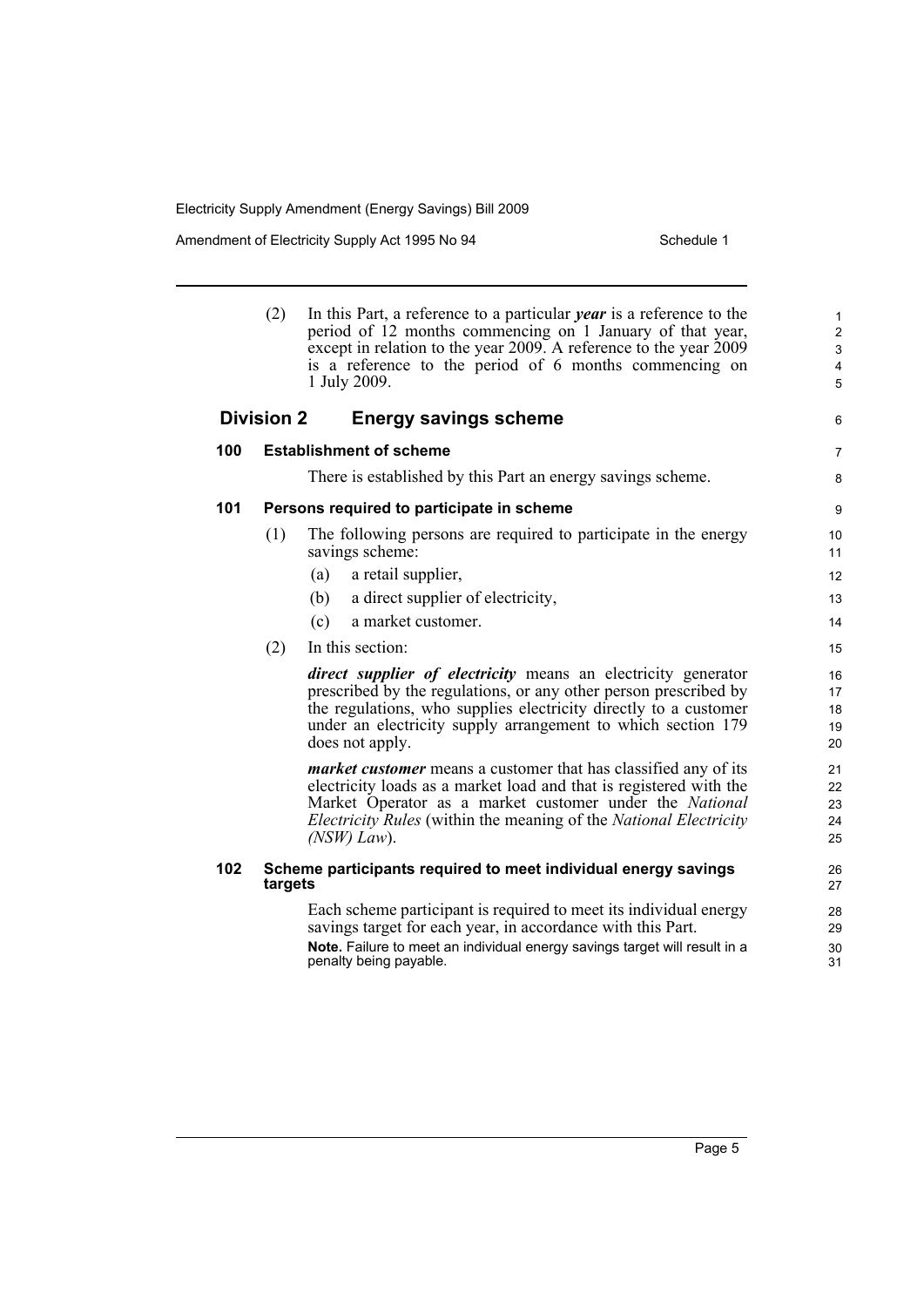#### **Division 3 Energy savings scheme targets**

#### **103 Energy savings scheme targets**

(1) The energy savings scheme targets are to be used as the basis for the calculation of each scheme participant's individual energy savings target.

1

- (2) The energy savings scheme targets are set out in Schedule 5.
- (3) The energy savings scheme target for a year specified in column 1 of Schedule 5 is the amount specified for that year in column 2 of that Schedule.

**Note.** The energy savings scheme target is applied to the liable acquisitions made by a scheme participant to calculate an individual energy savings target for the scheme participant. This is explained in Division 4

#### **104 Changes to energy savings scheme targets**

- (1) The Governor may, by regulation made on the recommendation of the Minister, amend Schedule 5 to change the energy savings scheme target for a specified year or years.
- (2) Accordingly, any such regulation may omit an amount specified in column  $\frac{1}{2}$  of Schedule  $\frac{1}{2}$  and substitute a new amount.
- (3) Any such regulation does not affect the energy savings scheme target for any year that commences on or before the date the regulation is made or within 12 months after the date the regulation is made.

**Note.** For example, a regulation to change the energy savings scheme target for the year 2011 would have to be made on or before 31 December 2009.

#### **105 Conditions under which energy savings scheme targets may be changed**

The Minister may recommend the making of a regulation to change the energy savings scheme target for a year or years only if the Minister has certified in writing to the Governor that, in the Minister's opinion:

- (a) the change to the energy savings scheme target is appropriate to achieve greater uniformity or harmonisation with a scheme in another jurisdiction with similar objectives to the energy savings scheme, or for the purposes of implementing a national scheme with similar objectives to the energy savings scheme, or
- (b) the change to the energy savings scheme target is appropriate because of a sustained under supply of energy

Page 6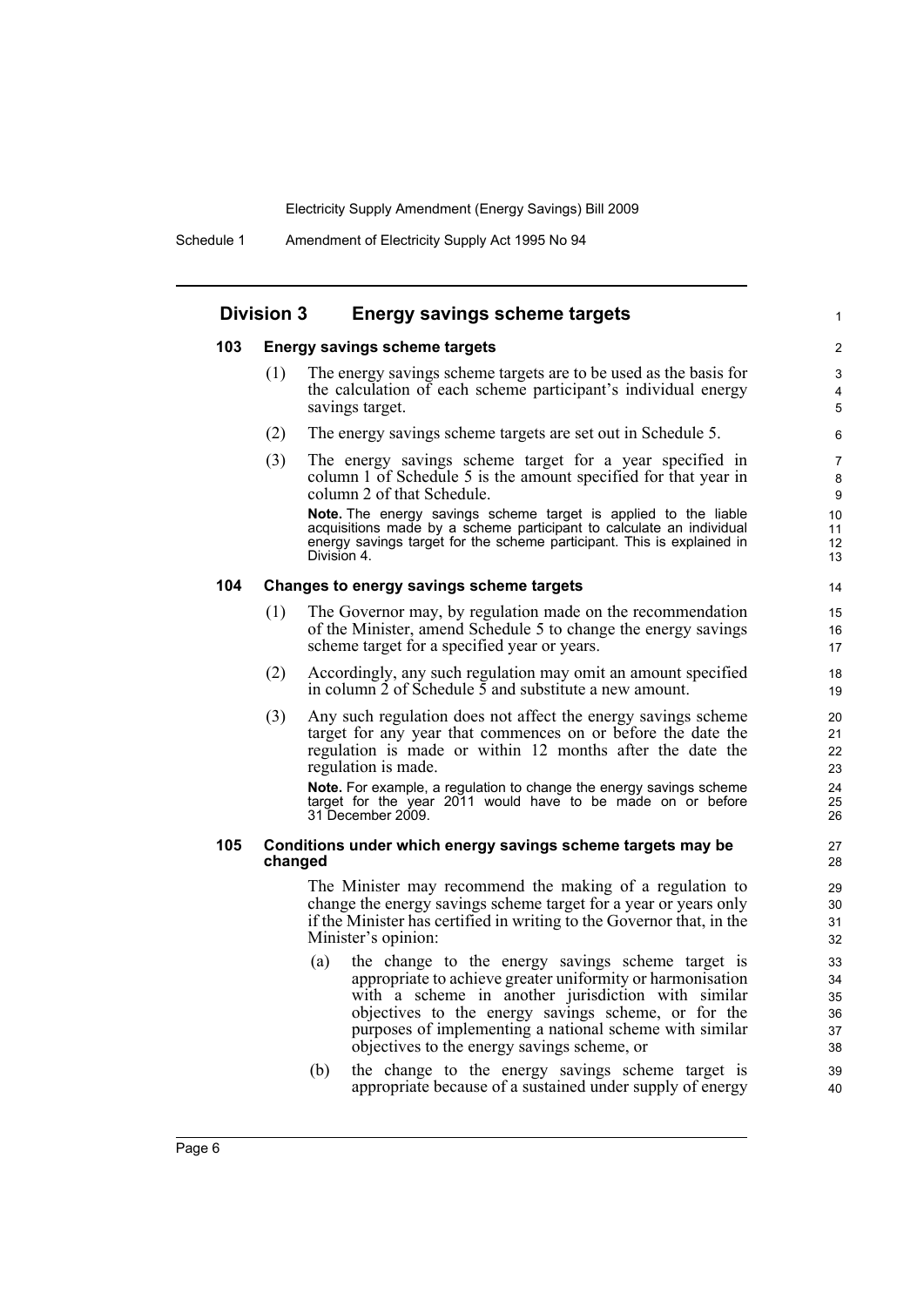Amendment of Electricity Supply Act 1995 No 94 Schedule 1

savings certificates, as evidenced by scheme participants being required to pay a substantial energy savings shortfall penalty for 2 or more consecutive years, or (c) the change to the energy savings scheme target is appropriate because of a sustained over supply of energy savings certificates, as evidenced by the total number of certificates created substantially exceeding the total number of certificates required to meet all individual energy savings targets for 2 or more consecutive years, or (d) the change to the energy savings scheme target is appropriate because of significant changes to the rules governing the creation of energy savings certificates, or (e) the change to the energy savings scheme target is otherwise appropriate because of significant changes to the policy or regulatory framework, or the market conditions, in which the energy savings scheme operates. **Division 4 Individual energy savings targets 106 Individual energy savings targets** (1) The *individual energy savings target* of a scheme participant for a year is the amount (expressed in tonnes of carbon dioxide equivalent of greenhouse gas emissions) calculated as follows: (a) **Step 1** Multiply the energy savings scheme target for the year by the total value of all liable acquisitions made by the scheme participant during that year to obtain an individual energy savings target expressed in megawatt hours (*the megawatt hours target*). (b) **Step 2** Multiply the megawatt hours target by the energy conversion factor for that year. (2) If the result obtained at the end of Step 2 includes a fraction of a tonne, the fractional amount is to be rounded up or down to the nearest whole tonne (and, if the amount to be rounded is half a tonne, is to be rounded up). **Note.** For example, a retail supplier has liable acquisitions in the year 2010 of 75,000 megawatt hours. To calculate the individual energy savings target, 75,000 must first be multiplied by 0.015, the energy savings scheme target for the year 2010 (this is Step 1). Accordingly, the retail supplier has a megawatt hours target of 1,125. 1  $\overline{2}$ 3 4 5 6 7 8 **9** 10 11 12 13 14 15 16 17 18 19  $20$ 21 22 23 24 25 26 27 28  $29$ 30 31 32 33 34 35 36 37 38 39 40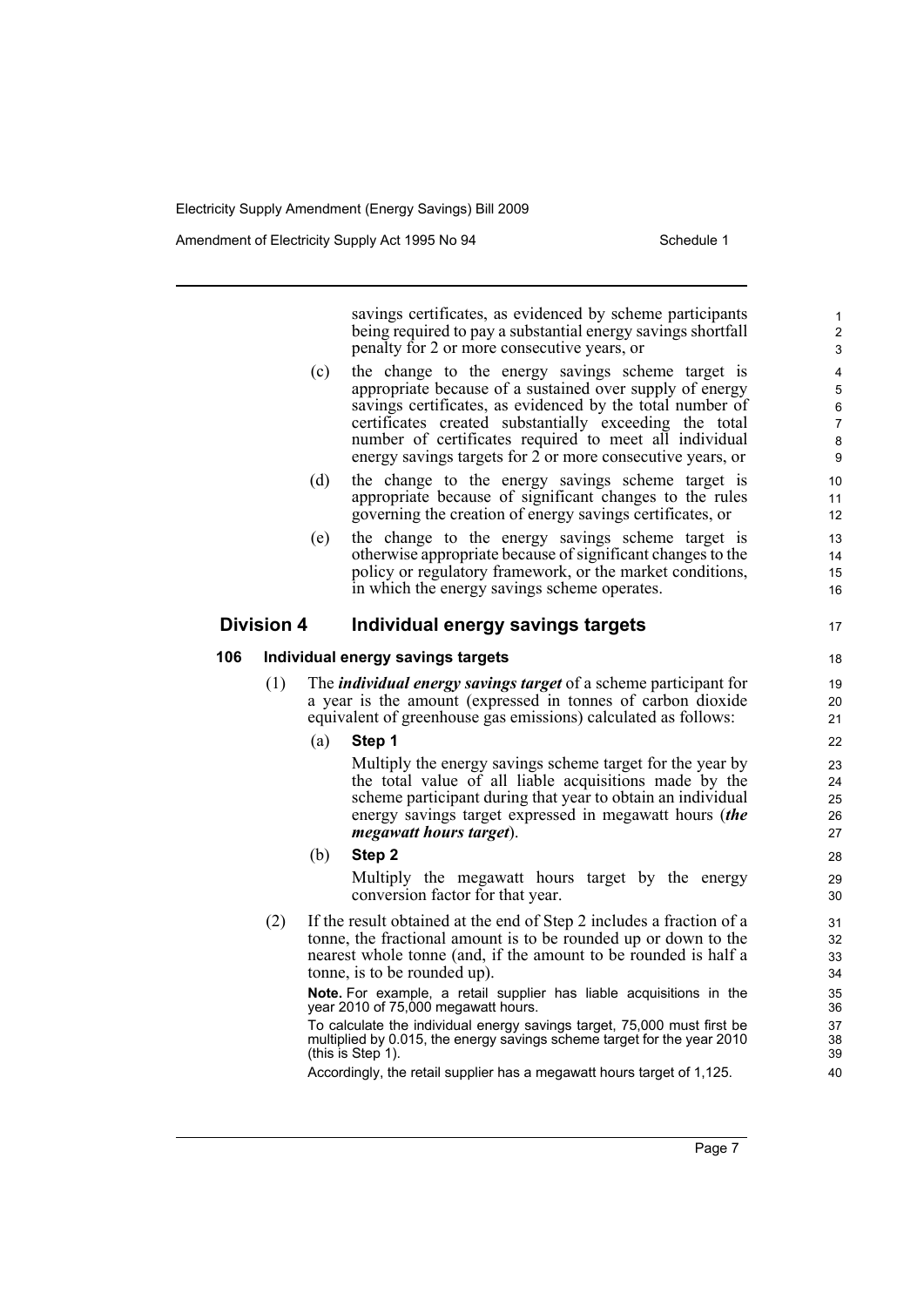Schedule 1 Amendment of Electricity Supply Act 1995 No 94

Next, at Step 2, 1,125 must be multiplied by the energy conversion factor for the year 2010, which is 1.01.

The result is 1,136.25, which is then rounded down to 1,136.

The retail supplier has an individual energy savings target for the year 2010 of 1,136 tonnes of carbon dioxide equivalent.

As will be explained further below, the retail supplier can meet this target by surrendering 1,136 energy savings certificates to the Scheme Regulator.

 $\alpha$ 

#### **107 Liable acquisitions**

- (1) For the purposes of this Part, a *liable acquisition* is any purchase of electricity by a scheme participant, from the Market Operator or from a person who is not a registered participant under the *National Electricity (NSW) Law*, where the electricity is purchased for consumption by, or onsale to, end users in this State, or for use in this State.
- (2) A supply of electricity generated by a scheme participant is also to be treated as a liable acquisition under this Part if:
	- (a) the scheme participant is a retail supplier and the electricity is supplied by the retail supplier for consumption by, or onsale to, end users in this State, or for use in this State, or
	- (b) the scheme participant is a direct supplier of electricity and the supply is of a kind specified by the regulations to be a liable acquisition under the scheme.
- (3) For the purposes of this Part:
	- (a) a liable acquisition is *made* by a scheme participant on the date the electricity is purchased by the scheme participant or, in the case of a supply of electricity treated as a liable acquisition, supplied by the scheme participant, and
	- (b) the *value* of a purchase or supply of electricity is the amount of electricity purchased or supplied, expressed in megawatt hours.
- (4) Electricity is taken to be purchased by a scheme participant on the date the electricity is physically delivered to the scheme participant (regardless of when the contract or other arrangement for purchase of the electricity was entered into or made).
- (5) This section is subject to Division 5 (which provides for exemptions).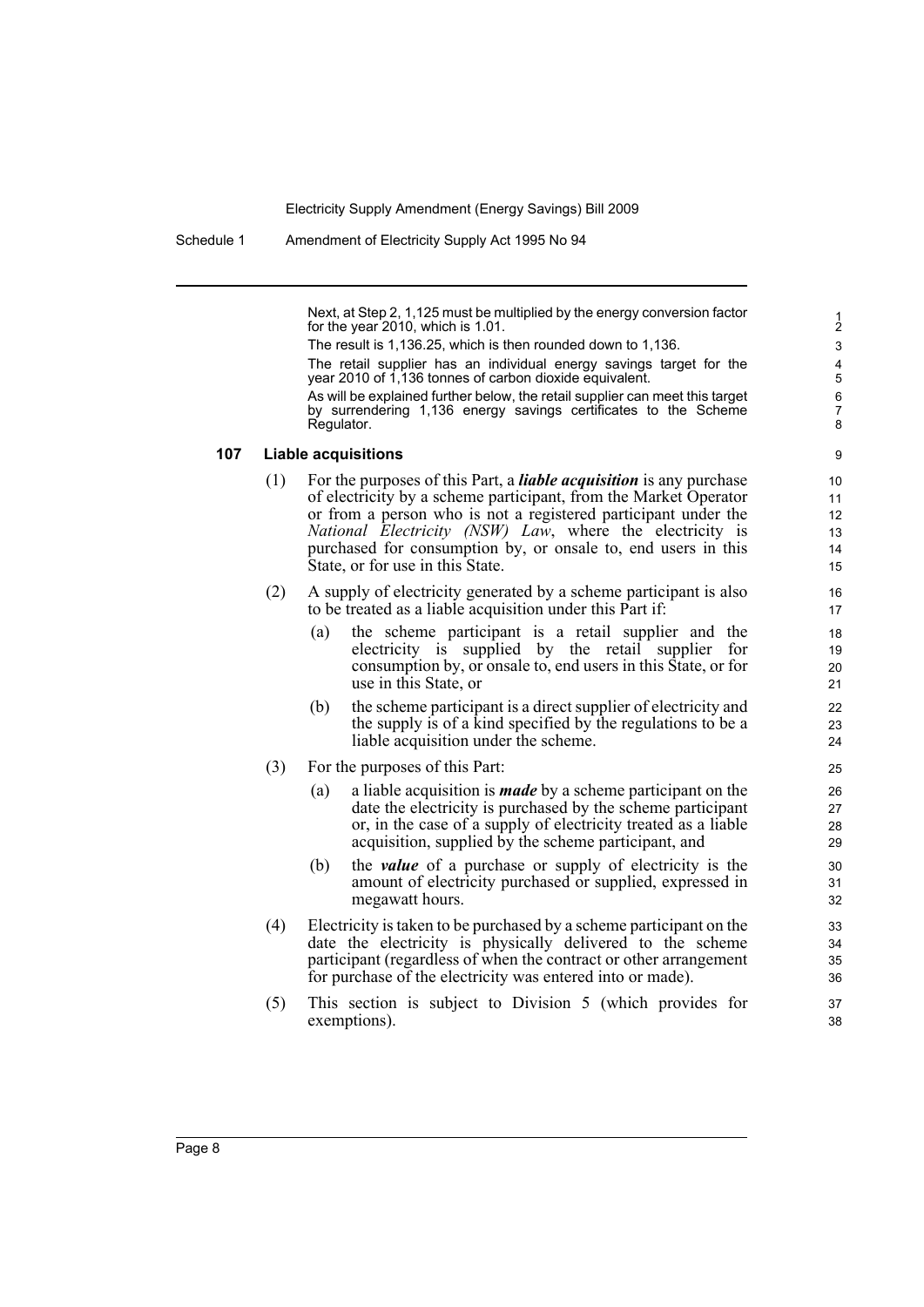| 108 |         | <b>Energy conversion factors</b>                                                                                                                                                                                                                                                                                                                                                                                                                                              | 1                                      |
|-----|---------|-------------------------------------------------------------------------------------------------------------------------------------------------------------------------------------------------------------------------------------------------------------------------------------------------------------------------------------------------------------------------------------------------------------------------------------------------------------------------------|----------------------------------------|
|     | (1)     | Energy conversion factors are set out in Schedule 5.                                                                                                                                                                                                                                                                                                                                                                                                                          | 2                                      |
|     | (2)     | The energy conversion factor for a year specified in column 1 of<br>Schedule 5 is the amount specified for that year in column 3 of<br>that Schedule.                                                                                                                                                                                                                                                                                                                         | 3<br>4<br>5                            |
|     | (3)     | The Governor may, by regulation made on the recommendation<br>of the Minister, amend Schedule 5 to change the energy<br>conversion factor for a specified year or years.                                                                                                                                                                                                                                                                                                      | 6<br>$\overline{7}$<br>8               |
|     | (4)     | Accordingly, any such regulation may omit an amount specified<br>in column $\overline{3}$ of Schedule $\overline{5}$ and substitute a new amount.                                                                                                                                                                                                                                                                                                                             | 9<br>10                                |
|     | (5)     | Any such regulation does not affect the energy conversion factor<br>for any year that commences on or before the date the regulation<br>is made or within 12 months after the date the regulation is made.                                                                                                                                                                                                                                                                    | 11<br>12<br>13                         |
| 109 | target? | How does a scheme participant meet an individual energy savings                                                                                                                                                                                                                                                                                                                                                                                                               | 14<br>15                               |
|     | (1)     | A scheme participant meets an individual energy savings target<br>for a year if the energy savings attributable to the scheme<br>participant for the year are equivalent to, or exceed, the<br>individual energy savings target of the scheme participant for that<br>year.                                                                                                                                                                                                   | 16<br>17<br>18<br>19<br>20             |
|     | (2)     | A scheme participant fails to meet an individual energy savings<br>target for a year if the energy savings attributable to the scheme<br>participant for the year are less than the individual energy savings<br>target of the scheme participant for that year.                                                                                                                                                                                                              | 21<br>22<br>23<br>24                   |
| 110 |         | What are the energy savings attributable to a scheme participant?                                                                                                                                                                                                                                                                                                                                                                                                             | 25                                     |
|     |         | For the purposes of this Part, the energy savings attributable to a<br>scheme participant for a year is the total value of all energy<br>savings certificates that the scheme participant elects to<br>surrender, in accordance with this Part, for the purpose of<br>meeting its individual energy savings target for that year.<br>Note. Energy savings certificates may be created in respect of activities<br>that reduce the consumption of electricity. See Division 7. | 26<br>27<br>28<br>29<br>30<br>31<br>32 |
| 111 |         | Failure to meet individual energy savings target-energy savings<br>shortfalls                                                                                                                                                                                                                                                                                                                                                                                                 | 33<br>34                               |
|     | (1)     | If a scheme participant fails to meet its individual energy savings<br>target for a year, the scheme participant has an <i>energy savings</i><br>shortfall for that year.                                                                                                                                                                                                                                                                                                     | 35<br>36<br>37                         |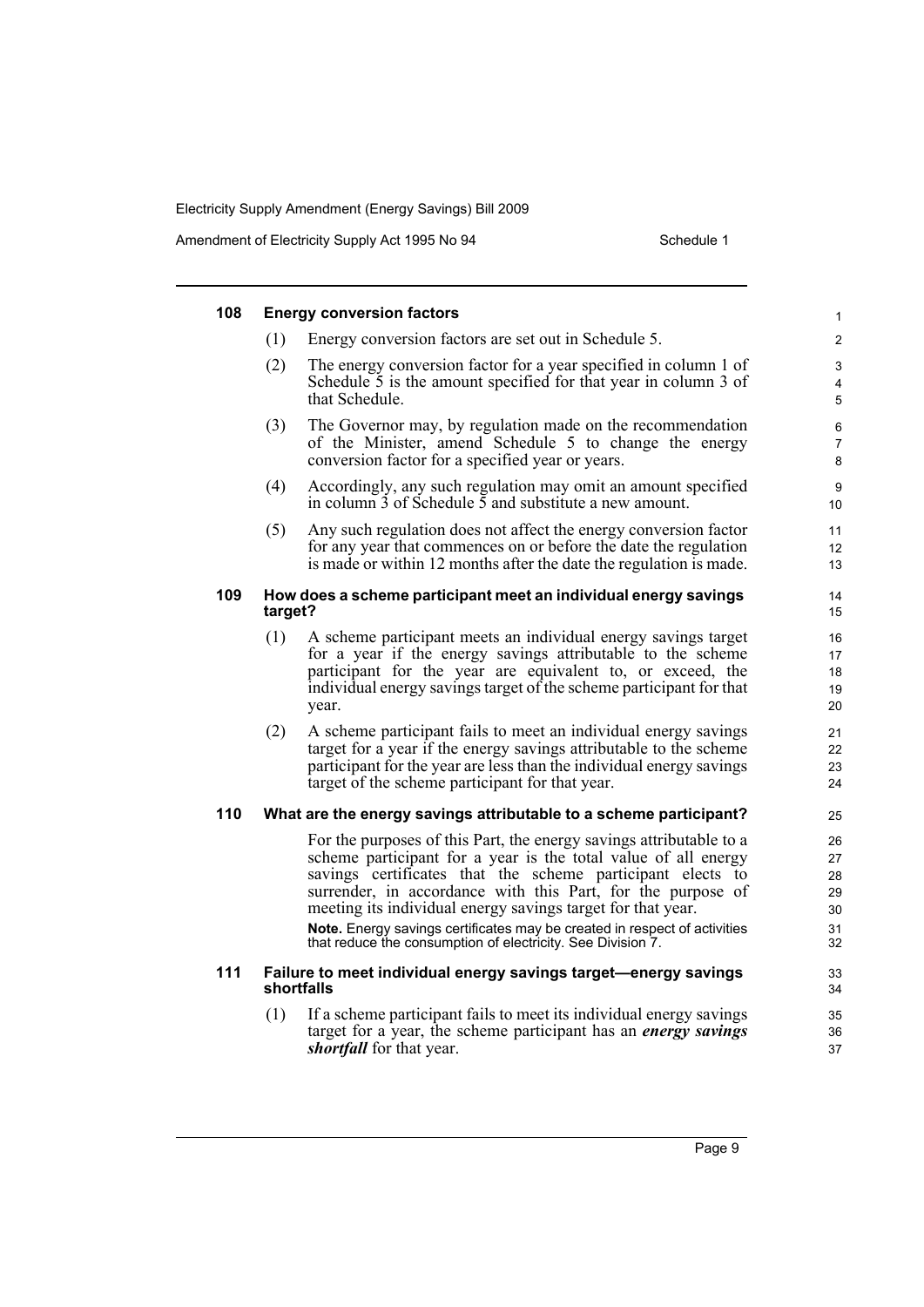Schedule 1 Amendment of Electricity Supply Act 1995 No 94

|     | (2)                  | The amount of the energy savings shortfall is the number of<br>tonnes of carbon dioxide equivalent of greenhouse gas emissions<br>by which the individual energy savings target of the scheme<br>participant for the year exceeds the energy savings attributable to<br>the scheme participant for that year.                                                                                                                                                                                         | 1<br>$\overline{c}$<br>3<br>4<br>5     |  |  |  |  |
|-----|----------------------|-------------------------------------------------------------------------------------------------------------------------------------------------------------------------------------------------------------------------------------------------------------------------------------------------------------------------------------------------------------------------------------------------------------------------------------------------------------------------------------------------------|----------------------------------------|--|--|--|--|
| 112 |                      | Penalties for energy savings shortfalls                                                                                                                                                                                                                                                                                                                                                                                                                                                               | 6                                      |  |  |  |  |
|     | (1)                  | A scheme participant who has an energy savings shortfall for a<br>year is liable to pay a penalty in respect of that year (an <i>energy</i><br>savings shortfall penalty).                                                                                                                                                                                                                                                                                                                            | 7<br>8<br>9                            |  |  |  |  |
|     | (2)                  | The amount of the energy savings shortfall penalty is the amount<br>(in dollars) calculated by multiplying the amount of the energy<br>savings shortfall by the scheme penalty rate.                                                                                                                                                                                                                                                                                                                  | 10<br>11<br>12                         |  |  |  |  |
|     | (3)                  | If the result obtained from that calculation is not a whole number<br>of dollars, it is to be rounded down to the nearest whole number<br>of dollars.                                                                                                                                                                                                                                                                                                                                                 | 13<br>14<br>15                         |  |  |  |  |
| 113 | <b>Penalty rates</b> |                                                                                                                                                                                                                                                                                                                                                                                                                                                                                                       |                                        |  |  |  |  |
|     | (1)                  | The <i>scheme penalty rate</i> is the amount (expressed in dollars per<br>tonne of carbon dioxide equivalent of greenhouse gas emissions)<br>calculated by multiplying the base penalty rate for the year in<br>respect of which the energy savings shortfall penalty is payable<br>by the penalty conversion factor for that year.                                                                                                                                                                   | 17<br>18<br>19<br>20<br>21             |  |  |  |  |
|     | (2)                  | Base penalty rates and penalty conversion factors are set out in<br>Schedule 5A.                                                                                                                                                                                                                                                                                                                                                                                                                      | 22<br>23                               |  |  |  |  |
|     | (3)                  | The base penalty rate for a year specified in column 1 of<br>Schedule 5A is the amount (expressed in dollars per megawatt<br>hour) specified for that year in column 2 of that Schedule.                                                                                                                                                                                                                                                                                                              | 24<br>25<br>26                         |  |  |  |  |
|     | (4)                  | The penalty conversion factor for a year specified in column 1 of<br>Schedule 5A is the amount specified for that year in column 3 of<br>that Schedule.                                                                                                                                                                                                                                                                                                                                               | 27<br>28<br>29                         |  |  |  |  |
|     |                      | Note. For example, the scheme penalty rate for 2009 would be<br>calculated by multiplying \$24.50 (the base penalty rate for that year)<br>by 0.94. Accordingly, the scheme penalty rate would be \$23.03 per<br>tonne of carbon dioxide equivalent of greenhouse gas emissions. A<br>scheme participant who has an energy savings shortfall of 100 tonnes of<br>carbon dioxide equivalent of greenhouse gas emissions in 2009 would<br>be liable for an energy savings shortfall penalty of \$2,303. | 30<br>31<br>32<br>33<br>34<br>35<br>36 |  |  |  |  |
|     | (5)                  | The regulations may provide for the adjustment of base penalty<br>rates in accordance with movements in the consumer price index.                                                                                                                                                                                                                                                                                                                                                                     | 37<br>38                               |  |  |  |  |
|     |                      |                                                                                                                                                                                                                                                                                                                                                                                                                                                                                                       |                                        |  |  |  |  |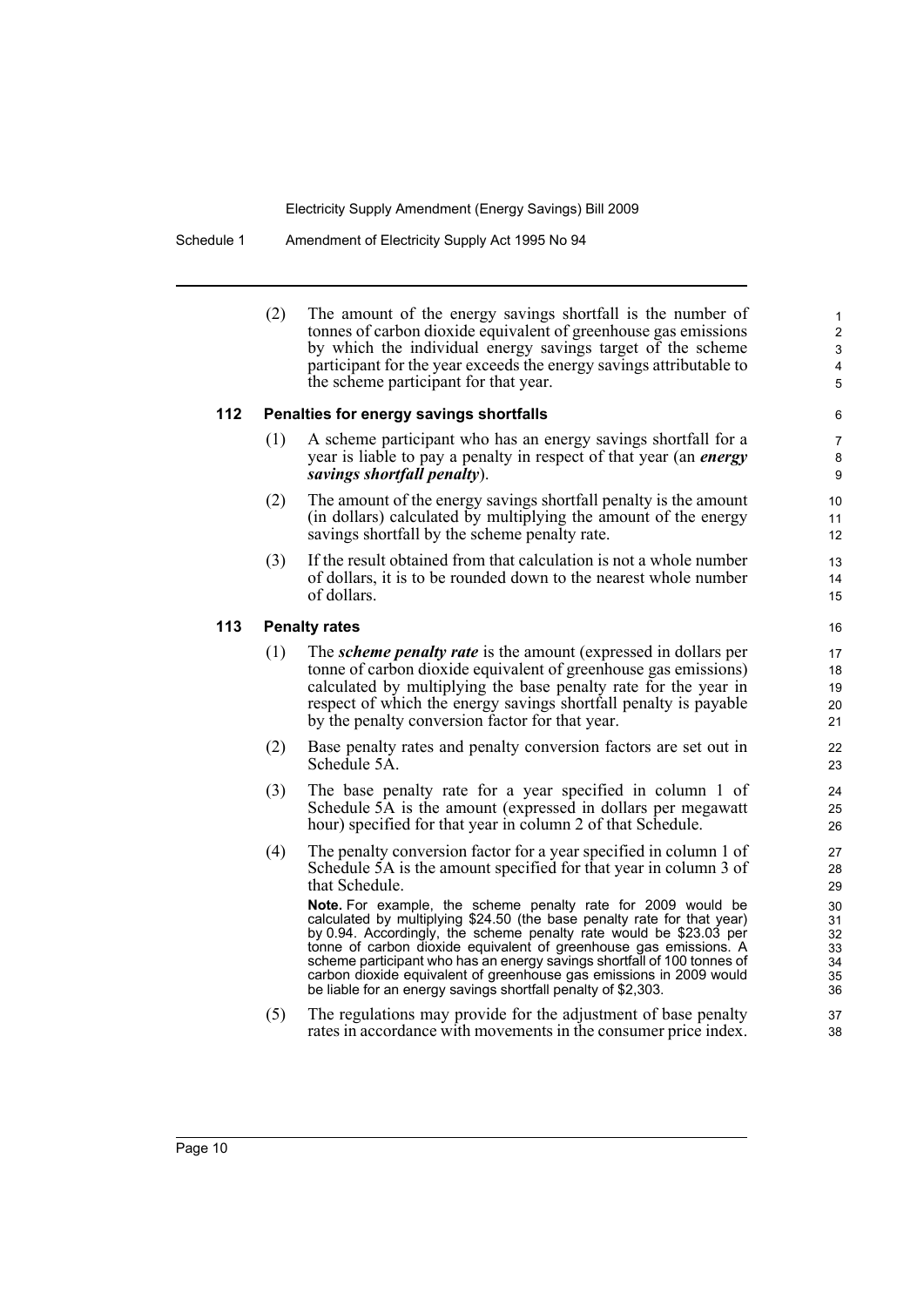Amendment of Electricity Supply Act 1995 No 94 Schedule 1

(6) If the regulations provide for the adjustment of a base penalty rate in accordance with movements in the consumer price index, the scheme penalty rate is to be calculated using the relevant base penalty rate specified in Schedule 5A adjusted in the manner provided for by the regulations. (7) If a base penalty rate specified in Schedule 5A is adjusted for movements in the consumer price index, the Scheme Regulator is to cause notice of the adjusted rate to be published on its website before the beginning of the year to which the adjusted rate applies. **114 Changes to base penalty rates and penalty conversion factors** (1) The Governor may, by regulation made on the recommendation of the Minister, amend Schedule 5A to change the base penalty rate or the penalty conversion factor (or both) for a specified year or years. (2) Accordingly, any such regulation may omit an amount specified in column 2 or 3 of Schedule 5A and substitute a new amount. (3) Any such regulation does not affect the base penalty rate or penalty conversion factor for any year that commences on or before the date the regulation is made or within 12 months after the date the regulation is made. **Note.** For example, a regulation to prescribe a different base penalty rate or penalty conversion factor for the year 2011 and subsequent years would have to be made on or before 31 December 2009. (4) The Minister may recommend the making of a regulation to amend Schedule 5A to change the base penalty rate for a year or years only if the Minister has certified in writing to the Governor that, in the Minister's opinion: (a) the change to the base penalty rate is appropriate to achieve greater uniformity or harmonisation with a scheme in another jurisdiction with similar objectives to the energy savings scheme, or for the purposes of implementing a national scheme with similar objectives to the energy savings scheme, or (b) the change to the base penalty rate is appropriate because of a sustained under supply of energy savings certificates, as evidenced by scheme participants being required to pay a substantial energy savings shortfall penalty for 2 or more consecutive years, or (c) the change to the base penalty rate is appropriate because of a sustained over supply of energy savings certificates, as evidenced by the total number of certificates created 1 2 3 4 5 6 7 8 9 10 11 12 13 14 15 16 17 18 19 20 21 22 23 24 25 26 27 28 29 30 31 32 33 34 35 36 37 38 39 40 41 42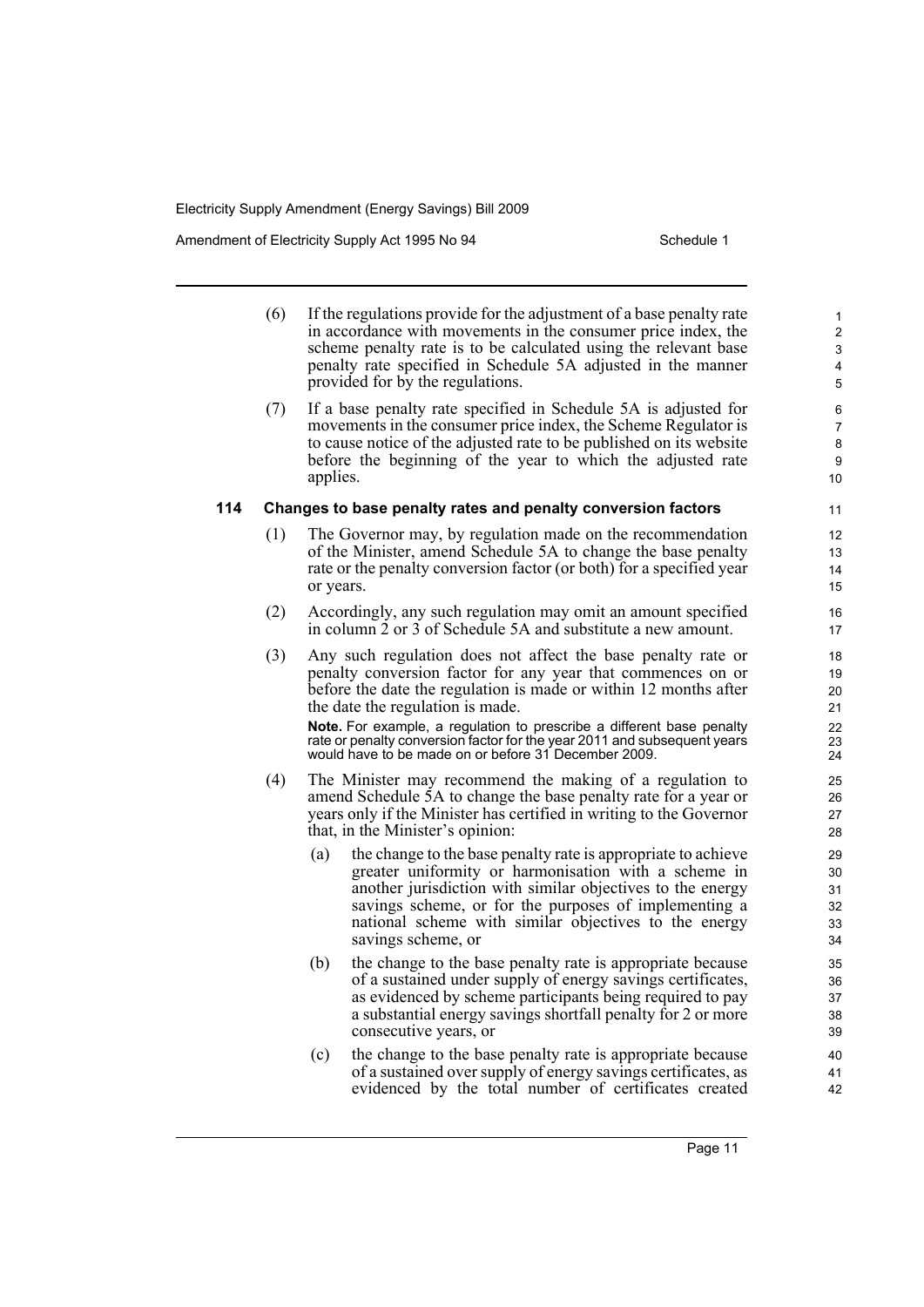substantially exceeding the total number of certificates required to meet all individual energy savings targets for 2 or more consecutive years, or

- (d) the change to the base penalty rate is appropriate because of significant changes to the rules governing the creation of energy savings certificates, or
- (e) the change to the base penalty rate is otherwise appropriate because of significant changes to the policy or regulatory framework, or the market conditions, in which the energy savings scheme operates.
- (5) To avoid doubt, subsection (4) does not apply to a regulation that changes the penalty conversion factor for a year or years.
- (6) This section does not apply to a regulation that provides for the adjustment of base penalty rates for movements in the consumer price index. **Note.** The penalty rates specified in Schedule 5A are base rates only.

Adjustments for movements in the consumer price index do not necessitate any change to Schedule 5A.

#### **115 Payment of energy savings shortfall penalties**

- (1) An energy savings shortfall penalty payable by a scheme participant in respect of a year is payable on 1 March in the following year or on any later date determined by the Scheme Regulator for the scheme participant.
- (2) An energy savings shortfall penalty is payable to the Scheme Regulator, for payment into the Consolidated Fund as public money.
- (3) An energy savings shortfall penalty payable by a scheme participant may be recovered in any court of competent jurisdiction as a debt due to the Crown.

#### **116 Energy savings shortfalls may be carried forward**

- (1) A scheme participant may elect to carry forward an energy savings shortfall, or part of an energy savings shortfall, for a year to the next year in accordance with this section.
- (2) If a scheme participant elects to carry forward an energy savings shortfall, or part of an energy savings shortfall, the amount carried forward is not subject to an energy savings shortfall penalty for the year to which the shortfall relates.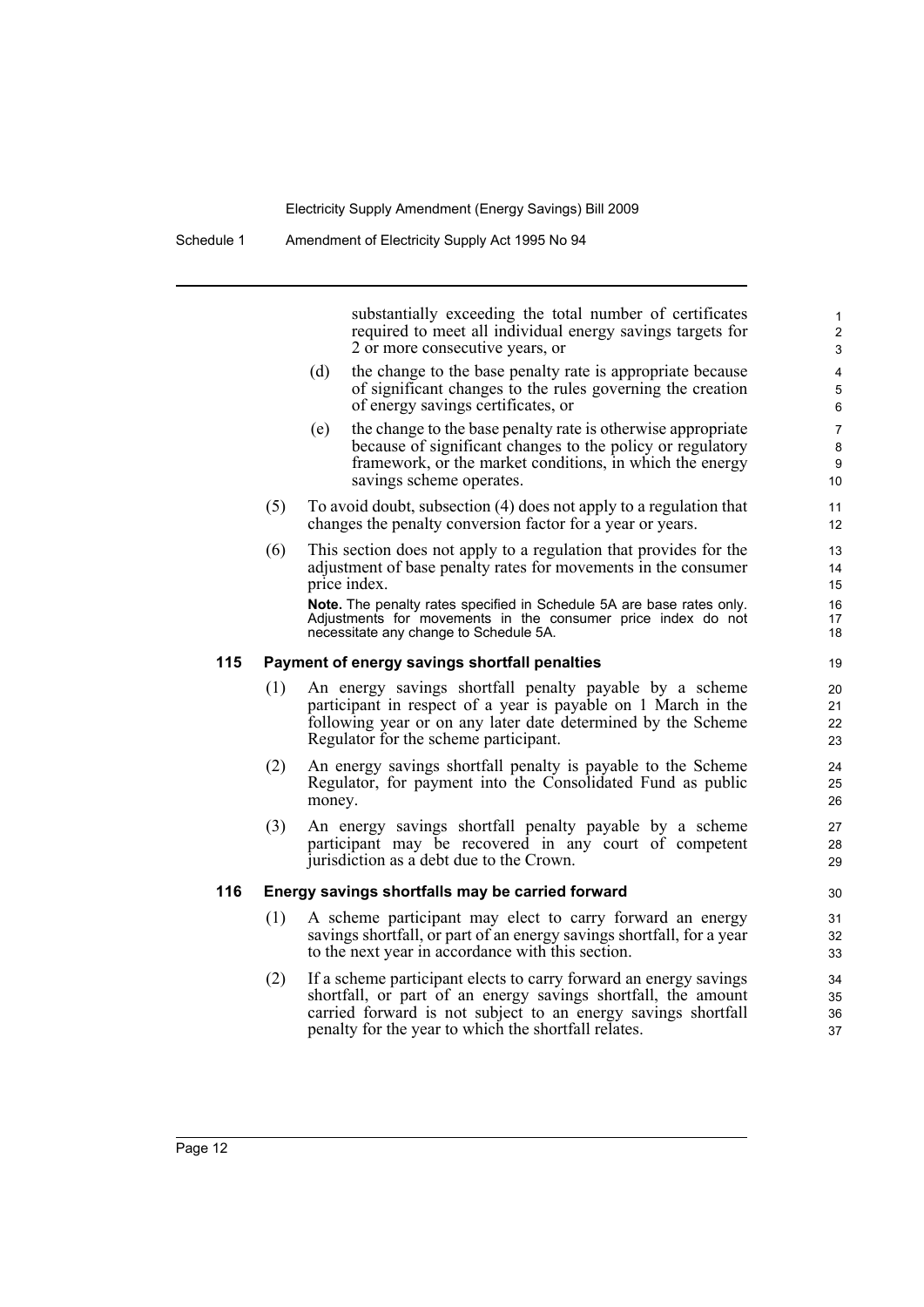Amendment of Electricity Supply Act 1995 No 94 Schedule 1

(3) The maximum amount of an energy savings shortfall that may be carried forward to the year 2010 by a scheme participant is  $20\%$ of the scheme participant's individual energy savings target for the year 2009 or, if the regulations prescribe another amount as the maximum amount that may be carried forward to year 2010, the amount so prescribed. (4) The maximum amount of an energy savings shortfall that may be carried forward to any other year by a scheme participant is 10% of the scheme participant's individual energy savings target in the previous year or, if the regulations prescribe another amount as the maximum amount that may be carried forward to the relevant year, the amount so prescribed. (5) An energy savings shortfall, or part of an energy savings shortfall, may be carried forward to the next year only. (6) However, an energy savings shortfall, or part of an energy savings shortfall, for the year 2020 cannot be carried forward to the next year. **Note.** The scheme automatically terminates at the end of the year 2020. It is also possible for the scheme to be terminated earlier under Division 14, in which case the regulations may prohibit scheme participants from carrying forward an energy savings shortfall to the next year if the termination takes effect in that next year. (7) The fact that a scheme participant elects to carry forward an energy savings shortfall, or part of an energy savings shortfall, to the next year does not prevent the scheme participant from electing to carry forward an energy savings shortfall, or part of an energy savings shortfall, for that next year to the following year. (8) For the purposes of this Part, an energy savings shortfall, or part of an energy savings shortfall, for a year that is carried forward to the next year is a *carried forward shortfall* for that next year. **117 Carried forward shortfalls must be remedied** (1) A scheme participant who has a carried forward shortfall for a year must remedy the carried forward shortfall in that year. (2) A scheme participant remedies a carried forward shortfall if the additional energy savings attributable to the scheme participant for the year to which the energy savings shortfall is carried forward are equivalent to, or exceed, the amount of the carried forward shortfall. 1 2 3 4 5 6 7 8 9 10 11 12 13 14 15 16 17 18 19  $20$ 21 22 23 24 25 26 27 28 29 30 31 32 33 34 35 36 37 38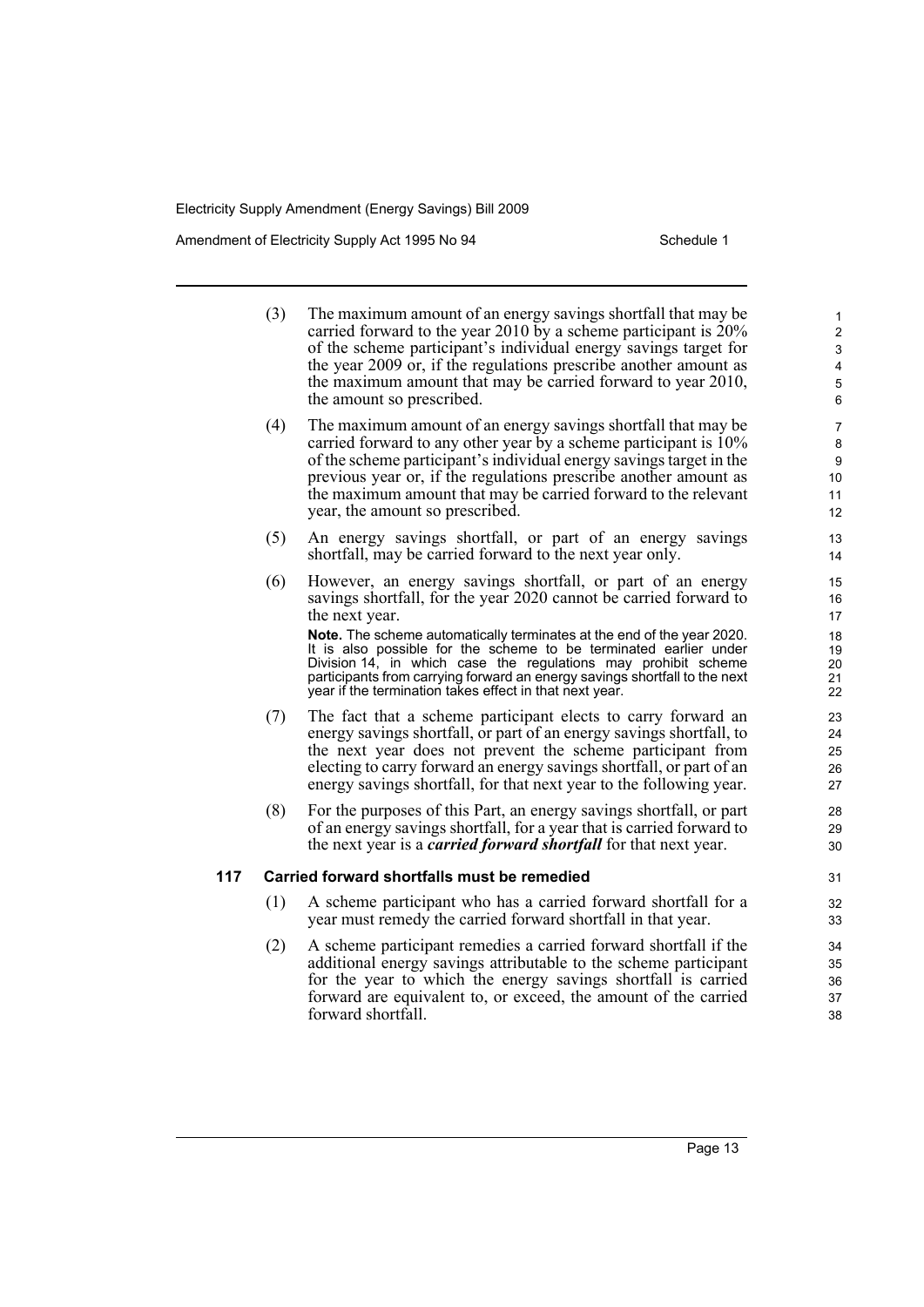Schedule 1 Amendment of Electricity Supply Act 1995 No 94

(3) A scheme participant fails to remedy a carried forward shortfall if the additional energy savings attributable to the scheme participant for the year to which the energy savings shortfall is carried forward are less than the amount of the carried forward shortfall.

- (4) For the purposes of this Part, the additional energy savings attributable to a scheme participant for a year is the total value of all energy savings certificates that the scheme participant elects to surrender, in accordance with this Part, for the purpose of remedying its carried forward shortfall for that year.
- (5) If a scheme participant fails to remedy a carried forward shortfall, the scheme participant is liable for a penalty in respect of the non-remedied amount (that is, the amount by which the carried forward shortfall exceeds the additional energy savings attributable to the scheme participant for the year).
- (6) The penalty is to be calculated as if the non-remedied amount were an energy savings shortfall for the year to which the energy savings shortfall is carried forward.
- (7) The penalty is payable in the same manner as, and is taken to be, an energy savings shortfall penalty.
- (8) To avoid doubt, a penalty payable by a scheme participant in respect of a failure to remedy a carried forward shortfall in a year is additional to any penalty payable by the scheme participant in respect of the participant's energy savings shortfall (if any) for that year.

#### **118 Elections by scheme participants**

- (1) An election by a scheme participant to surrender an energy savings certificate for the purpose of meeting its individual energy savings target or remedying a carried forward shortfall, or to carry forward an energy savings shortfall, must be made to the Scheme Regulator in accordance with this Part.
- (2) An election has no effect unless it is accepted by the Scheme Regulator.

**Note.** The election must accompany the scheme participant's annual energy savings statement. See Division 6.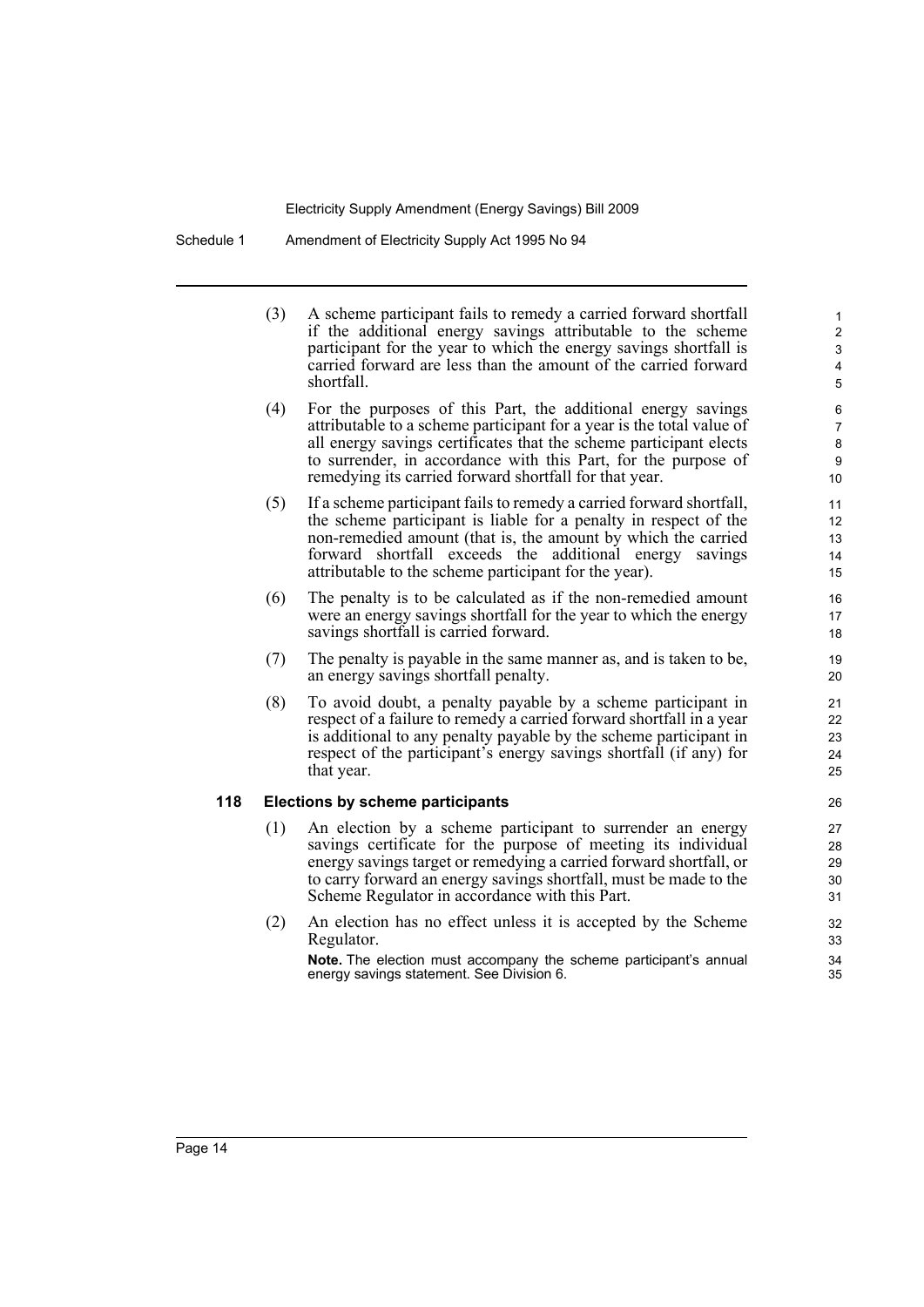|     | <b>Division 5</b> | <b>Exemptions</b>                                                                                                                                                                                                                                                                                                                                                                                                       | 1                                |
|-----|-------------------|-------------------------------------------------------------------------------------------------------------------------------------------------------------------------------------------------------------------------------------------------------------------------------------------------------------------------------------------------------------------------------------------------------------------------|----------------------------------|
| 119 |                   | <b>Exemptions</b>                                                                                                                                                                                                                                                                                                                                                                                                       | 2                                |
|     | (1)               | The Minister may, by order published in the Gazette, grant an<br>exemption from the scheme in respect of any electricity load:                                                                                                                                                                                                                                                                                          | 3<br>4                           |
|     |                   | used by a specified person, or class of persons, or<br>(a)                                                                                                                                                                                                                                                                                                                                                              | 5                                |
|     |                   | used in connection with a specified activity or class of<br>(b)<br>activities.                                                                                                                                                                                                                                                                                                                                          | 6<br>$\overline{7}$              |
|     | (2)               | An order granting an exemption may also specify the scheme<br>participant, or class of scheme participants, in respect of whom<br>the exemption applies.                                                                                                                                                                                                                                                                | 8<br>9<br>10                     |
|     | (3)               | The Minister may grant an exemption under this section only if<br>satisfied that:                                                                                                                                                                                                                                                                                                                                       | 11<br>12                         |
|     |                   | (a)<br>the electricity load is used in connection with an industry<br>or activity that is both emissions intensive and trade<br>exposed, and                                                                                                                                                                                                                                                                            | 13<br>14<br>15                   |
|     |                   | (b)<br>the exemption is otherwise generally consistent with the<br>objects of this Part.                                                                                                                                                                                                                                                                                                                                | 16<br>17                         |
|     | (4)               | An exemption is to specify whether it is a full exemption or a<br>partial exemption.                                                                                                                                                                                                                                                                                                                                    | 18<br>19                         |
|     | (5)               | If the exemption is a full exemption, the electricity load to which<br>the exemption applies is, for the purposes of this Part, <i>fully</i><br>exempt electricity load.                                                                                                                                                                                                                                                | 20<br>21<br>22                   |
|     | (6)               | If the exemption is a partial exemption, the electricity load to<br>which the exemption applies is, for the purposes of this Part,<br>partially exempt electricity load.                                                                                                                                                                                                                                                | 23<br>24<br>25                   |
|     | (7)               | If an exemption is a partial exemption, the order granting the<br>exemption is to specify (as a percentage or otherwise) the<br>proportion of electricity load used by the relevant person or class<br>of persons, or in connection with the relevant activity or class of<br>activities, that is exempt from the scheme. The proportion<br>specified is referred to in this Division as the <i>exempt proportion</i> . | 26<br>27<br>28<br>29<br>30<br>31 |
| 120 |                   | <b>Effect of exemption</b>                                                                                                                                                                                                                                                                                                                                                                                              | 32                               |
|     | (1)               | A scheme participant is entitled to deduct from the total value of<br>its liable acquisitions the value of any purchase of electricity that<br>is to be used by a person or in connection with an activity and<br>which, when so used, is fully exempt electricity load.                                                                                                                                                | 33<br>34<br>35<br>36             |
|     | (2)               | A scheme participant is entitled to deduct from the total value of<br>its liable acquisitions a proportion of the value of any purchase of                                                                                                                                                                                                                                                                              | 37<br>38                         |
|     |                   |                                                                                                                                                                                                                                                                                                                                                                                                                         |                                  |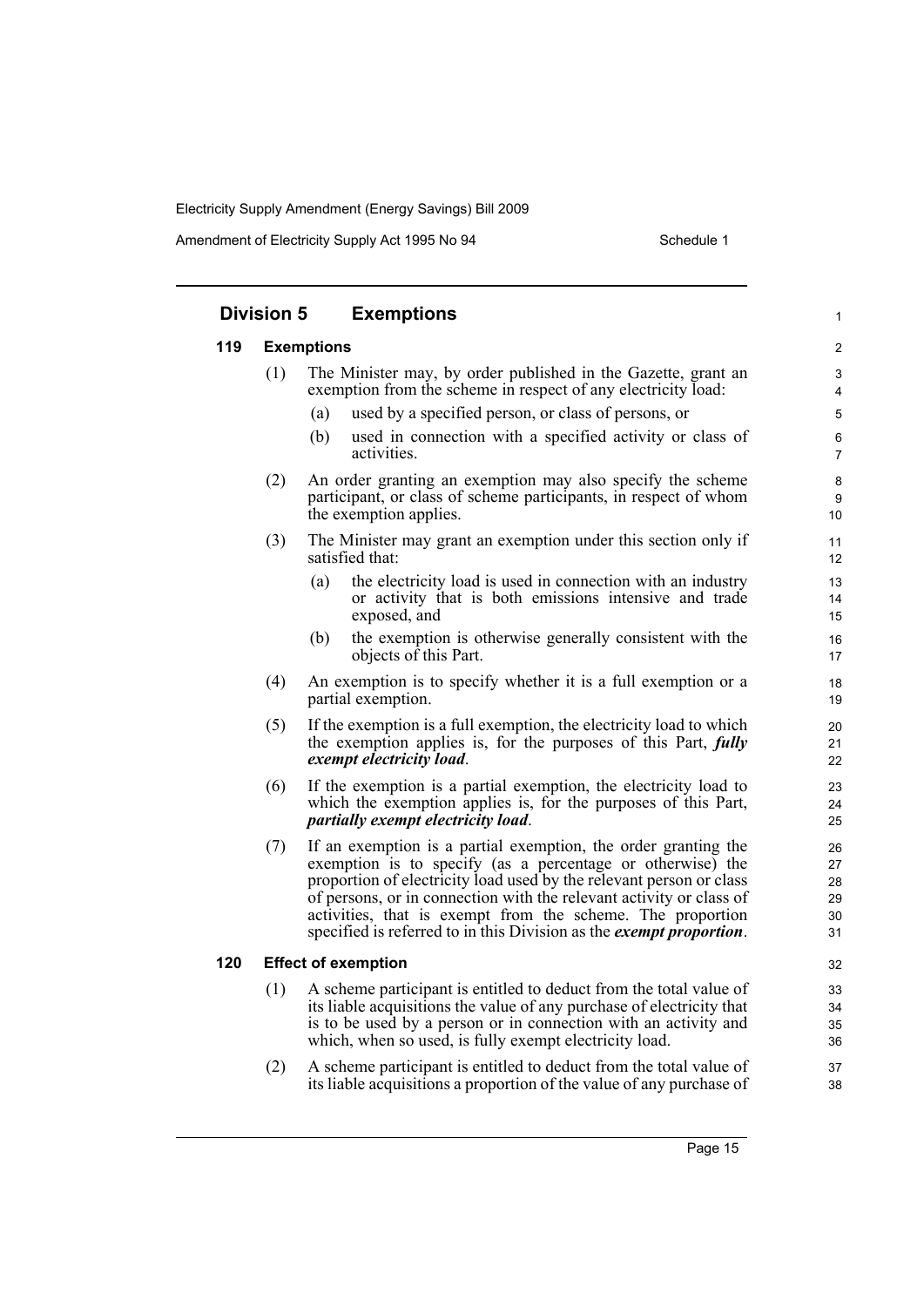electricity that is to be used by a person or in connection with an activity and which, when so used, is partially exempt electricity load. The proportion that may be deducted is the exempt proportion.

- (3) An order granting an exemption may specify any allowances that may be made by scheme participants, in applying the exemption, for electricity losses occurring between the purchase of the electricity by the scheme participant and its use by an end user.
- (4) Electricity the subject of such an allowance may also be deducted from the total value of liable acquisitions made by a scheme participant, in accordance with the exemption.
- (5) An order granting an exemption may authorise the Scheme Regulator to make rules with respect to the exemption (including rules relating to assessment of deductions under this Division).
- (6) Any deductions made by scheme participants under this Division must be made in accordance with the provisions of the relevant exemption, and any such rules.
- (7) In any proceedings under this Act involving a scheme participant, the burden of establishing that the scheme participant was entitled to deduct any particular amount of electricity purchased by it from the total value of its liable acquisitions lies on the scheme participant.
- (8) In this section, a reference to a purchase of electricity includes a reference to a supply of electricity that is treated as a liable acquisition under this Part.

#### **121 Determination of whether industry or activity is emissions intensive and trade exposed**

- (1) The regulations may make further provision with respect to the determination of whether an industry or activity is emissions intensive or trade exposed.
- (2) Subject to any such regulations, the Minister may determine the basis on which an industry or activity is to be considered emissions intensive or trade exposed.

#### **122 General provisions with respect to exemptions**

- (1) An exemption does not take effect until the beginning of the year after the order granting the exemption is made.
- (2) An exemption may be revoked by order of the Minister published in the Gazette.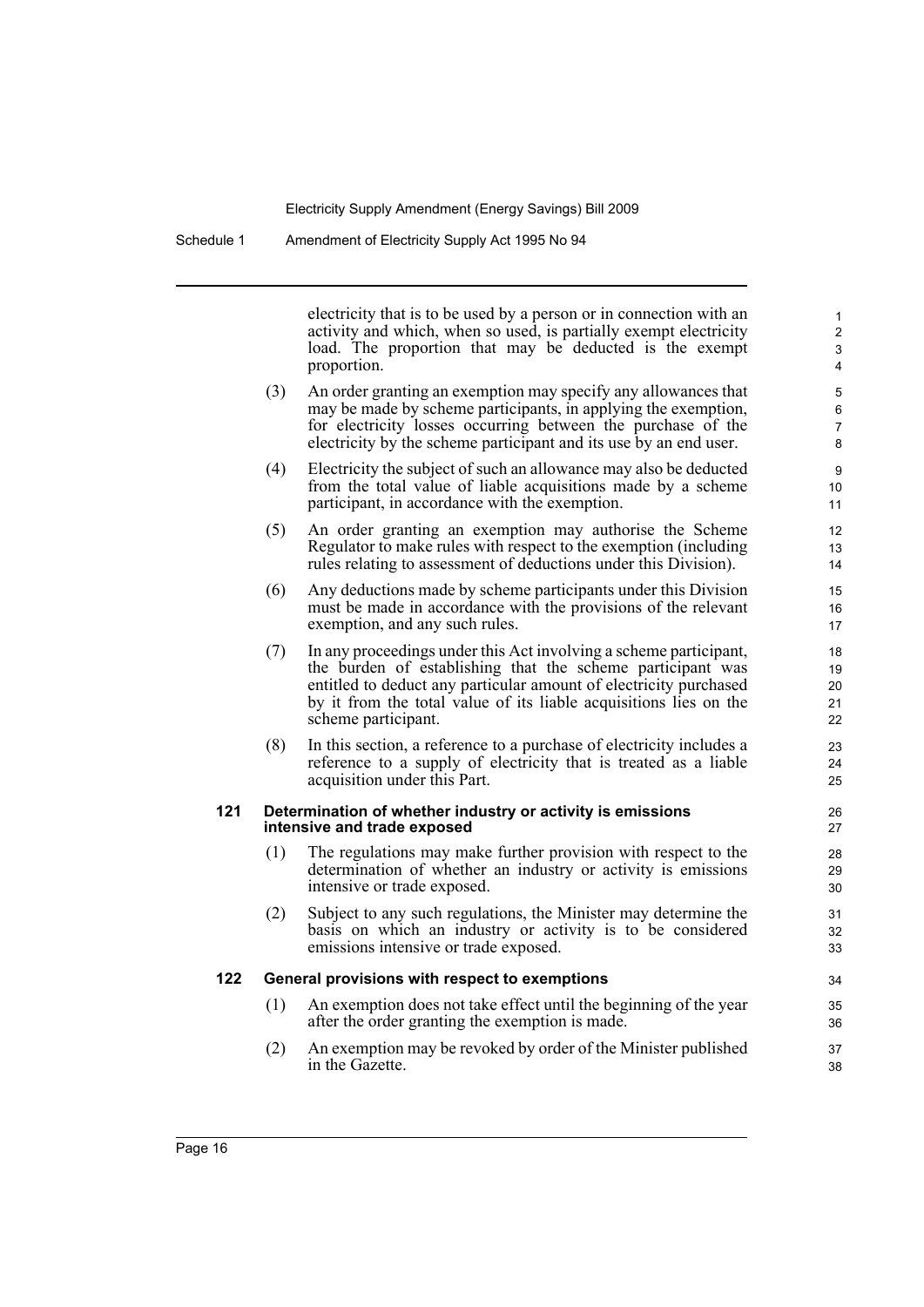Amendment of Electricity Supply Act 1995 No 94 Schedule 1

(3) If an exemption is revoked, the revocation does not take effect until the beginning of the year after the order revoking the exemption is made. (4) The Minister is to provide a copy of any order made under this Division to the Scheme Regulator. (5) The Scheme Regulator is to make particulars of any exemption under this Division, and any rules it makes with respect to an exemption, available to scheme participants, including by publishing particulars of the exemptions and rules on its website. **Division 6 Assessment of compliance of scheme participants 123 Annual energy savings statements** (1) A scheme participant must lodge with the Scheme Regulator a statement (an *energy savings statement*) on or before 1 March in each year or on or before any later day specified in respect of the scheme participant by the Scheme Regulator. (2) An energy savings statement is to contain the following: (a) an assessment of the scheme participant's individual energy savings target for the previous year, including particulars of liable acquisitions made by the scheme participant during the previous year and of any deductions made in respect of fully exempt or partially exempt electricity load, (b) an assessment of the participant's liability (if any) for an energy savings shortfall penalty for the previous year, including liability for an energy savings shortfall penalty in respect of a carried forward shortfall, (c) any other matters required by the Scheme Regulator. (3) If the scheme participant seeks to elect to surrender one or more energy savings certificates for the purposes of meeting its individual energy savings target for the year to which the energy savings statement relates, or to remedy a carried forward shortfall for the year, the election is to accompany the energy savings statement and is to contain details of the energy savings certificates proposed to be surrendered. (4) If a scheme participant seeks to elect to carry forward an energy savings shortfall for the year to which the statement relates, or any part of that shortfall, the election is to accompany the statement. 1  $\overline{2}$ 3 4 5 6 7 8 9 10 11 13 14 15 16 17 18 19 20 21 22 23 24 25 26 27 28 29 30 31 32 33 34 35 36 37 38 39

Page 17

12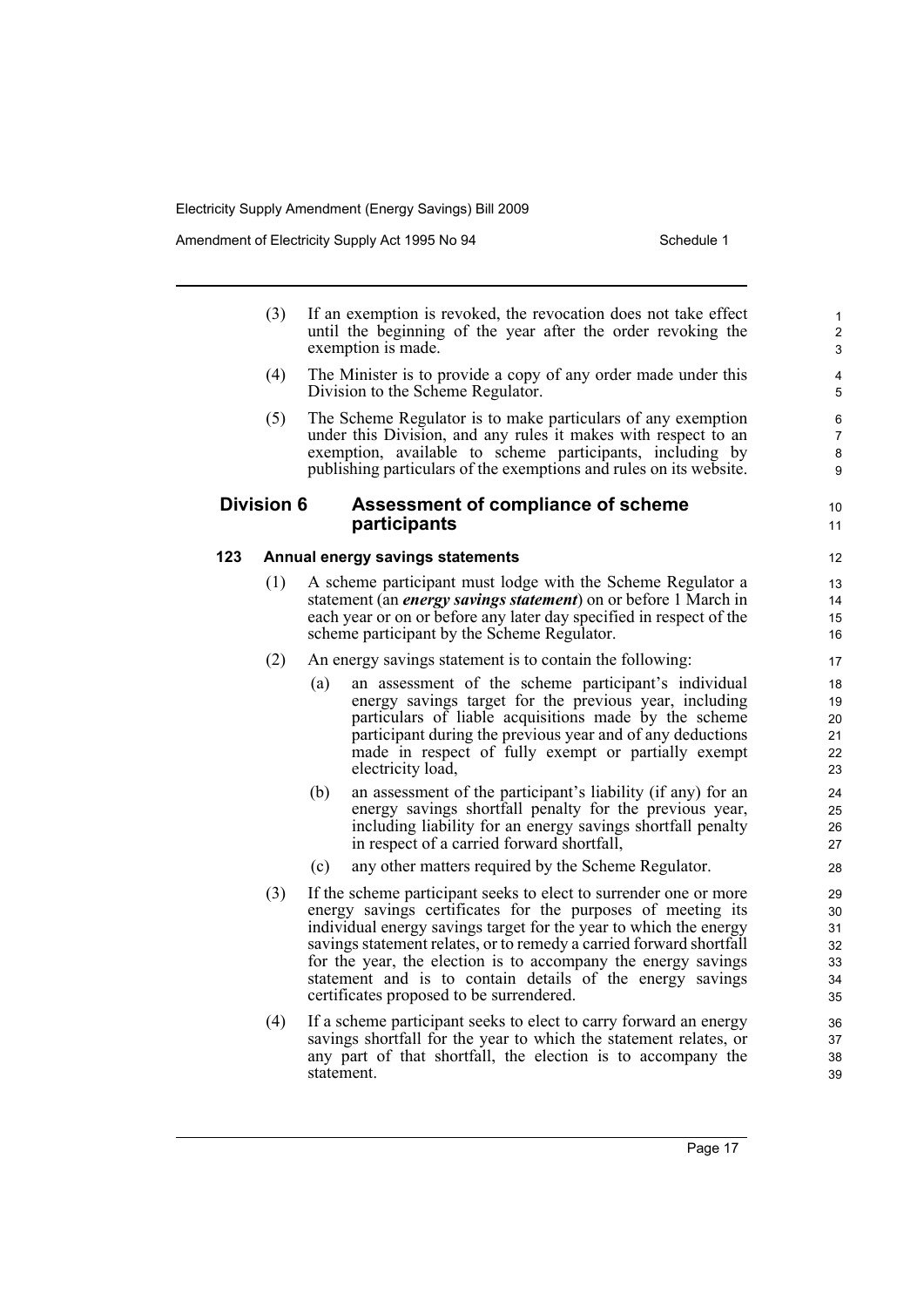Schedule 1 Amendment of Electricity Supply Act 1995 No 94

|     | (5) |     | An energy savings statement, and any election that accompanies<br>the statement, must be in a form approved by the Scheme<br>Regulator.                                                                                                                                                             | 1<br>$\overline{2}$<br>3   |
|-----|-----|-----|-----------------------------------------------------------------------------------------------------------------------------------------------------------------------------------------------------------------------------------------------------------------------------------------------------|----------------------------|
|     | (6) |     | A scheme participant that fails to lodge an energy savings<br>statement in accordance with this section is guilty of an offence.                                                                                                                                                                    | 4<br>5                     |
|     |     |     | Maximum penalty:                                                                                                                                                                                                                                                                                    | 6                          |
|     |     | (a) | in the case of a corporation—250 penalty units, or                                                                                                                                                                                                                                                  | $\overline{7}$             |
|     |     | (b) | in the case of an individual—100 penalty units.                                                                                                                                                                                                                                                     | 8                          |
| 124 |     |     | Restrictions on surrender of energy savings certificates                                                                                                                                                                                                                                            | 9                          |
|     | (1) |     | An energy savings certificate cannot be surrendered by a scheme<br>participant for the purposes of meeting its individual energy<br>savings target or remedying a carried forward shortfall unless:                                                                                                 | 10<br>11<br>12             |
|     |     | (a) | the certificate is registered in the register of energy savings<br>certificates kept under this Part and the registration is in<br>force, and                                                                                                                                                       | 13<br>14<br>15             |
|     |     | (b) | the participant is recorded in the register of energy savings<br>certificates as the owner of the certificate, and                                                                                                                                                                                  | 16<br>17                   |
|     |     | (c) | the certificate was created in relation to energy savings that<br>occurred before the end of the year to which the energy<br>savings statement relates.                                                                                                                                             | 18<br>19<br>20             |
|     | (2) |     | The Scheme Regulator may, by notice in writing to a scheme<br>participant, refuse to accept an election to surrender an energy<br>savings certificate:                                                                                                                                              | 21<br>22<br>23             |
|     |     | (a) | if, in the opinion of the Scheme Regulator, the certificate<br>cannot be surrendered under this section, or                                                                                                                                                                                         | 24<br>25                   |
|     |     | (b) | if, in the opinion of the Scheme Regulator, the certificate<br>is surplus to the number required to be surrendered for the<br>purpose of meeting the participant's individual energy<br>savings target or to remedy a carried forward shortfall.                                                    | 26<br>27<br>28<br>29       |
|     | (3) |     | If the Scheme Regulator accepts the surrender of an energy<br>savings certificate, and the Scheme Regulator is not the Scheme<br>Administrator, the Scheme Regulator must give the Scheme<br>Administrator notice in writing of the decision, including details<br>of the certificates surrendered. | 30<br>31<br>32<br>33<br>34 |
|     |     |     |                                                                                                                                                                                                                                                                                                     |                            |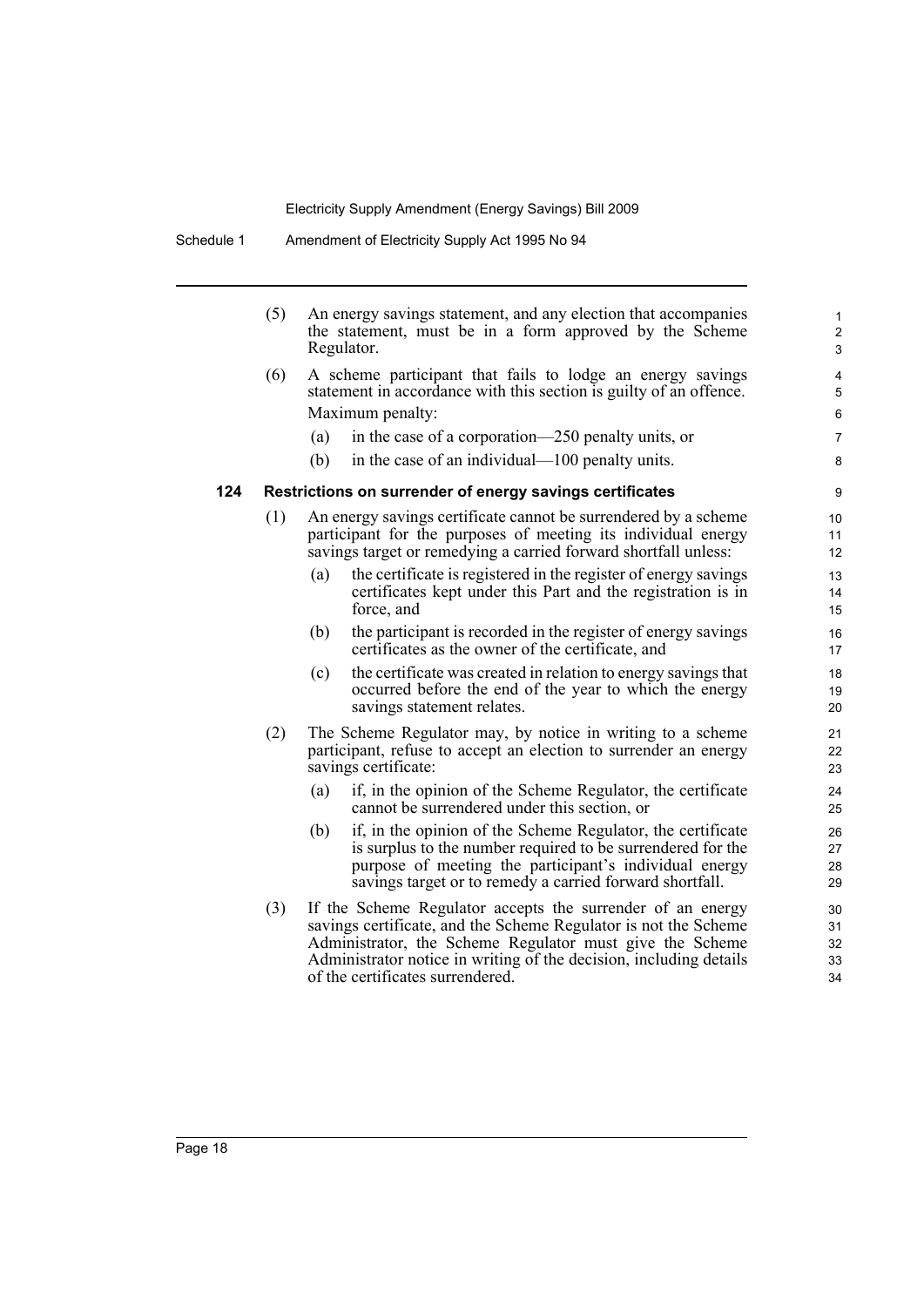| 125 |                   |          | <b>Regulations relating to assessments</b>                                                                                                                                                                                                                                                                                 | 1                          |
|-----|-------------------|----------|----------------------------------------------------------------------------------------------------------------------------------------------------------------------------------------------------------------------------------------------------------------------------------------------------------------------------|----------------------------|
|     |                   | matters: | Regulations may be made for or with respect to the following                                                                                                                                                                                                                                                               | $\overline{2}$<br>3        |
|     |                   | (a)      | the assessment of the liability of a scheme participant for<br>shortfall<br>savings<br>penalty,<br>energy<br>meluding<br>an<br>self-assessment or assessment by the Scheme Regulator,                                                                                                                                      | 4<br>5<br>6                |
|     |                   | (b)      | the date on which an assessment is taken to have been<br>made and the date on which an assessment takes effect,                                                                                                                                                                                                            | $\overline{7}$<br>8        |
|     |                   | (c)      | default assessments where an energy savings statement is<br>not lodged by a scheme participant,                                                                                                                                                                                                                            | 9<br>10                    |
|     |                   | (d)      | amendment of assessments, at the request of a scheme<br>participant or on the Scheme Regulator's own motion,                                                                                                                                                                                                               | 11<br>12                   |
|     |                   | (e)      | revocation of the cancellation of energy<br>savings<br>certificates in connection with amended assessments and<br>the revival of the certificates,                                                                                                                                                                         | 13<br>14<br>15             |
|     |                   | (f)      | payments resulting from amended assessments,                                                                                                                                                                                                                                                                               | 16                         |
|     |                   | (g)      | notice of assessments.                                                                                                                                                                                                                                                                                                     | 17                         |
| 126 |                   |          | <b>Validity of assessment</b>                                                                                                                                                                                                                                                                                              | 18                         |
|     |                   |          | The validity of an assessment of a liability to pay an energy<br>savings shortfall penalty is not affected by any failure to comply<br>with a provision of this Act, the regulations or the scheme rules.                                                                                                                  | 19<br>20<br>21             |
|     | <b>Division 7</b> |          | <b>Creation of energy savings certificates</b>                                                                                                                                                                                                                                                                             | 22                         |
| 127 | created           |          | Activities in respect of which energy savings certificates may be                                                                                                                                                                                                                                                          | 23<br>24                   |
|     | (1)               |          | The scheme rules may make provision for or with respect to the<br>creation of energy savings certificates in respect of any activity,<br>or class of activities, that reduces the consumption of electricity<br>in this State.                                                                                             | 25<br>26<br>27<br>28       |
|     | (2)               |          | The scheme rules may also make provision for or with respect to<br>the creation of energy savings certificates in respect of any<br>activity, or class of activities, that reduces the consumption of<br>electricity in another jurisdiction, if an approved corresponding<br>scheme is in operation in that jurisdiction. | 29<br>30<br>31<br>32<br>33 |
|     | (3)               |          | An <i>approved corresponding scheme</i> is a scheme approved by the<br>Minister for the purposes of this section, by order in writing.                                                                                                                                                                                     | 34<br>35                   |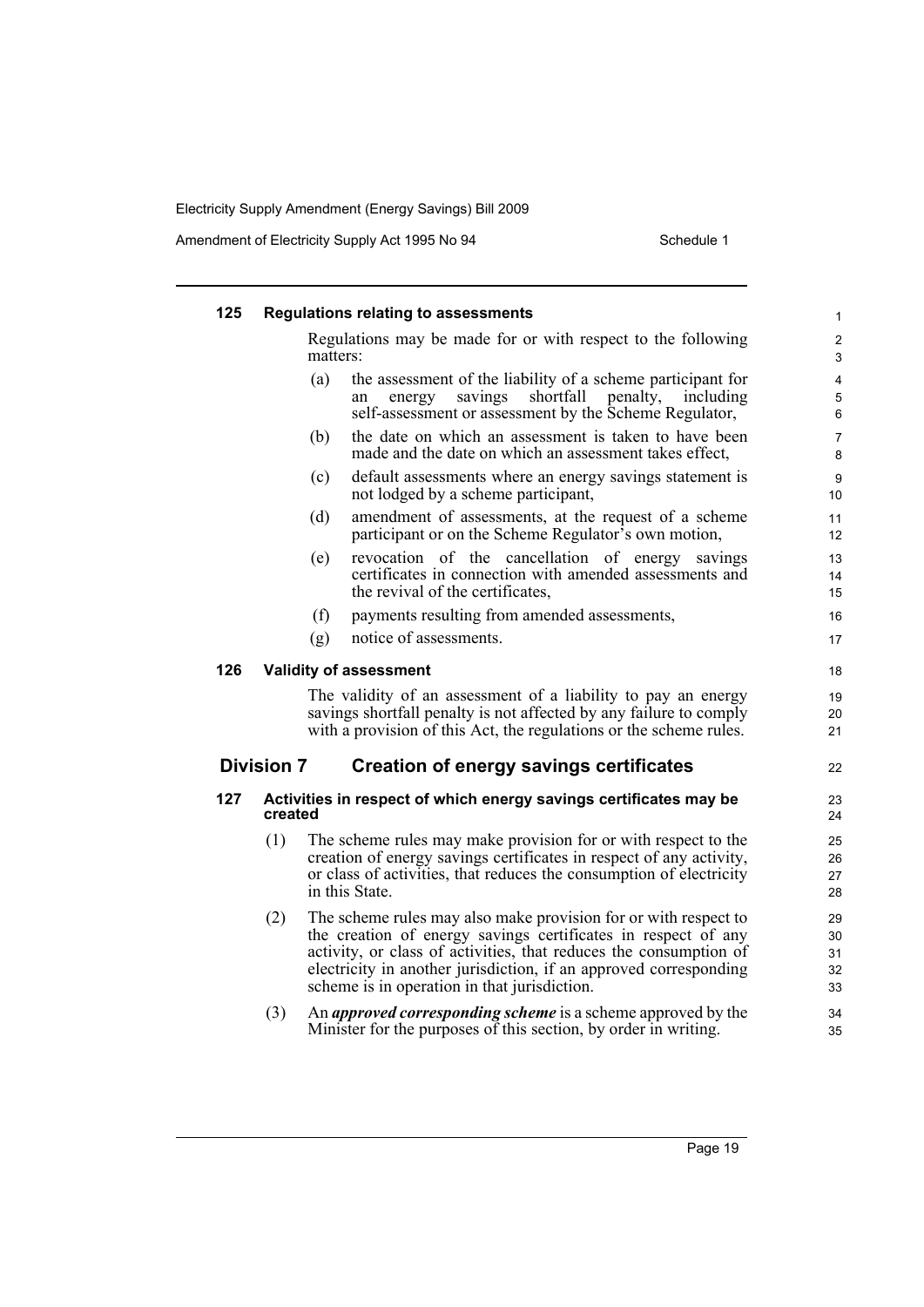- (4) The Minister may approve a scheme for the purposes of this section only if the Minister is satisfied that:
	- (a) the scheme is intended to promote the reduced consumption of electricity and the objectives of the scheme are consistent with the objectives of the energy savings scheme established by this Part, and

- (b) the monitoring and enforcement of compliance with the scheme to be approved is no less stringent than that applicable to the energy savings scheme established by this Part.
- (5) An energy savings certificate cannot be created in respect of an activity unless the activity commenced or commences on or after 1 July 2008.

**Note.** However, energy savings certificates may be created only in respect of energy savings occurring on or after 1 July 2009. For example, a project that results in energy savings that commenced in September 2008 may be eligible for accreditation under the scheme, but energy savings certificates may be created only in respect of energy savings arising from the project that occur on or after 1 July 2009.

(6) An activity in respect of which an energy savings certificate may be created under this Part is a *recognised energy saving activity*.

#### **128 Energy savings represented by certificates**

- (1) An energy savings certificate may be created for each whole tonne of carbon dioxide equivalent of greenhouse gas emissions attributable to energy savings arising from a recognised energy saving activity.
- (2) Accordingly, each energy savings certificate has a value of 1 tonne of carbon dioxide equivalent of greenhouse gas emissions.

#### **129 Calculation of energy savings attributable to recognised energy saving activities**

- (1) The number of tonnes of carbon dioxide equivalent of greenhouse gas emissions attributable to energy savings arising from a recognised energy saving activity is to be calculated by multiplying the number of megawatt hours of energy savings arising from that activity by the certificate conversion factor for the year in which the energy savings for which that certificate is created occurred.
- (2) The scheme rules may provide for the methodology for calculating the number of megawatt hours of energy savings arising from a recognised energy saving activity.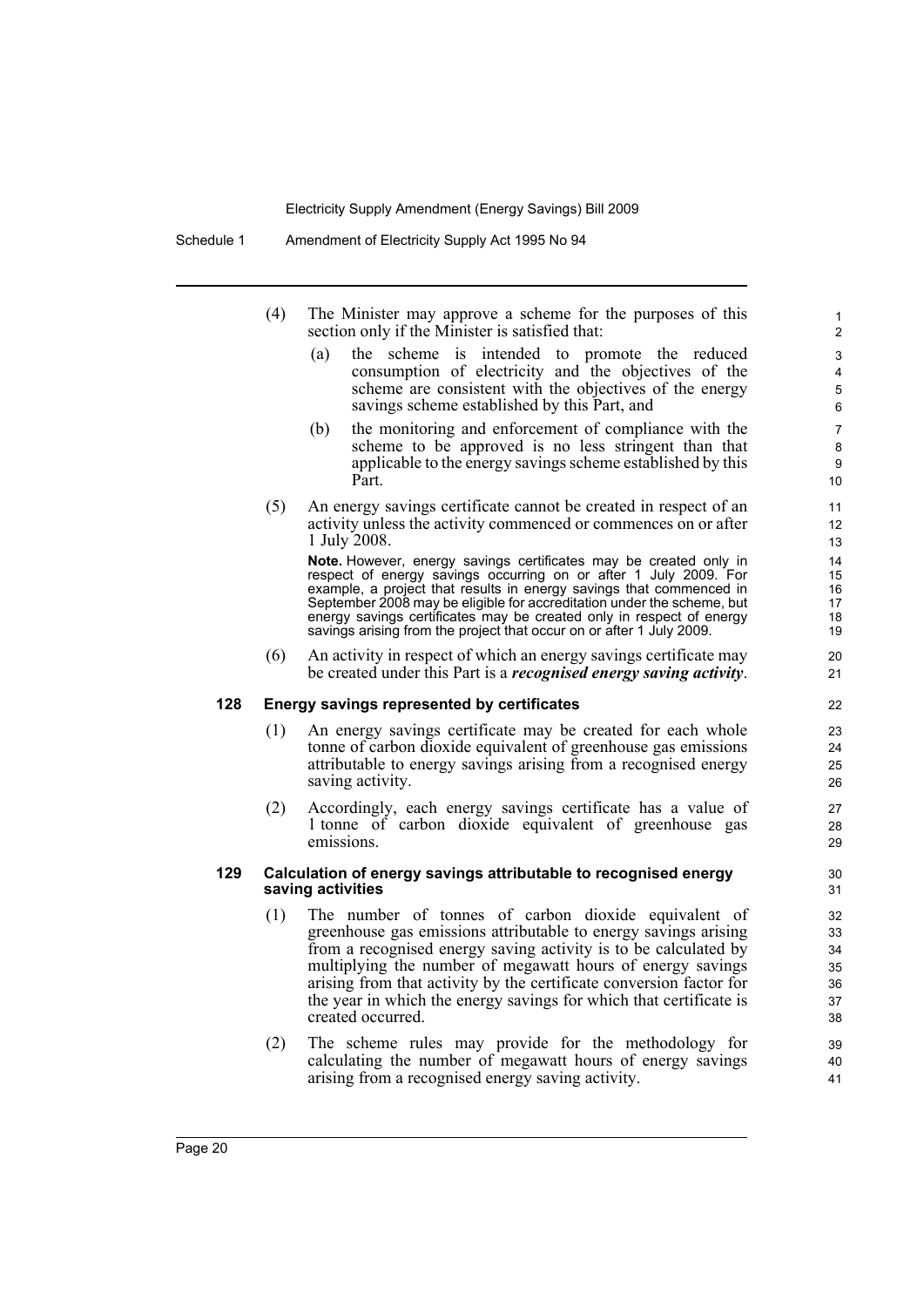| 130 |     | <b>Certificate conversion factor</b>                                                                                                                                                                                                                                                                                                                                                                                                                               | 1                                |
|-----|-----|--------------------------------------------------------------------------------------------------------------------------------------------------------------------------------------------------------------------------------------------------------------------------------------------------------------------------------------------------------------------------------------------------------------------------------------------------------------------|----------------------------------|
|     | (1) | Certificate conversion factors are set out in Schedule 5B.                                                                                                                                                                                                                                                                                                                                                                                                         | $\overline{c}$                   |
|     | (2) | The certificate conversion factor for a year specified in column 1<br>of Schedule 5B is the amount specified for that year in column 2<br>of that Schedule.                                                                                                                                                                                                                                                                                                        | 3<br>$\overline{4}$<br>5         |
|     | (3) | The Governor may, by regulation made on the recommendation<br>of the Minister, amend Schedule 5B to change the certificate<br>conversion factor for a specified year or years.                                                                                                                                                                                                                                                                                     | 6<br>$\overline{7}$<br>8         |
|     | (4) | Accordingly, any such regulation may omit an amount specified<br>in column 2 of Schedule 5B and substitute a new amount.                                                                                                                                                                                                                                                                                                                                           | 9<br>10                          |
|     | (5) | Any such regulation does not affect the certificate conversion<br>factor for any year that commences on or before the date the<br>regulation is made or within 12 months after the date the<br>regulation is made.                                                                                                                                                                                                                                                 | 11<br>12<br>13<br>14             |
| 131 |     | When energy savings certificates may be created                                                                                                                                                                                                                                                                                                                                                                                                                    | 15                               |
|     | (1) | An energy savings certificate may be created by an accredited<br>certificate provider in respect of the energy savings arising from<br>a recognised energy saving activity immediately after those<br>energy savings occur.                                                                                                                                                                                                                                        | 16<br>17<br>18<br>19             |
|     | (2) | An energy savings certificate may be created in respect of energy<br>savings only if the energy savings occur on or after 1 July 2009.                                                                                                                                                                                                                                                                                                                             | 20<br>21                         |
|     | (3) | An energy savings certificate may be created in respect of energy<br>savings that occur during a particular year no later than 6 months<br>after the end of that year.                                                                                                                                                                                                                                                                                             | 22<br>23<br>24                   |
|     | (4) | The regulations or scheme rules may specify when the energy<br>savings arising from a recognised energy saving activity are<br>considered to have occurred for the purposes of this Part.                                                                                                                                                                                                                                                                          | 25<br>26<br>27                   |
|     | (5) | Without limiting the above, the regulations or scheme rules may<br>provide that energy savings are taken to have occurred on the date<br>on which the recognised energy saving activity is first<br>commenced. Accordingly, energy savings certificates may be<br>created in respect of the energy savings arising from the activity<br>immediately after the activity is first commenced.                                                                         | 28<br>29<br>30<br>31<br>32<br>33 |
|     |     | Note. Subsection (5) makes it clear that the regulations or scheme rules<br>may allow certificates to be created in respect of an activity that has<br>ongoing energy saving effects as soon as the activity is commenced. It<br>will not be necessary to wait until all the energy savings arising from the<br>activity actually occur before creating a certificate in respect of the<br>activity. Such provisions may apply, for example, if the regulations or | 34<br>35<br>36<br>37<br>38<br>39 |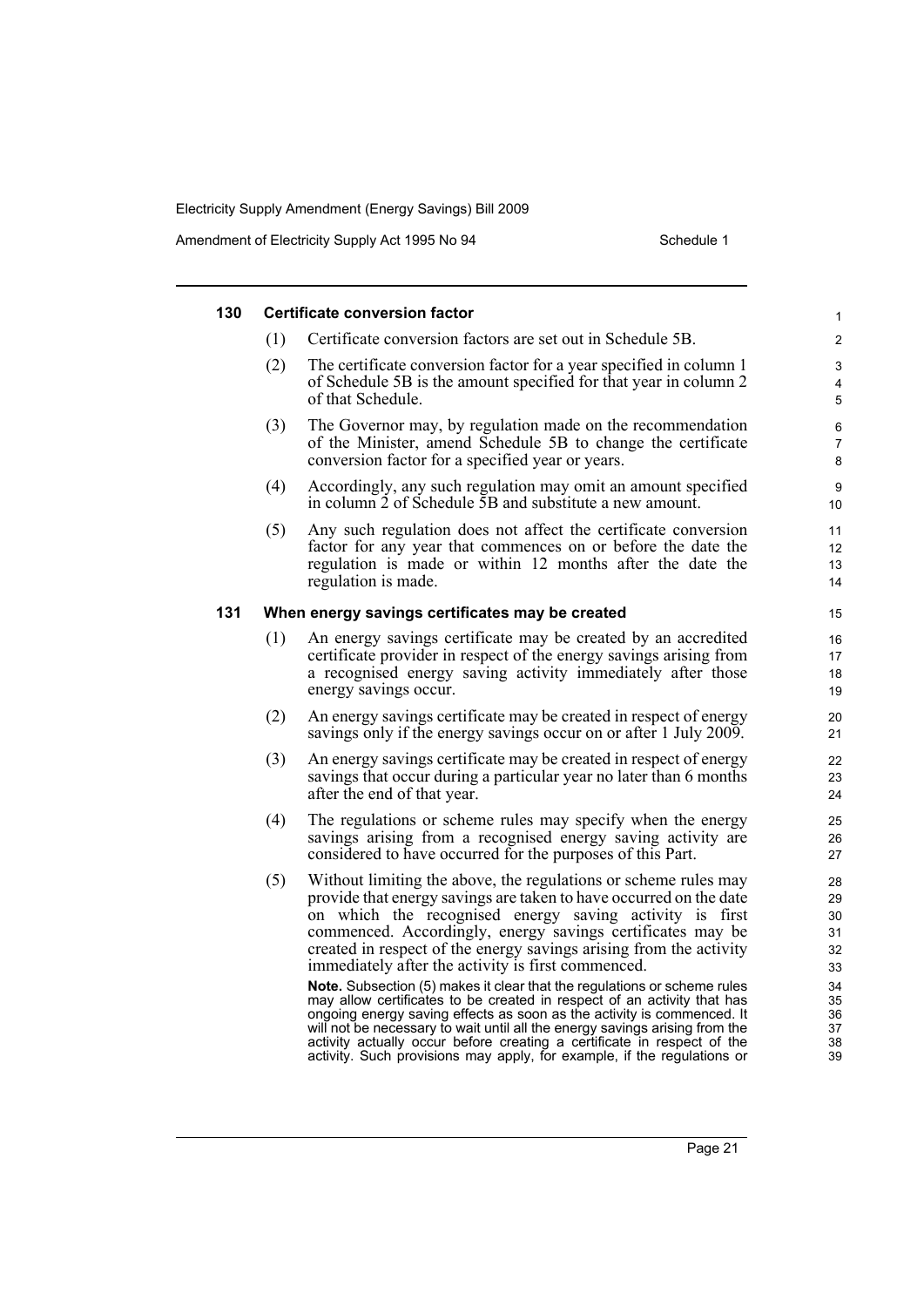Schedule 1 Amendment of Electricity Supply Act 1995 No 94

scheme rules allow for the creation of certificates in respect of the installation of energy efficient lighting, which has ongoing energy savings.

#### **132 No double counting of energy savings**

An energy savings certificate cannot be created in respect of energy savings arising from a recognised energy saving activity if an abatement certificate under Part 8A has already been created in respect of those energy savings.

#### **133 Improper creation of energy savings certificates**

(1) A person must not create or purport to create an energy savings certificate in contravention of this Act, the regulations or the scheme rules (including any conditions of accreditation imposed by or under this Act).

Maximum penalty: 2,000 penalty units.

(2) For avoidance of doubt, a person may be found guilty of an offence against this section whether or not the certificate concerned is registered in the register of energy savings certificates kept under this Part.

# **Division 8 Accreditation of certificate providers**

#### **134 Certificates may be created by accredited certificate providers only**

- (1) Energy savings certificates may be created by accredited certificate providers only.
- (2) A person who is an accredited certificate provider may create energy savings certificates in accordance with this Part, the regulations, the scheme rules and the conditions (if any) of the person's accreditation as a certificate provider.
- (3) A person who is an accredited certificate provider may create energy savings certificates only in relation to those activities in relation to which the person has been accredited as a certificate provider.

#### **135 Eligibility for accreditation**

- (1) The regulations and scheme rules may make provision for or with respect to the eligibility of a person for accreditation as a certificate provider.
- (2) Without limiting the above, a person who is engaged in an industry, or carries out an activity, that benefits from a full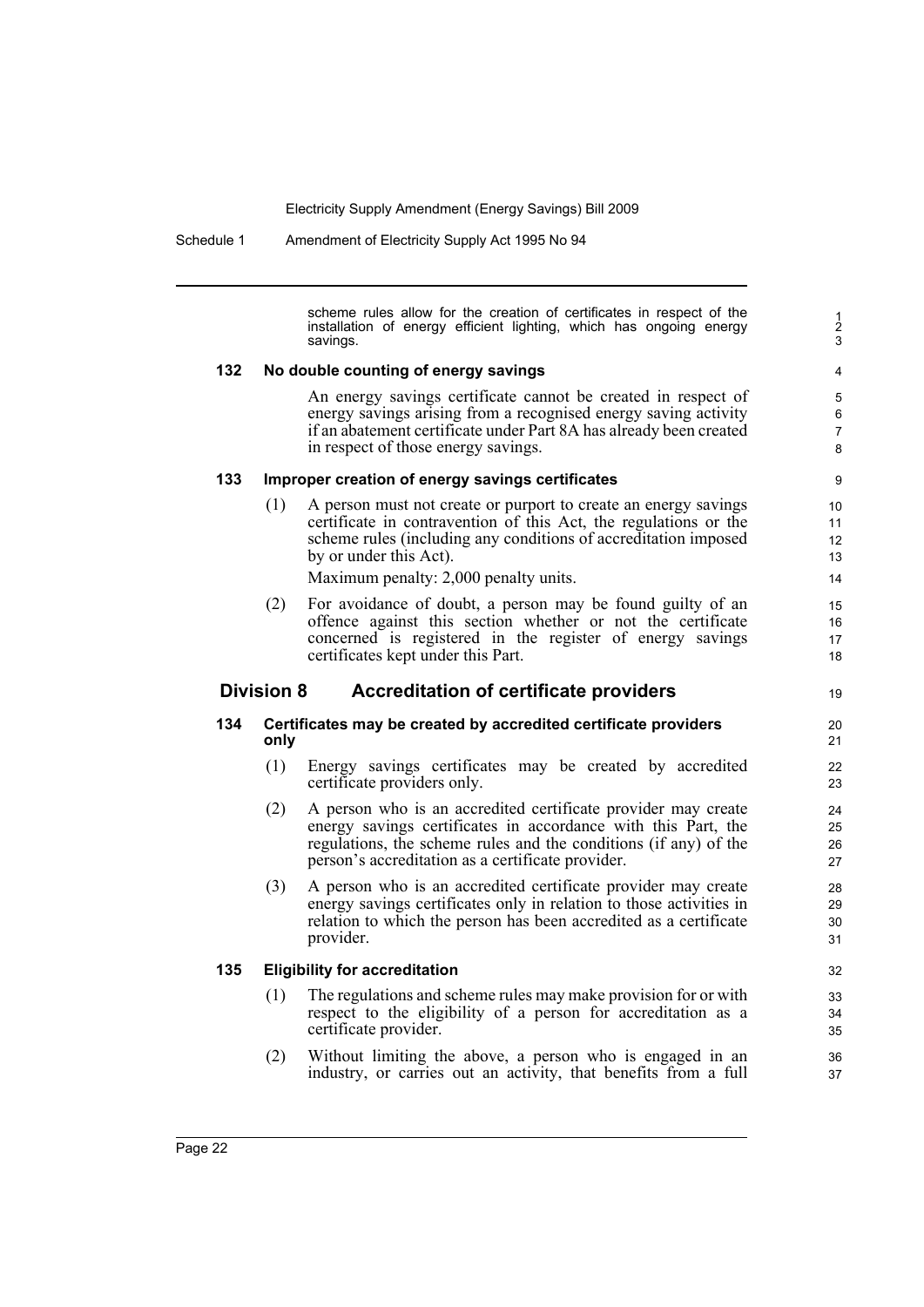exemption from the scheme, or is a related body corporate of such a person, is not eligible for accreditation as a certificate provider in respect of an activity that reduces the consumption of electricity used in that industry or activity.

(3) For the purposes of this section, an industry or activity benefits from a full exemption from the scheme if the electricity load used in that industry or activity is fully exempt electricity load.

# 7 8

- **136 Application for accreditation**
	- (1) Any person who is eligible for accreditation as a certificate provider in relation to an activity may apply to the Scheme Administrator for accreditation.
	- (2) The Scheme Administrator is to determine an application for accreditation as a certificate provider:
		- (a) by accrediting the applicant as a certificate provider in relation to specified activities, or
		- (b) by refusing the application.
	- (3) The Scheme Administrator may refuse an application for accreditation as a certificate provider on such grounds as may be specified in the regulations.
	- (4) The regulations may make provision for or with respect to applications for accreditation, including by requiring an application fee to be paid to the Scheme Administrator.
	- (5) The Scheme Administrator may charge a fee (in addition to any application fee) in respect of the investigation and determination of an application for accreditation. The fee is to be determined by the Scheme Administrator on a cost recovery basis.

#### **137 Duration of accreditation**

- (1) Accreditation of a person as a certificate provider in relation to an activity remains in force until suspended or cancelled by the Scheme Administrator.
- (2) The Scheme Administrator may suspend or cancel the accreditation of a person as a certificate provider on such grounds as may be specified in the regulations.
- (3) The suspension or cancellation of the accreditation of a person as a certificate provider is subject to such conditions as the Scheme Administrator imposes. Any such conditions may include (but are not limited to) any condition to which the accreditation was subject immediately before it was suspended or cancelled.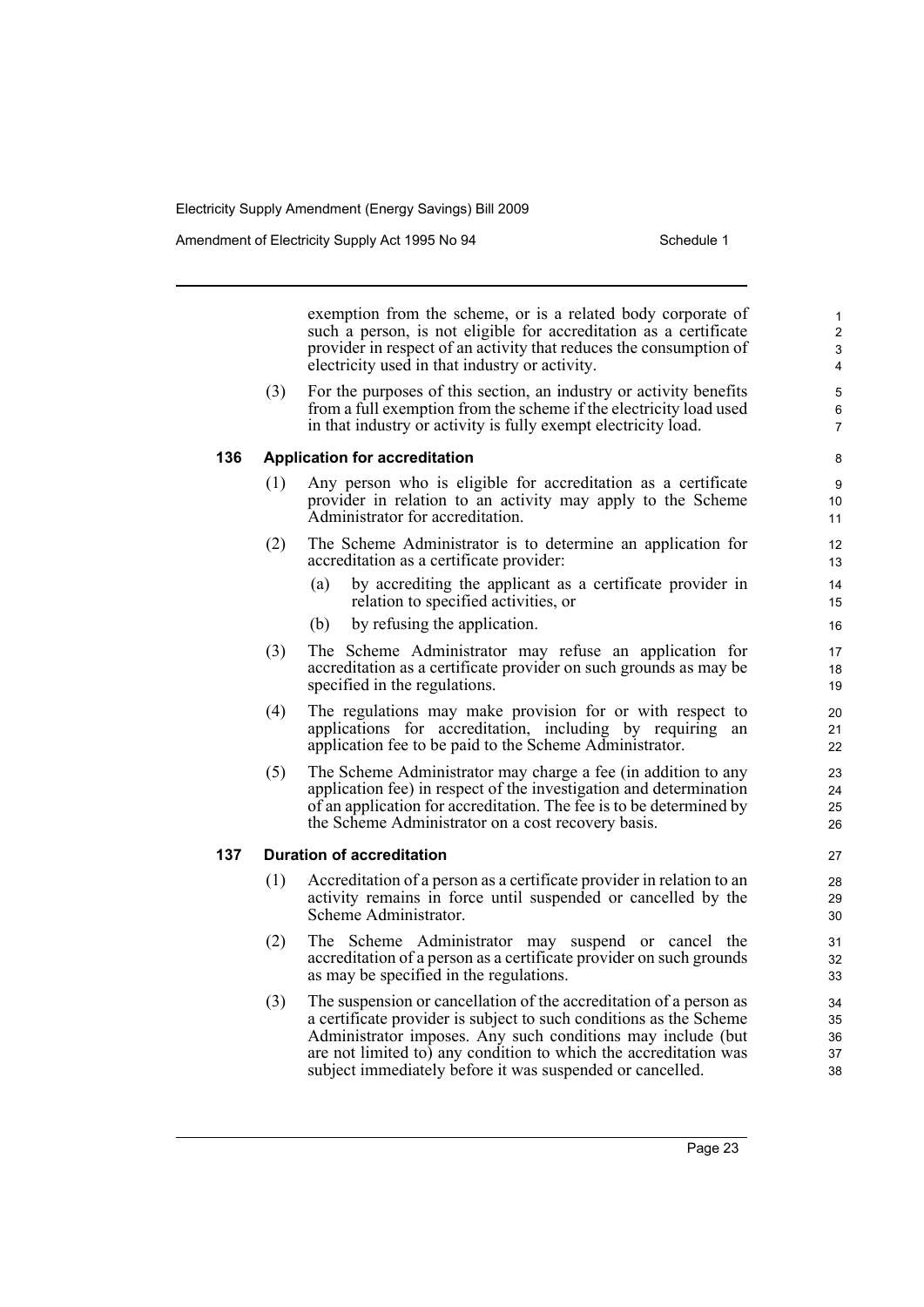#### Schedule 1 Amendment of Electricity Supply Act 1995 No 94

(4) The regulations may provide for the variation or revocation of any conditions that are imposed by the Scheme Administrator on the suspension or cancellation of accreditation as a certificate provider.

#### **138 Conditions of accreditation**

- (1) Accreditation as a certificate provider is subject to the following conditions:
	- (a) such conditions as may be imposed from time to time by the regulations,

- (b) such conditions as may be imposed by the Scheme Administrator at the time of accreditation, or during the period in which the accreditation remains in force, in accordance with the regulations.
- (2) Without limiting the above, the following are examples of the types of conditions that may be imposed on the accreditation of a person as a certificate provider:
	- (a) a condition that requires the person not to create an energy savings certificate in respect of the energy savings arising from an activity if an energy savings certificate has already been created in respect of that energy saving or if that energy saving has already been used for the purposes of compliance with a scheme or arrangement with similar objectives to the scheme established by this Part,
	- (b) a condition that requires the person not to use the energy savings arising from a recognised energy saving activity for the purposes of compliance with a scheme or arrangement with similar objectives to the scheme established by this Part, if an energy savings certificate has already been created in respect of those energy savings,
	- (c) a condition that requires the person to provide financial assurances to secure or guarantee the person's compliance with this Part,
	- (d) a condition that requires the person to take out and maintain a policy of insurance in connection with the person's functions as an accredited certificate provider,
	- (e) a condition that requires the person to provide information, assistance and access to the Scheme Administrator (or persons appointed by the Scheme Administrator) for the purposes of monitoring and auditing compliance by the person with this Part.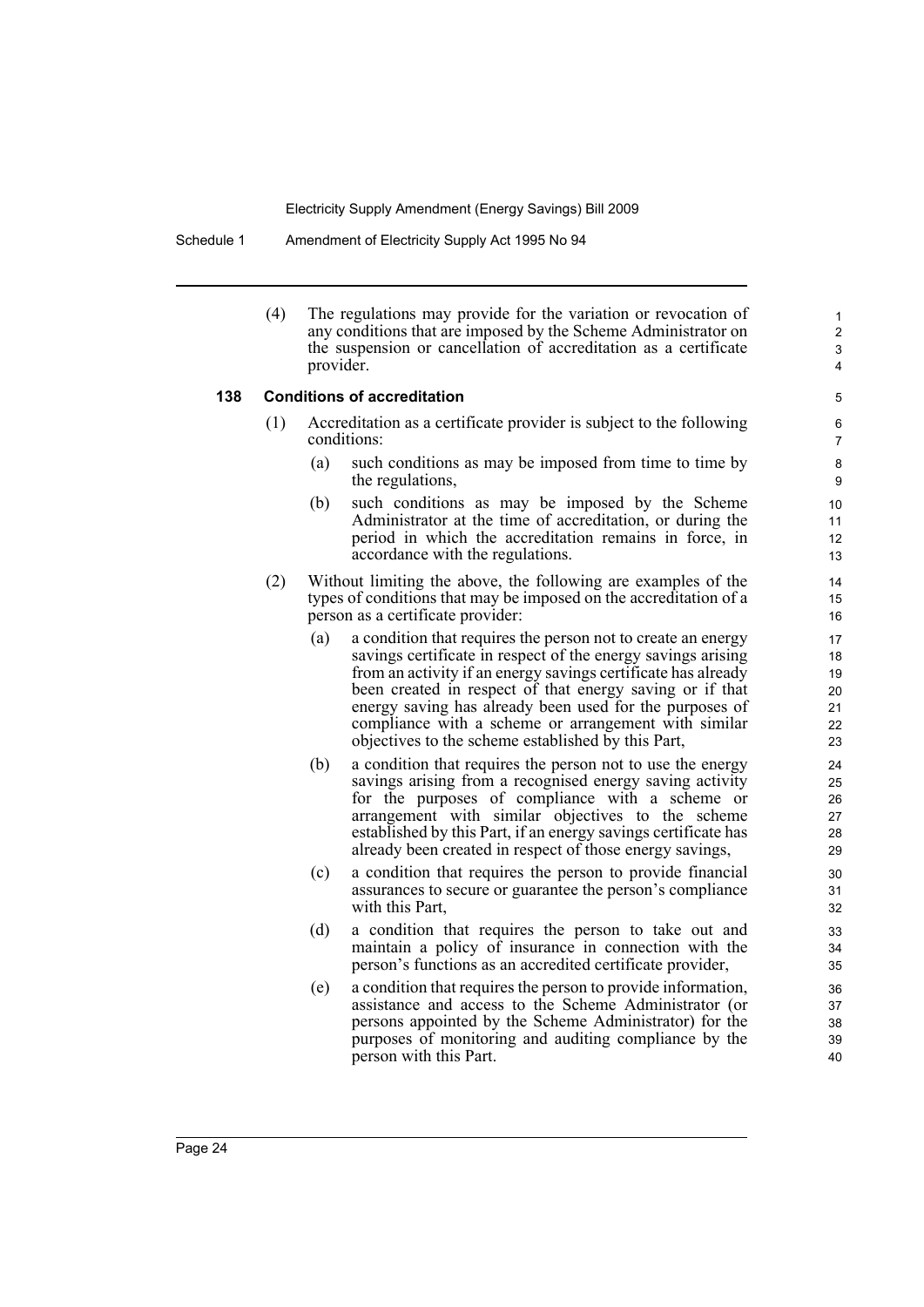Amendment of Electricity Supply Act 1995 No 94 Schedule 1

- (3) A person must not contravene any of the conditions of the person's accreditation as a certificate provider. Maximum penalty: 2,000 penalty units.
- (4) Subsection (3) extends to any conditions to which the suspension or cancellation of the accreditation of a person is subject under this Part.

#### **139 Variation or revocation of conditions of accreditation**

- (1) An accredited certificate provider may apply to the Scheme Administrator for the variation or revocation of any condition of the certificate provider's accreditation imposed by the Scheme Administrator (not being a condition imposed by this Act or the regulations).
- (2) The regulations may make provision for or with respect to the variation or revocation of any conditions of accreditation that are imposed by the Scheme Administrator, including the fee (if any) to be paid to the Scheme Administrator in respect of an application for variation or revocation of a condition.
- (3) The Scheme Administrator may charge a fee (in addition to any application fee) in respect of the investigation and determination of an application for variation or revocation of a condition of accreditation. The fee is to be determined by the Scheme Administrator on a cost recovery basis.

#### **140 Transfer of accreditation**

- (1) Accreditation as a certificate provider is not transferable, except as otherwise provided by this section.
- (2) A person who is accredited as a certificate provider may, with the approval of the Scheme Administrator, transfer that accreditation to a related body corporate of the person.
- (3) The Scheme Administrator may approve the transfer of accreditation only if satisfied that the person to whom the accreditation is proposed to be transferred is or will be eligible for accreditation and will fulfil the obligations that the accredited certificate provider is required to fulfil in respect of the recognised energy saving activity or activities for which accreditation is to be transferred.
- (4) The regulations may make further provision with respect to the transfer of accreditation, including by requiring a fee to be paid to the Scheme Administrator in connection with an application for approval of a transfer of accreditation.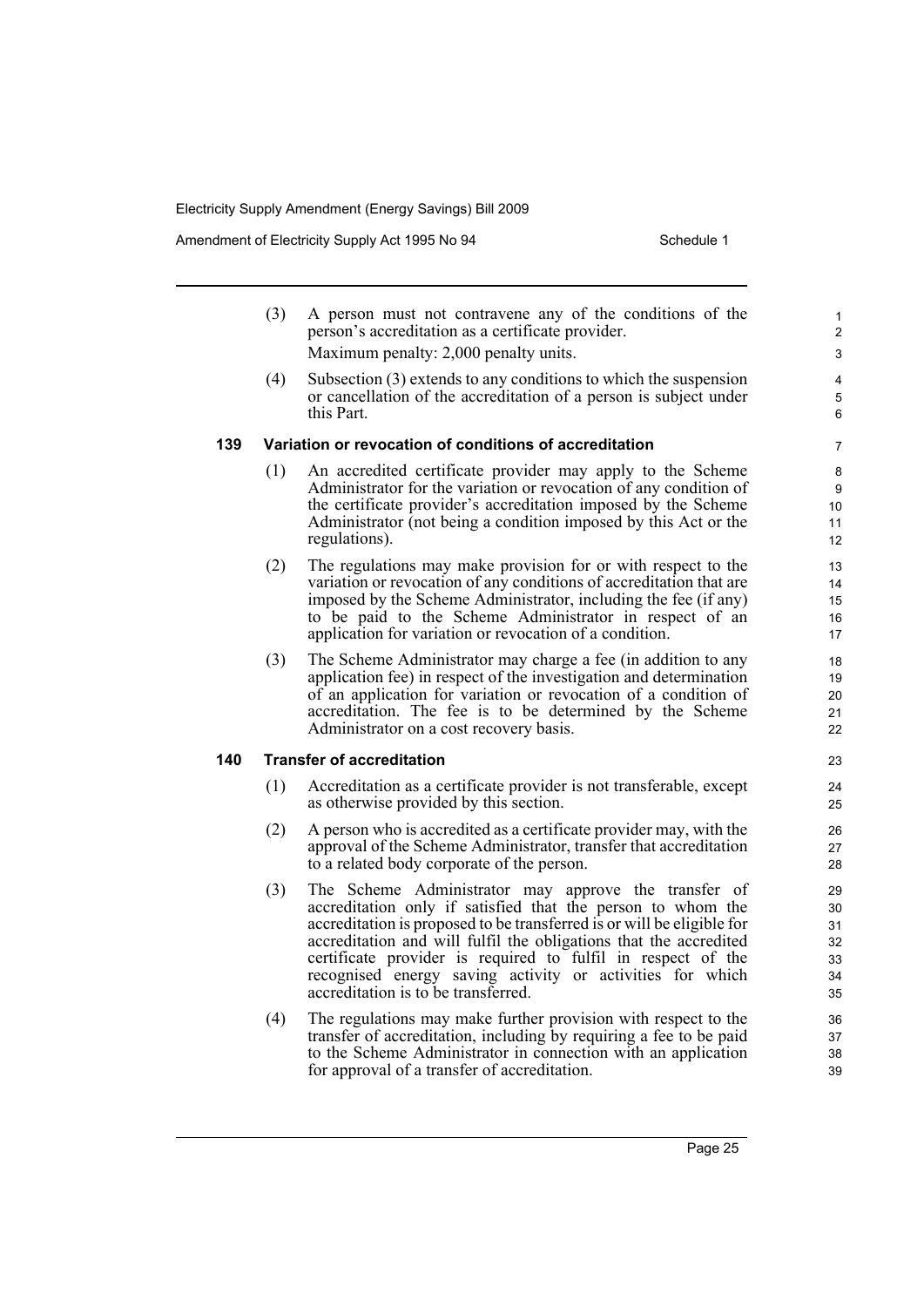Schedule 1 Amendment of Electricity Supply Act 1995 No 94

#### **141 Records to be kept by accredited certificate providers** The regulations may make provision for or with respect to the records to be kept by accredited certificate providers and the information required to be provided to the Scheme Administrator in connection with the creation of energy savings certificates. **142 Scheme Administrator may require surrender of certificates** (1) The Scheme Administrator may, by order in writing to a person, require the person to surrender to the Scheme Administrator, within a period specified in the order, a number of energy savings certificates specified in the order. (2) An order may be made against a person under this section only if: (a) the person is found guilty of an offence of contravening any condition of the person's accreditation as a certificate provider, or (b) the person is found guilty of an offence involving the improper creation of energy savings certificates (that is, an offence under section 133). (3) In the case of an order made against a person found guilty of an offence involving the improper creation of energy savings certificates, the Scheme Administrator is to require the surrender of a number of certificates that is equivalent to the number of energy savings certificates that, in the opinion of the Scheme Administrator, were improperly created by the person and registered under this Part. **Note.** The purpose of the order is to remove from circulation a number of energy savings certificates that is equivalent to the number of certificates improperly created by a person, so that the improper creation of those certificates does not result in energy savings that have not actually been achieved from being attributed to a scheme participant. (4) In any other case, the Scheme Administrator is to determine the number of energy savings certificates to be surrendered in accordance with the regulations. (5) A person must not fail to comply with an order under this section. Maximum penalty: 1,000 penalty units, and an additional 1 penalty unit for each energy savings certificate the person fails to surrender in accordance with the order. (6) The value of any energy savings certificates surrendered for the purposes of compliance with an order under this section cannot be counted towards meeting a scheme participant's individual energy savings target or remedying a carried forward shortfall. 1 2 3 4 5 6 7 8 9 10 11 12 13 14 15 16 17 18 19  $20$ 21 22 23  $24$ 25 26 27 28 29 30 31 32 33 34 35 36 37 38 39 40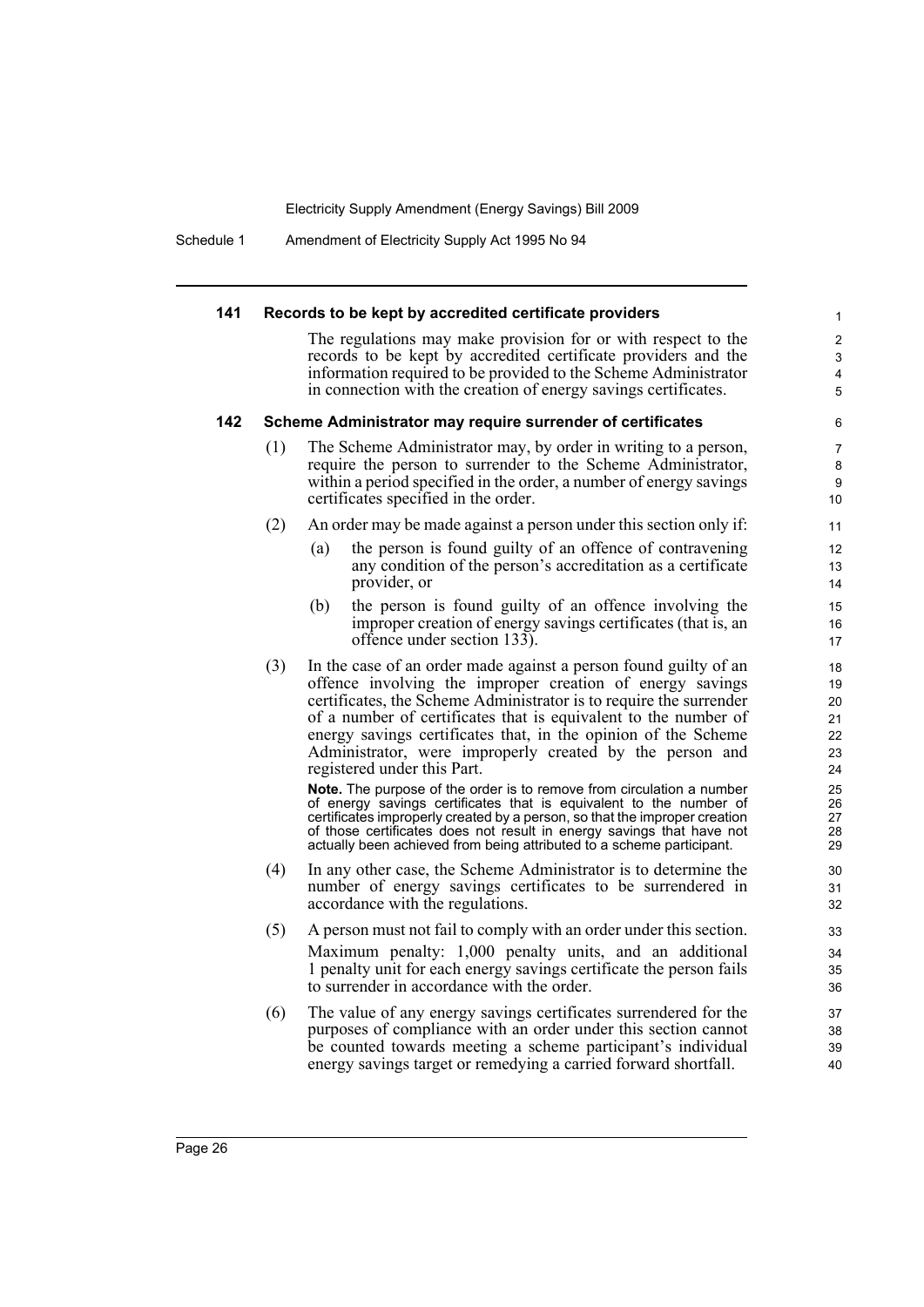Amendment of Electricity Supply Act 1995 No 94 Schedule 1

15 16

- (7) If a person fails to comply with an order under this section, the Scheme Administrator may cancel any energy savings certificates in respect of which the person is registered under this Part as the owner. (8) For avoidance of doubt, it is not an excuse for a failure to comply with an order under this section that the person who is the subject
	- of the order does not, at the time the order is made, hold a sufficient number of energy savings certificates to comply with the order. **Note.** If the person who is the subject of the order does not hold a

sufficient number of certificates to comply with the order, the person may obtain the required number by purchasing them.

(9) The regulations may make further provision for or with respect to orders under this section.

### **Division 9 Registration, form and duration of energy savings certificates**

#### **143 Creation of certificate must be registered**

- (1) An energy savings certificate has no force or effect until the creation of the certificate is registered by the Scheme Administrator in the register of energy savings certificates kept under this Part.
- (2) An application for registration of the creation of an energy savings certificate may be made to the Scheme Administrator by an accredited certificate provider.
- (3) The Scheme Administrator is to determine an application for registration of the creation of an energy savings certificate by:
	- (a) granting the application and registering the creation of the energy savings certificate in the register of energy savings certificates kept under this Part, or
	- (b) refusing the application.
- (4) The Scheme Administrator registers the creation of an energy savings certificate by creating an entry for the certificate in the register of energy savings certificates and recording the name of the person who created the certificate as the owner of the certificate.
- (5) The Scheme Administrator may refuse an application for registration of the creation of an energy savings certificate on such grounds as may be specified in the regulations.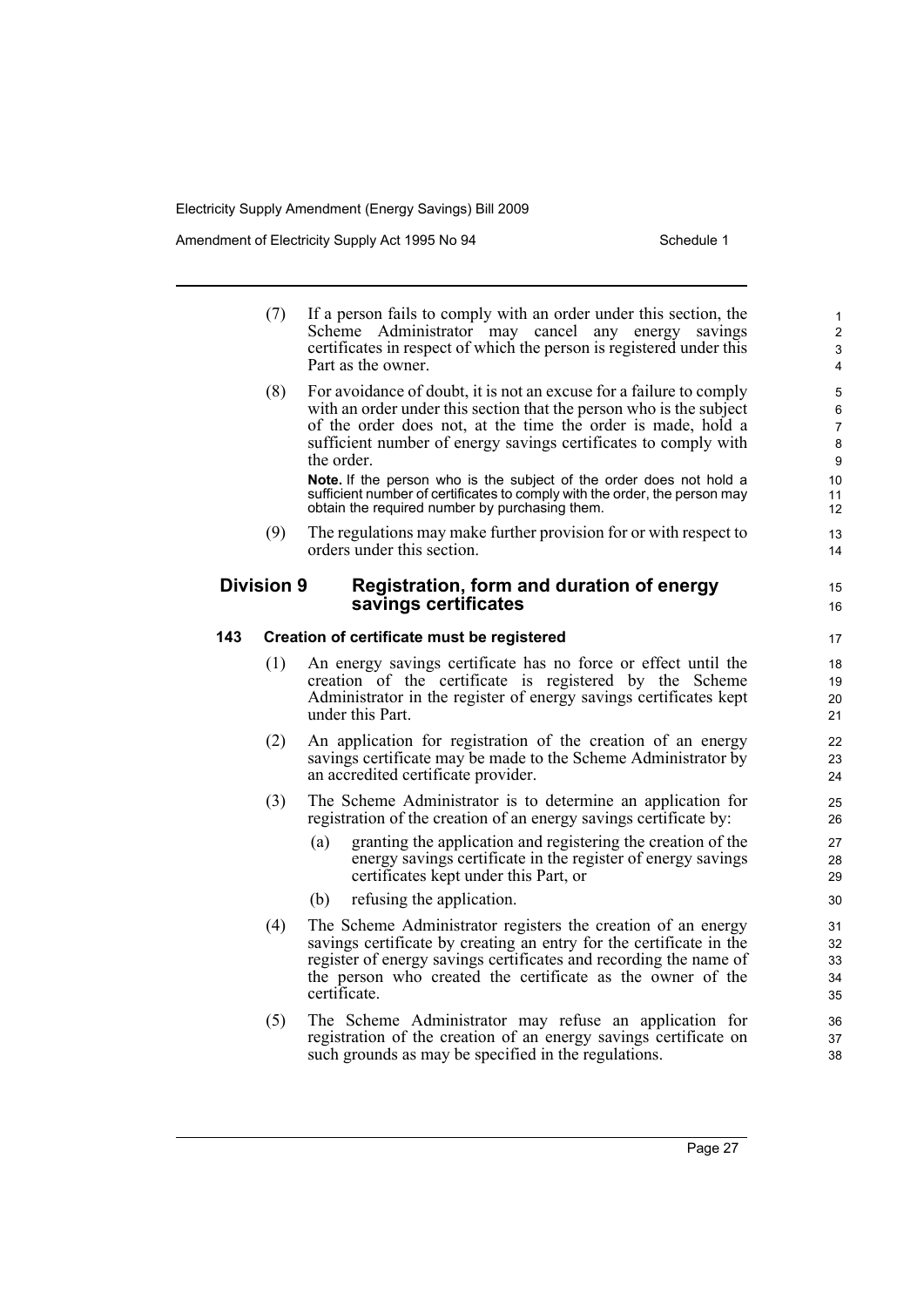Schedule 1 Amendment of Electricity Supply Act 1995 No 94

(6) The regulations may make provision for or with respect to applications for registration of the creation of an energy savings certificate, including by requiring an application fee to be paid to the Scheme Administrator.

#### **144 Form of certificate**

The regulations may make provision for or with respect to the form in which energy savings certificates are to be created.

5 6 7

35

36 37 38

#### **145 Duration of certificate**

- (1) An energy savings certificate, when registered by the Scheme Administrator, remains in force until it is cancelled by the Scheme Administrator.
- (2) An energy savings certificate may be cancelled by the Scheme Administrator:
	- (a) if the person registered as the owner of the energy savings certificate is a scheme participant who elects to surrender the certificate for the purpose of meeting its individual energy savings target or remedying a carried forward shortfall, and the Scheme Regulator accepts the surrender of the certificate, or
	- (b) if the person registered as the owner of the energy savings certificate, by notice in writing, surrenders the certificate to the Scheme Administrator, and the Scheme Administrator accepts the surrender of the certificate, or
	- (c) in any other circumstances authorised by this Part.
- (3) The Scheme Administrator must cancel any energy savings certificate that is surrendered by the owner of the certificate if the owner is surrendering the certificate for the purposes of compliance with an order made under this Part by the Scheme Administrator requiring the person to surrender energy savings certificates.
- (4) The Scheme Administrator cancels an energy savings certificate by altering the entry relating to the certificate in the register of energy savings certificates kept under this Part to show that the certificate is cancelled.

# **Division 10 Transfers and other dealings in certificates**

#### **146 Certificates are transferable**

An energy savings certificate is transferable in accordance with this Division.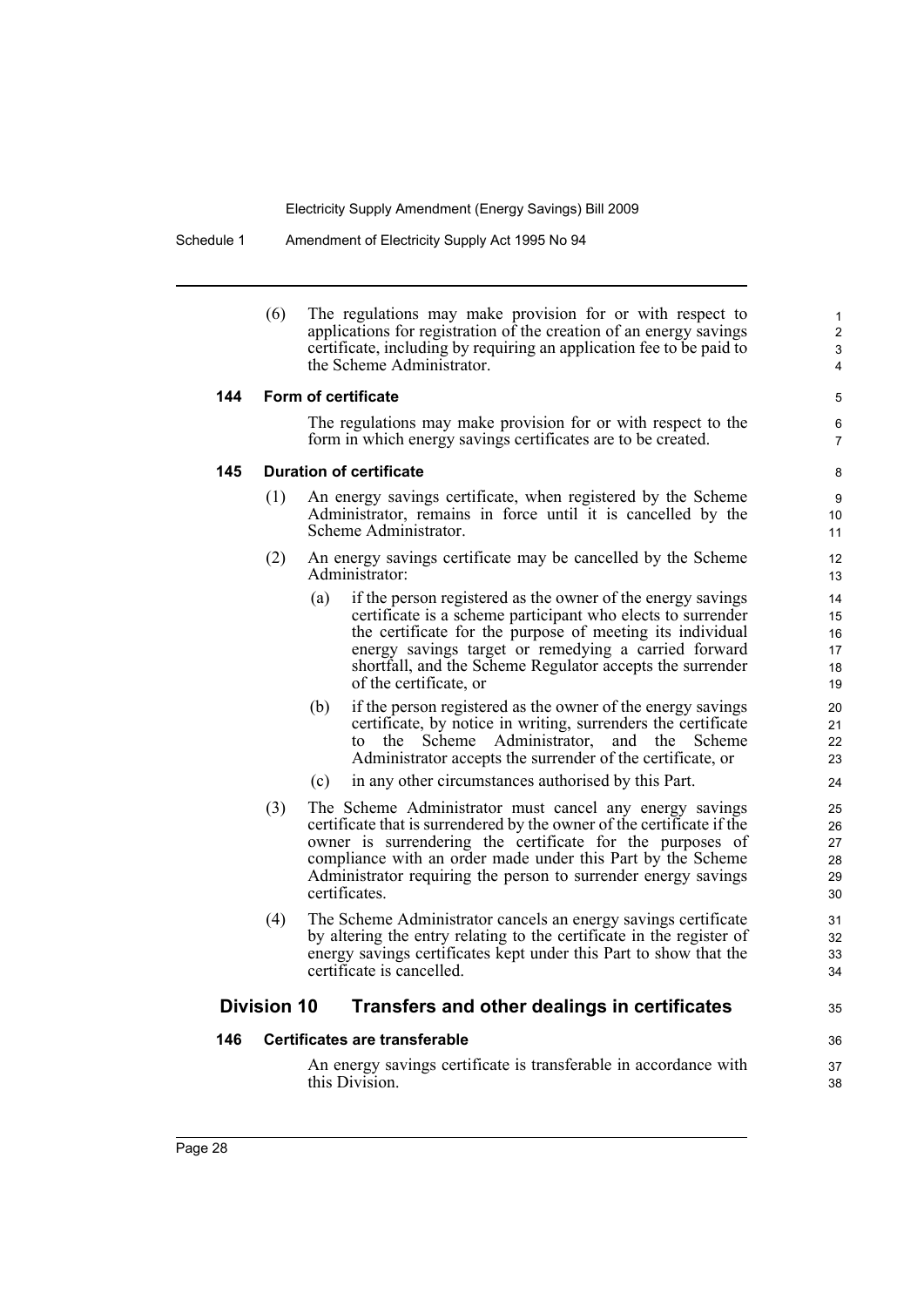| 147 |     | Application for registration of transfer                                                                                                                                                                                                      | 1                                     |
|-----|-----|-----------------------------------------------------------------------------------------------------------------------------------------------------------------------------------------------------------------------------------------------|---------------------------------------|
|     | (1) | The transfer of an energy savings certificate does not have effect<br>until the transfer is registered by the Scheme Administrator under<br>this Part.                                                                                        | $\overline{c}$<br>3<br>$\overline{4}$ |
|     | (2) | An application for registration of a transfer of an energy savings<br>certificate is to be made to the Scheme Administrator by the<br>parties to the transfer.                                                                                | 5<br>6<br>7                           |
|     | (3) | The Scheme Administrator must:                                                                                                                                                                                                                | 8                                     |
|     |     | grant the application by registering the transfer of the<br>(a)<br>energy savings certificate in the register of energy savings<br>certificates kept under this Part, or                                                                      | 9<br>10<br>11                         |
|     |     | refuse the application.<br>(b)                                                                                                                                                                                                                | 12                                    |
|     | (4) | The Scheme Administrator registers the transfer of an energy<br>savings certificate by altering the entry relating to that certificate<br>in the register of energy savings certificates so as to record the<br>new owner of the certificate. | 13<br>14<br>15<br>16                  |
|     | (5) | The Scheme Administrator may refuse an application for<br>registration of a transfer of an energy savings certificate on such<br>grounds as may be specified in the regulations.                                                              | 17<br>18<br>19                        |
|     | (6) | The regulations may make provision for or with respect to<br>applications for the registration of transfers of energy savings<br>certificates, including by requiring an application fee to be paid<br>to the Scheme Administrator.           | 20<br>21<br>22<br>23                  |
| 148 |     | Other dealings in certificates                                                                                                                                                                                                                | 24                                    |
|     |     | The regulations may make provision for or with respect to the<br>registration of any mortgage, assignment, transmission or other<br>dealing in an energy savings certificate.                                                                 | 25<br>26<br>27                        |
| 149 |     | Holder of certificate may deal with certificate                                                                                                                                                                                               | 28                                    |
|     | (1) | The person registered as the owner of an energy savings<br>certificate may, subject to this Part, deal with the certificate as its<br>absolute owner and give good discharges for any consideration<br>for any such dealing.                  | 29<br>30<br>31<br>32                  |
|     | (2) | This section is subject to any rights appearing in the register of<br>energy savings certificates to belong to another person, being<br>rights that are registered in accordance with any regulations made<br>under this Part.                | 33<br>34<br>35<br>36                  |
|     |     |                                                                                                                                                                                                                                               |                                       |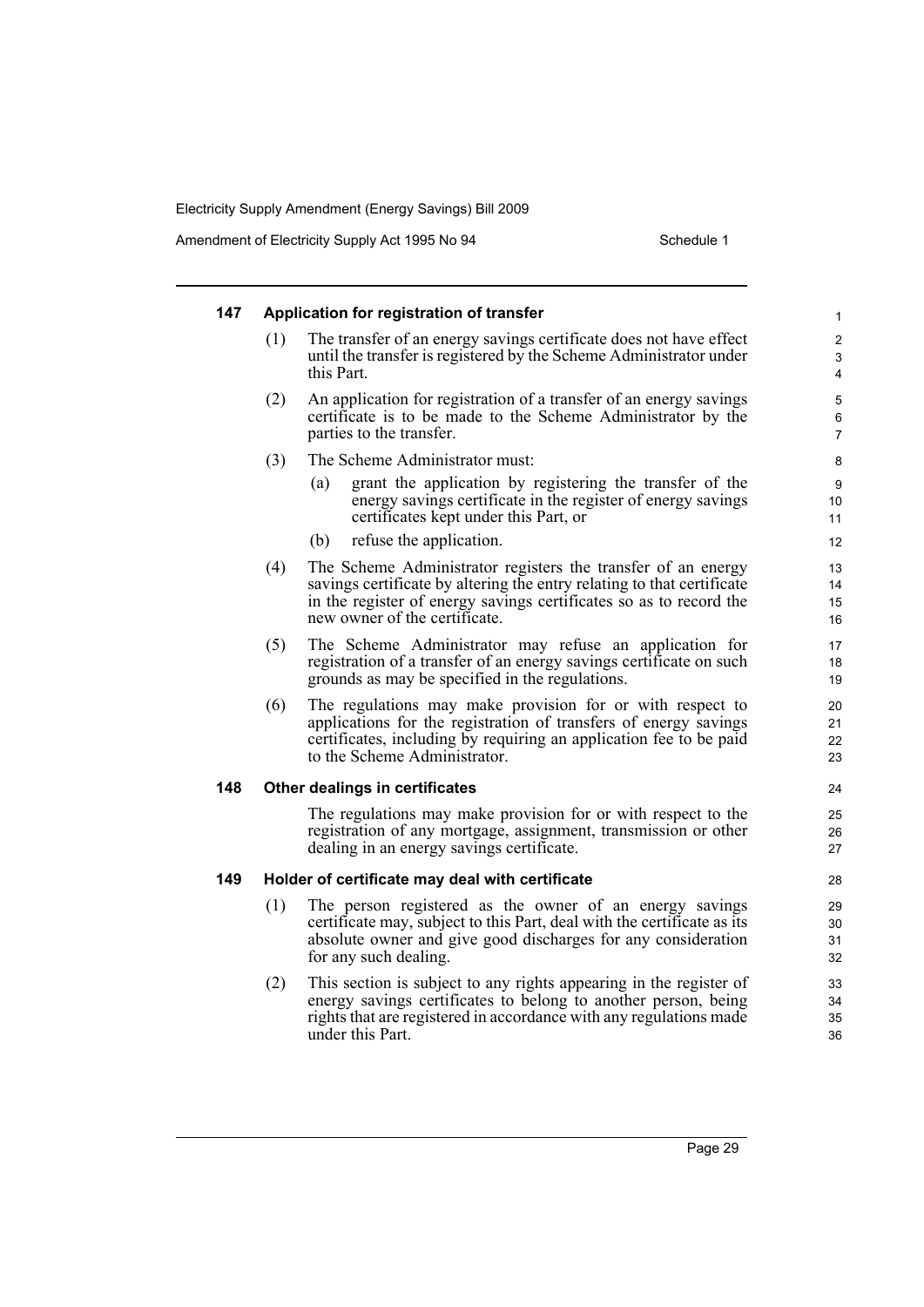Schedule 1 Amendment of Electricity Supply Act 1995 No 94

|     | (3)                | This section only protects a person who deals with the person<br>registered as the owner of the energy savings certificate as a<br>purchaser in good faith for value and without notice of any fraud<br>on the part of the registered owner.                                                                                                                                                                                                                                                                             | 1<br>$\overline{c}$<br>3<br>4          |
|-----|--------------------|--------------------------------------------------------------------------------------------------------------------------------------------------------------------------------------------------------------------------------------------------------------------------------------------------------------------------------------------------------------------------------------------------------------------------------------------------------------------------------------------------------------------------|----------------------------------------|
|     | (4)                | Despite subsection $(3)$ , a person who purchases an energy<br>savings certificate in good faith for value does not lose the<br>protection provided by this section because the person has notice<br>that a person has been found guilty of an offence against this Part<br>in respect of the creation of an energy savings certificate.                                                                                                                                                                                 | 5<br>6<br>7<br>8<br>9                  |
|     |                    | Note. This Part makes it an offence to improperly create an energy<br>savings certificate. The Scheme Administrator may require a person<br>who has been convicted of such an offence to "make good" the improper<br>creation of the certificates by surrendering to the Scheme Administrator<br>an equivalent number of certificates to those improperly created. It is not<br>necessary for those certificates to be the actual certificates improperly<br>created (as those certificates may already have been sold). | 10<br>11<br>12<br>13<br>14<br>15<br>16 |
| 150 |                    | Scheme Administrator not concerned as to legal effect of<br>transaction                                                                                                                                                                                                                                                                                                                                                                                                                                                  | 17<br>18                               |
|     |                    | The Scheme Administrator is not concerned with the effect in law<br>of any transaction registered under this Part or the regulations and<br>the registration of the transaction does not give to the transaction                                                                                                                                                                                                                                                                                                         | 19<br>20                               |
|     |                    | any effect that it would not have if this Division had not been<br>enacted.                                                                                                                                                                                                                                                                                                                                                                                                                                              | 21<br>22<br>23                         |
|     | <b>Division 11</b> | <b>Administration of scheme</b>                                                                                                                                                                                                                                                                                                                                                                                                                                                                                          |                                        |
| 151 |                    | <b>Scheme Regulator</b>                                                                                                                                                                                                                                                                                                                                                                                                                                                                                                  | 24<br>25                               |
|     | (1)                | The Minister may, by order in writing, appoint a person or body<br>as the Scheme Regulator.                                                                                                                                                                                                                                                                                                                                                                                                                              | 26<br>27                               |
|     | (2)                | The functions of the Scheme Regulator under this Part are to be<br>exercised by the person or body appointed by the Minister as<br>Scheme Regulator or, in the absence of such an appointment, the<br>Tribunal.                                                                                                                                                                                                                                                                                                          | 28<br>29<br>30<br>31                   |
|     | (3)                | The regulations may make provision for or with respect to the<br>appointment of a Scheme Regulator by the Minister.                                                                                                                                                                                                                                                                                                                                                                                                      | 32<br>33                               |
| 152 |                    | <b>Functions of Scheme Regulator</b>                                                                                                                                                                                                                                                                                                                                                                                                                                                                                     | 34                                     |
|     | (1)                | The Scheme Regulator has the following functions:                                                                                                                                                                                                                                                                                                                                                                                                                                                                        | 35                                     |
|     |                    | to assess and determine, in accordance with this Part, the<br>(a)<br>regulations and the scheme rules, whether scheme<br>participants have complied with individual energy savings<br>targets,                                                                                                                                                                                                                                                                                                                           | 36<br>37<br>38<br>39                   |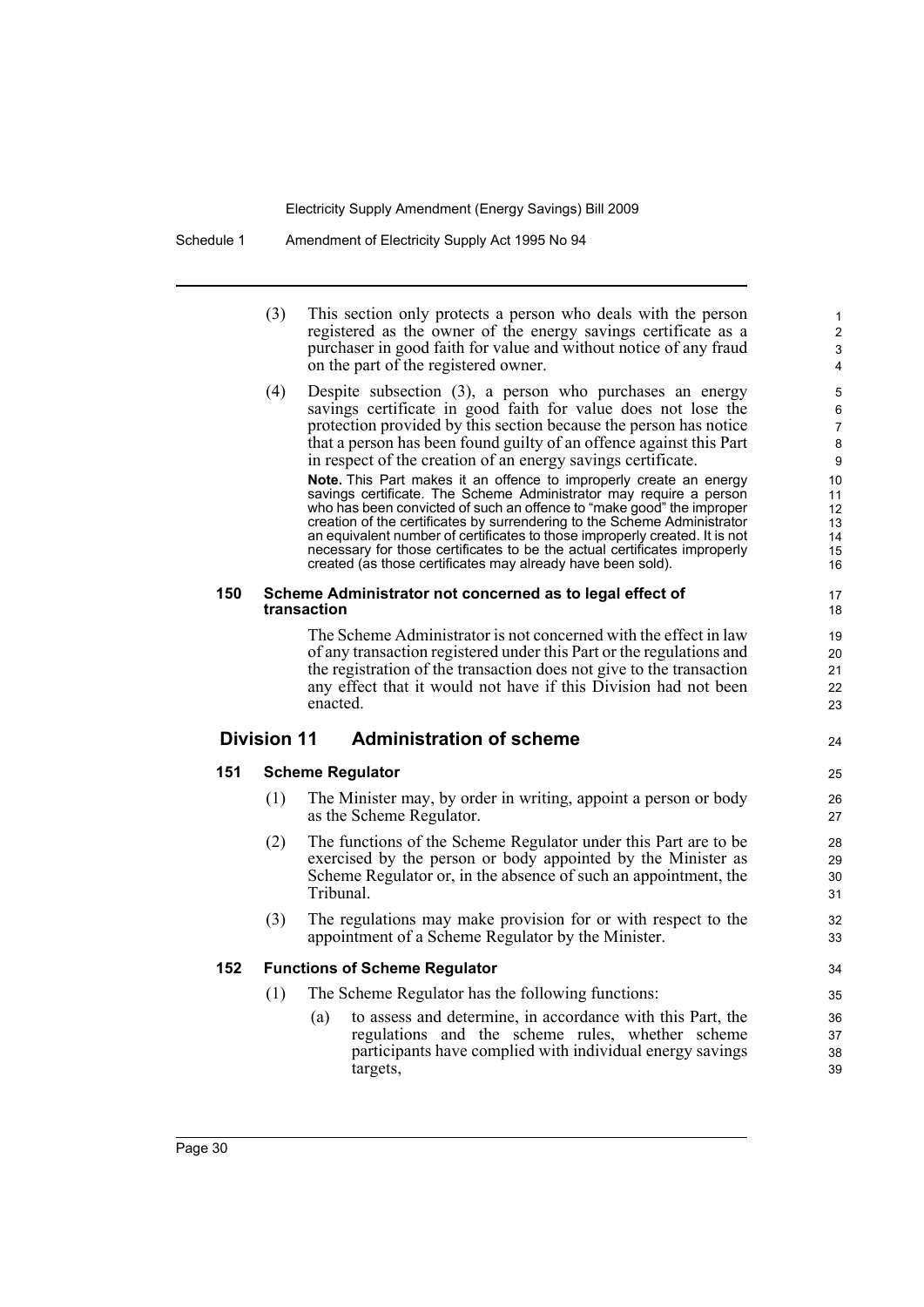|     |     | (b) | if appropriate, to assess and determine, in accordance with<br>this Part, the regulations and the scheme rules, any energy<br>savings shortfall penalty payable by a scheme participant,                                                                                                                | $\mathbf{1}$<br>$\overline{2}$<br>3 |
|-----|-----|-----|---------------------------------------------------------------------------------------------------------------------------------------------------------------------------------------------------------------------------------------------------------------------------------------------------------|-------------------------------------|
|     |     | (c) | to conduct audits, or require the conduct of audits, for the<br>purposes of this Part,                                                                                                                                                                                                                  | 4<br>5                              |
|     |     | (d) | to monitor, and report to the Minister on, the extent to<br>which scheme participants comply, or fail to comply, with<br>obligations imposed by or under this Part,                                                                                                                                     | 6<br>7<br>8                         |
|     |     | (e) | such other functions as are conferred or imposed on it by<br>or under this Act.                                                                                                                                                                                                                         | 9<br>10                             |
|     | (2) |     | If the Scheme Regulator is appointed by the Minister, the Scheme<br>Regulator also has such other functions as are conferred or<br>imposed on it by the Minister under the terms of its appointment<br>as Scheme Regulator.                                                                             | 11<br>12<br>13<br>14                |
|     | (3) |     | For the purpose of enabling the Scheme Regulator to exercise its<br>functions, the Minister must furnish the Scheme Regulator with<br>such information in the possession of the Minister as the Scheme<br>Regulator may request in relation to the compliance by scheme<br>participants with this Part. | 15<br>16<br>17<br>18<br>19          |
|     | (4) |     | The Scheme Regulator may, with the approval of the Minister,<br>delegate the exercise of its functions under this Part, other than<br>this power of delegation, to any other person or body.                                                                                                            | 20<br>21<br>22                      |
|     | (5) |     | If the Tribunal is the Scheme Regulator, section 10 of the<br>Independent Pricing and Regulatory Tribunal Act 1992 does not<br>apply to its functions as Scheme Regulator.                                                                                                                              | 23<br>24<br>25                      |
| 153 |     |     | <b>Scheme Administrator</b>                                                                                                                                                                                                                                                                             | 26                                  |
|     | (1) |     | The Minister may, by order in writing, appoint a person or body<br>as the Scheme Administrator.                                                                                                                                                                                                         | 27<br>28                            |
|     | (2) |     | The functions of the Scheme Administrator under this Part are to<br>be exercised by the person or body appointed by the Minister as<br>Scheme Administrator or, in the absence of such an appointment,<br>the Tribunal.                                                                                 | 29<br>30<br>31<br>32                |
|     | (3) |     | In determining whether to appoint a person or body as Scheme<br>Administrator, the Minister must consider the following matters:                                                                                                                                                                        | 33<br>34                            |
|     |     | (a) | the costs of any such appointment,                                                                                                                                                                                                                                                                      | 35                                  |
|     |     | (b) | the efficiency of administrative arrangements relating to<br>the energy savings scheme,                                                                                                                                                                                                                 | 36<br>37                            |
|     |     | (c) | ability to meet objectives of the energy savings scheme,                                                                                                                                                                                                                                                | 38                                  |
|     |     |     |                                                                                                                                                                                                                                                                                                         |                                     |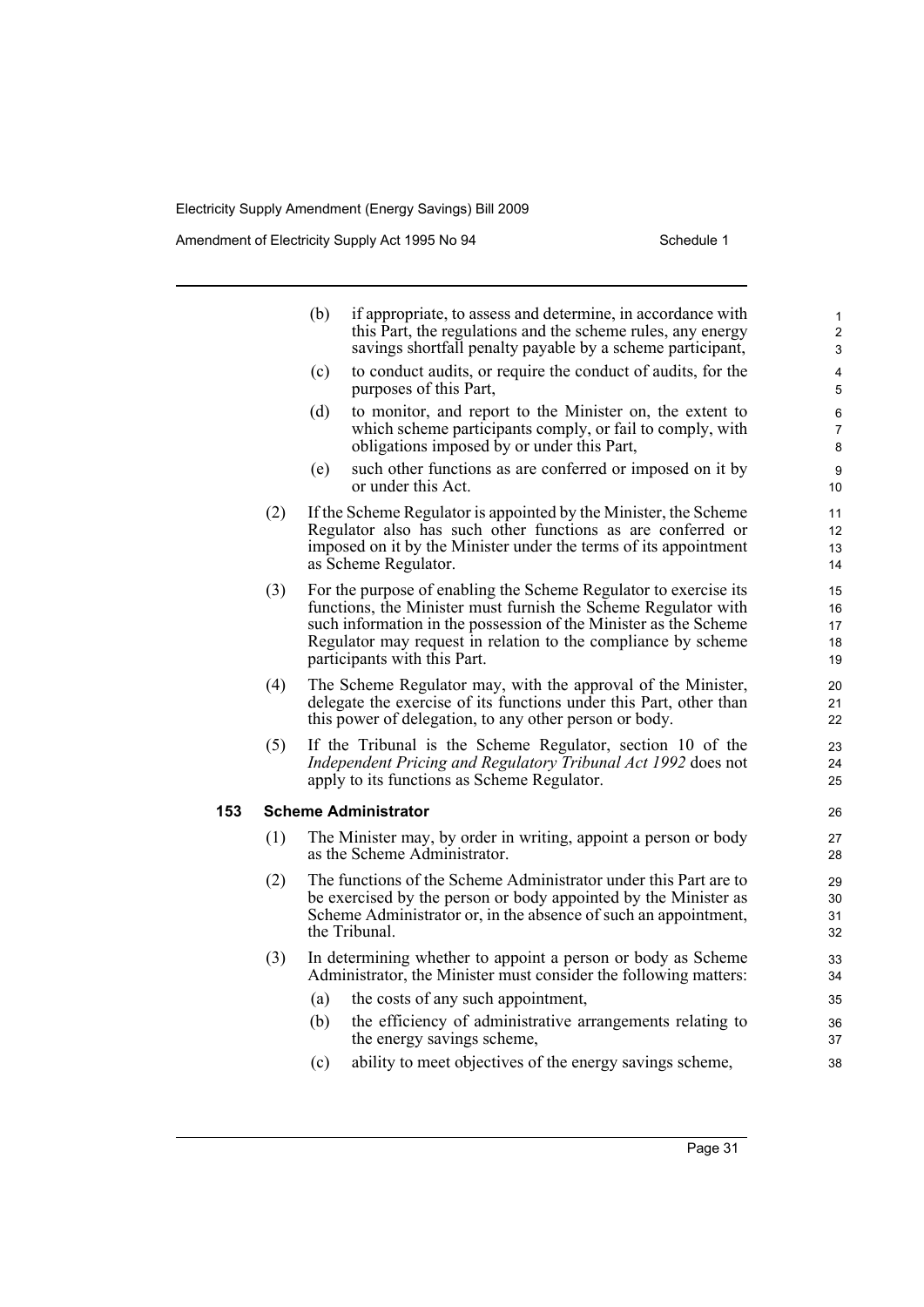|     |     | (d) | proposed governance arrangements,                                                                                                                                                                                                                                                                                                                                                                                                        | 1                                               |
|-----|-----|-----|------------------------------------------------------------------------------------------------------------------------------------------------------------------------------------------------------------------------------------------------------------------------------------------------------------------------------------------------------------------------------------------------------------------------------------------|-------------------------------------------------|
|     |     | (e) | arrangements proposed to manage liabilities associated<br>with carrying out the Scheme Administrator's functions.                                                                                                                                                                                                                                                                                                                        | $\overline{2}$<br>3                             |
|     | (4) |     | The regulations may make provision for or with respect to the<br>appointment of a Scheme Administrator by the Minister.                                                                                                                                                                                                                                                                                                                  | 4<br>5                                          |
|     | (5) |     | The Minister may limit the appointment of a person or body as<br>Scheme Administrator to particular specified functions of the<br>Scheme Administrator. In such a case, a reference in this Act to<br>the Scheme Administrator, in relation to any functions of the<br>Scheme Administrator, is a reference to the person or body<br>appointed to exercise those functions (or, in the absence of such<br>an appointment, the Tribunal). | 6<br>$\overline{7}$<br>8<br>9<br>10<br>11<br>12 |
| 154 |     |     | <b>Functions of Scheme Administrator</b>                                                                                                                                                                                                                                                                                                                                                                                                 | 13                                              |
|     | (1) |     | The Scheme Administrator has the following functions:                                                                                                                                                                                                                                                                                                                                                                                    | 14                                              |
|     |     | (a) | the functions conferred by this Part relating to the energy<br>savings scheme,                                                                                                                                                                                                                                                                                                                                                           | 15<br>16                                        |
|     |     | (b) | to monitor, and to report to the Minister on, the extent to<br>which accredited certificate providers comply with this<br>Part, the regulations, the scheme rules and any conditions<br>of accreditation,                                                                                                                                                                                                                                | 17<br>18<br>19<br>20                            |
|     |     | (c) | to conduct audits, or require the conduct of audits, for the<br>purposes of this Part,                                                                                                                                                                                                                                                                                                                                                   | 21<br>22                                        |
|     |     | (d) | such other functions as are conferred or imposed on it by<br>or under this Act or any other Act or law.                                                                                                                                                                                                                                                                                                                                  | 23<br>24                                        |
|     | (2) |     | If the Scheme Administrator is appointed by the Minister, the<br>Scheme Administrator also has such other functions as are<br>conferred or imposed on it by the Minister under the terms of its<br>appointment as Scheme Administrator.                                                                                                                                                                                                  | 25<br>26<br>27<br>28                            |
|     | (3) | ıts | For the purpose of enabling the Scheme Administrator to exercise<br>functions,<br>the Minister must furnish the<br>Scheme<br>Administrator with such information in the possession of the<br>Minister as the Scheme Administrator may request in relation to<br>the compliance by accredited certificate providers with this Part.                                                                                                       | 29<br>30<br>31<br>32<br>33                      |
|     | (4) |     | The Scheme Administrator may, with the approval of the<br>Minister, delegate the exercise of its functions under this Part,<br>other than this power of delegation, to any other person or body.                                                                                                                                                                                                                                         | 34<br>35<br>36                                  |
|     | (5) |     | If the Tribunal is the Scheme Administrator, section 10 of the<br>Independent Pricing and Regulatory Tribunal Act 1992 does not<br>apply to its functions as Scheme Administrator.                                                                                                                                                                                                                                                       | 37<br>38<br>39                                  |
|     |     |     |                                                                                                                                                                                                                                                                                                                                                                                                                                          |                                                 |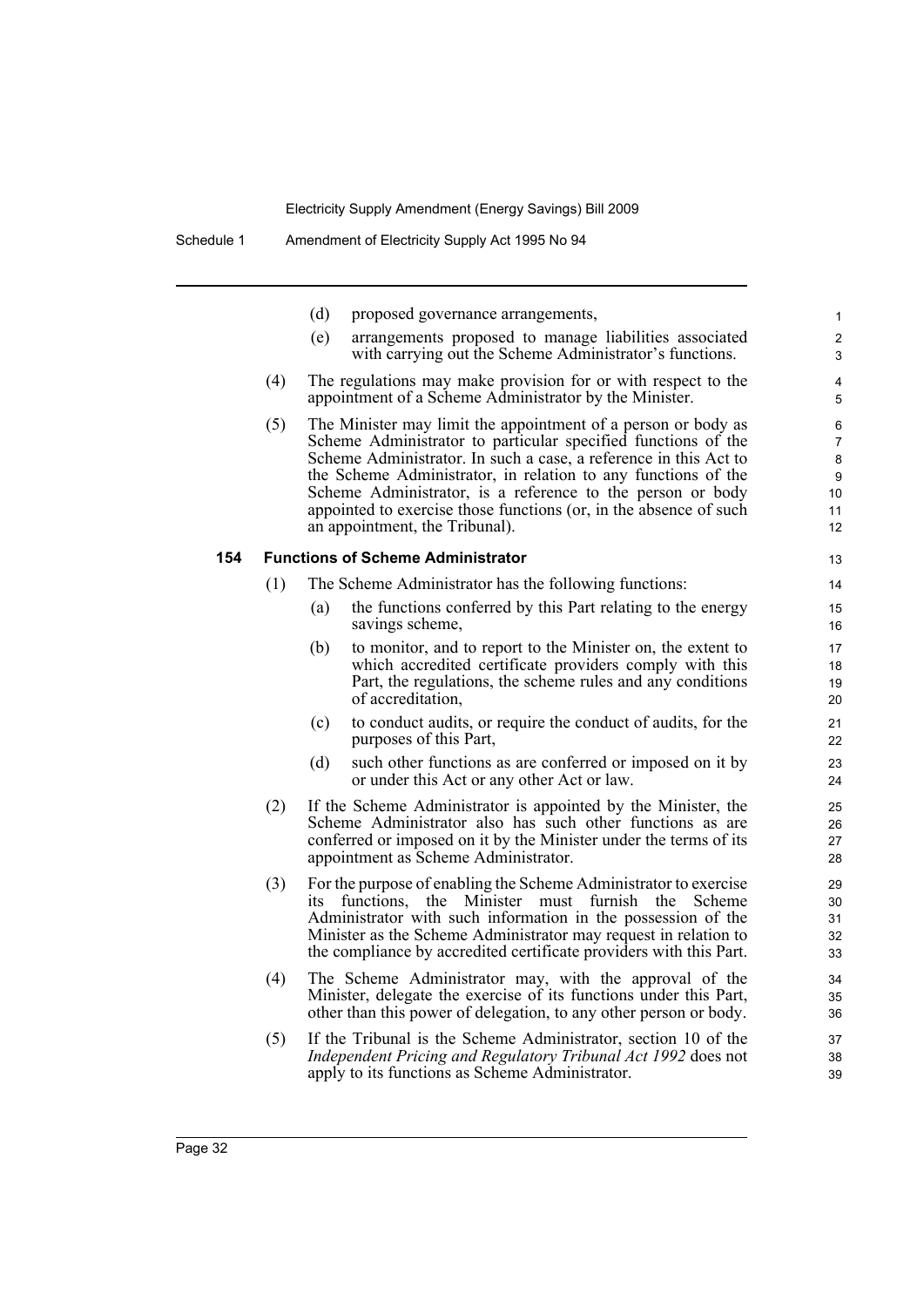| 155 | <b>Conduct of audits</b><br>1 |                                                                                                                                                                                                                                                                                                                                                                 |                                  |  |  |  |  |
|-----|-------------------------------|-----------------------------------------------------------------------------------------------------------------------------------------------------------------------------------------------------------------------------------------------------------------------------------------------------------------------------------------------------------------|----------------------------------|--|--|--|--|
|     | (1)                           | The regulations may make provision for or with respect to the<br>conduct of audits by the Scheme Regulator, the Scheme<br>Administrator or other persons for the purposes of this Part.                                                                                                                                                                         | $\overline{c}$<br>3<br>4         |  |  |  |  |
|     | (2)                           | Without limiting the above, the regulations may provide for the<br>following matters:                                                                                                                                                                                                                                                                           | 5<br>6                           |  |  |  |  |
|     |                               | the matters that may be the subject of an audit,<br>(a)                                                                                                                                                                                                                                                                                                         | 7                                |  |  |  |  |
|     |                               | (b)<br>the persons who may conduct an audit,                                                                                                                                                                                                                                                                                                                    | 8                                |  |  |  |  |
|     |                               | (c)<br>the functions that may be exercised by persons who<br>conduct an audit,                                                                                                                                                                                                                                                                                  | 9<br>10                          |  |  |  |  |
|     |                               | (d)<br>offences relating to obstructing or hindering persons, or<br>refusing or failing to comply with requirements made by<br>persons, who conduct audits.                                                                                                                                                                                                     | 11<br>12<br>13                   |  |  |  |  |
|     | (3)                           | Each scheme participant and accredited certificate provider is<br>liable to pay to the Treasurer the reasonable cost (as certified by<br>the Scheme Regulator or Scheme Administrator) involved in and<br>in connection with carrying out the audit functions of the Scheme<br>Regulator or Scheme Administrator in relation to the participant<br>or provider. | 14<br>15<br>16<br>17<br>18<br>19 |  |  |  |  |
|     | (4)                           | Without limitation, a licence or accreditation may include terms<br>and conditions relating to the determination of the cost of<br>carrying out those functions.                                                                                                                                                                                                | 20<br>21<br>22                   |  |  |  |  |
| 156 |                               | Provision of information, documents and evidence                                                                                                                                                                                                                                                                                                                | 23                               |  |  |  |  |
|     | (1)                           | For the purposes of exercising its functions under this Part, the<br>Scheme Regulator or Scheme Administrator may, by notice in<br>writing served on any relevant person, require the person to do<br>any one or more of the following:                                                                                                                         | 24<br>25<br>26<br>27             |  |  |  |  |
|     |                               | to send to the Scheme Regulator or Scheme Administrator,<br>(a)<br>on or before a day specified in the notice, a statement<br>setting out the information specified in the notice,                                                                                                                                                                              | 28<br>29<br>30                   |  |  |  |  |
|     |                               | to send to the Scheme Regulator or Scheme Administrator,<br>(b)<br>on or before a day specified in the notice, any document or<br>type of document specified in the notice.                                                                                                                                                                                     | 31<br>32<br>33                   |  |  |  |  |
|     | (2)                           | If the Tribunal is the Scheme Regulator or<br>Scheme<br>Administrator, the Tribunal may, in such a notice, in addition to<br>or instead of requiring any of the above, require a relevant person<br>to attend a meeting of the Tribunal to give evidence.                                                                                                       | 34<br>35<br>36<br>37             |  |  |  |  |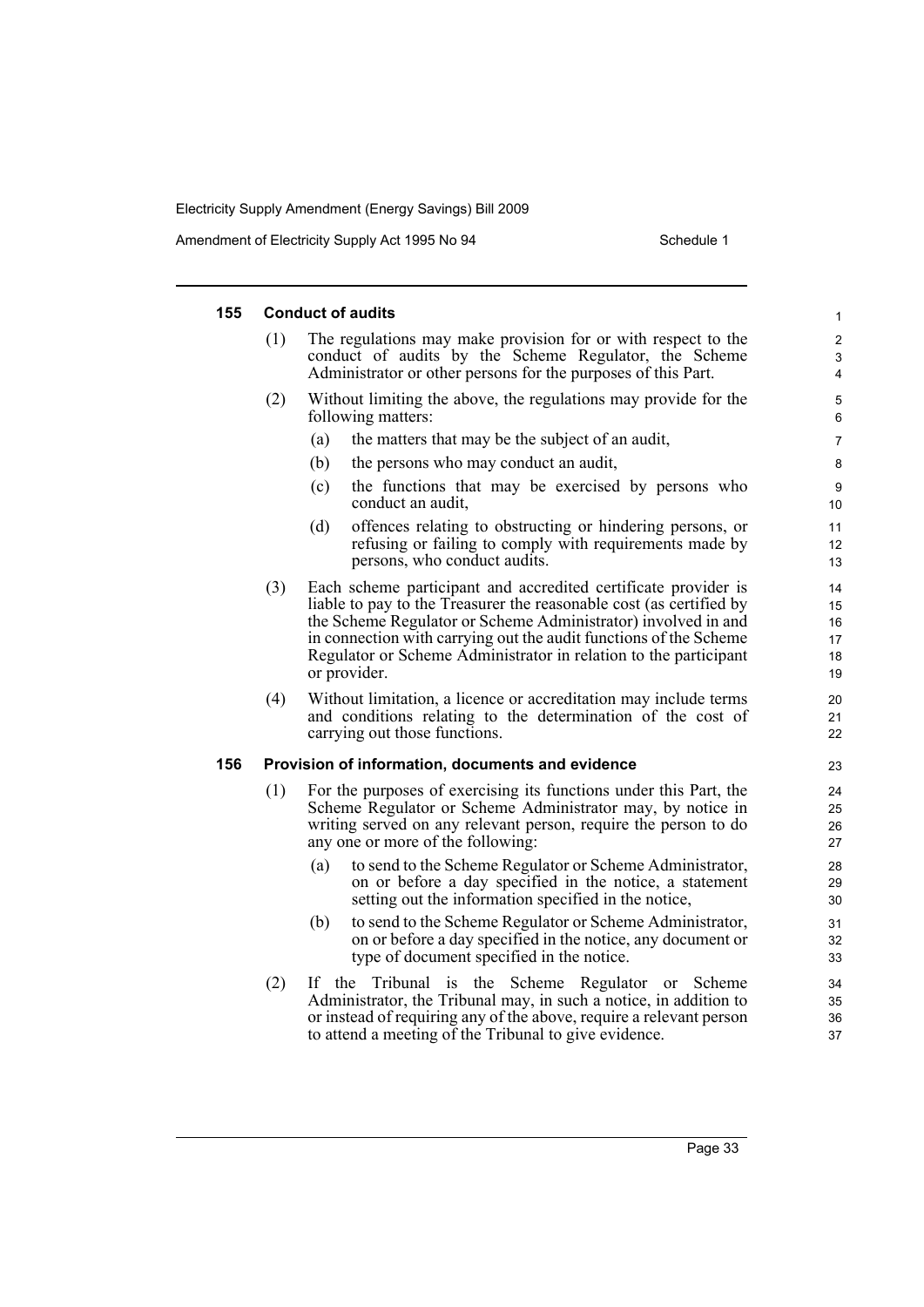| (3) |     | A person must not, without reasonable excuse:                                                                                                                                                                                                                          | $\mathbf{1}$                |
|-----|-----|------------------------------------------------------------------------------------------------------------------------------------------------------------------------------------------------------------------------------------------------------------------------|-----------------------------|
|     | (a) | refuse or fail to comply with a notice served under this<br>section, or                                                                                                                                                                                                | 2<br>3                      |
|     | (b) | refuse or fail to answer a question that the person is<br>required to answer by the Chairperson of the Tribunal at<br>any meeting of the Tribunal, acting as Scheme Regulator<br>or Scheme Administrator, that the person is required to<br>attend under this section. | 4<br>5<br>$\,6\,$<br>7<br>8 |
|     |     | Maximum penalty:                                                                                                                                                                                                                                                       | 9                           |
|     | (a) | in the case of a corporation—250 penalty units, or                                                                                                                                                                                                                     | 10                          |
|     | (b) | in the case of an individual—100 penalty units or 6 months<br>imprisonment, or both.                                                                                                                                                                                   | 11<br>12                    |
| (4) |     | It is a reasonable excuse for the purposes of subsection $(3)$ that to<br>comply with the notice or to answer the question might tend to<br>incriminate a natural person or make the person liable to any<br>forfeiture or penalty.                                    | 13<br>14<br>15<br>16        |
| (5) |     | If documents are given to the Scheme Regulator or Scheme<br>Administrator under this section, the Scheme Regulator or<br>Scheme Administrator:                                                                                                                         | 17<br>18<br>19              |
|     | (a) | may take possession of, and make copies of or take<br>extracts from, the documents, and                                                                                                                                                                                | 20<br>21                    |
|     | (b) | may keep possession of the documents for the period<br>necessary for those purposes, and                                                                                                                                                                               | 22<br>23                    |
|     | (c) | during that period must permit them to be inspected at all<br>reasonable times by persons who would be entitled to<br>inspect them if they were not in the possession of the<br>Scheme Regulator or Scheme Administrator.                                              | 24<br>25<br>26<br>27        |
| (6) |     | This section does not affect the law relating to client legal<br>privilege (or other legal professional privilege).                                                                                                                                                    | 28<br>29                    |
| (7) |     | In this section, a <i>relevant person</i> means:                                                                                                                                                                                                                       | 30                          |
|     | (a) | an officer of a scheme participant or former scheme<br>participant, or                                                                                                                                                                                                 | 31<br>32                    |
|     | (b) | an officer of an accredited certificate provider or former<br>accredited certificate provider, or                                                                                                                                                                      | 33<br>34                    |
|     | (c) | any other person whom the Scheme Regulator or Scheme<br>Administrator (as the case requires) has reason to believe<br>is able to provide information relevant to its functions as<br>Scheme Regulator or Scheme Administrator.                                         | 35<br>36<br>37<br>38        |
|     |     |                                                                                                                                                                                                                                                                        |                             |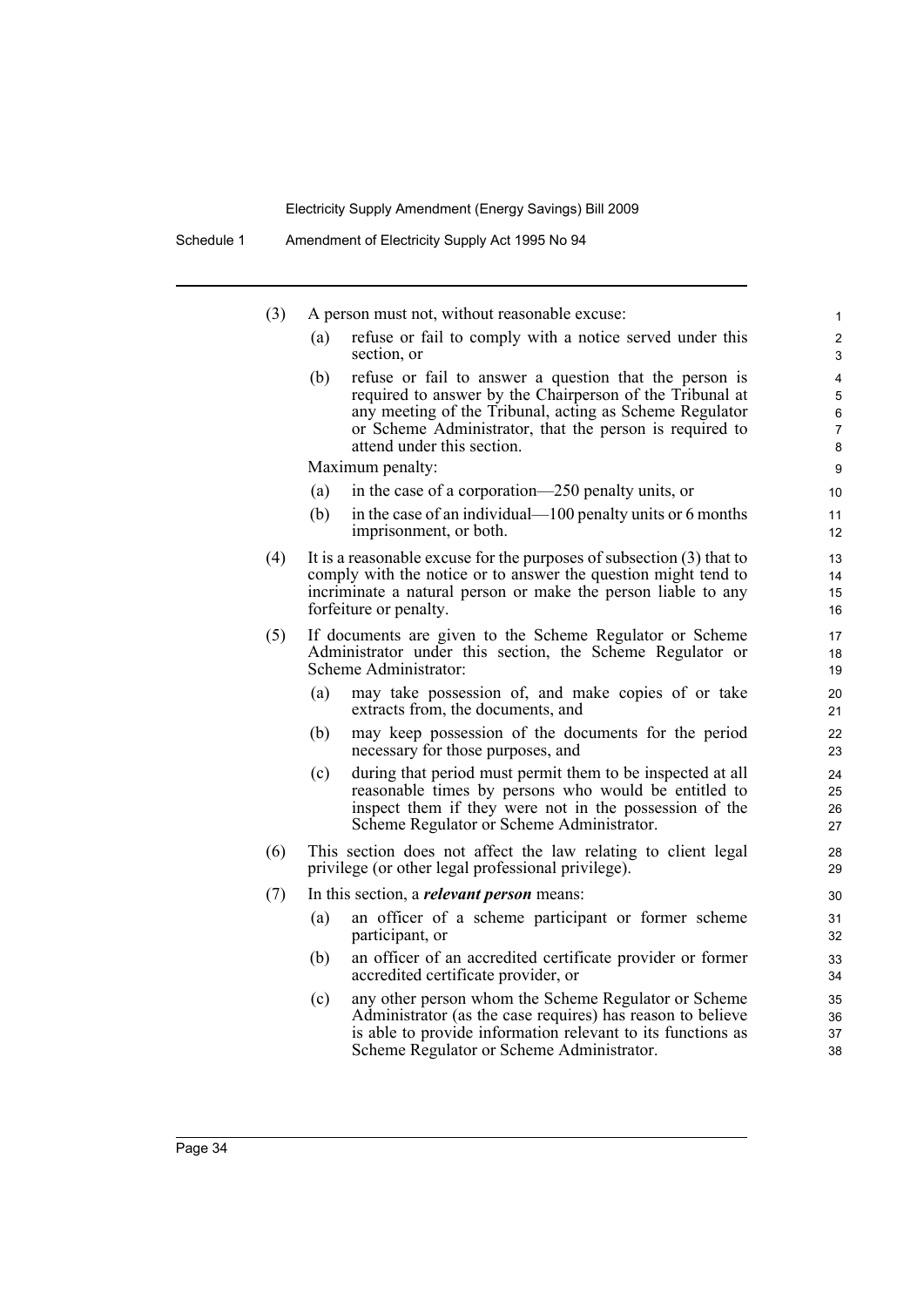| 157 |     |          | <b>Obstruction of Scheme Regulator or Scheme Administrator</b>                                                             | 1                            |
|-----|-----|----------|----------------------------------------------------------------------------------------------------------------------------|------------------------------|
|     |     |          | A person must not hinder, obstruct or interfere with the Scheme                                                            | 2                            |
|     |     |          | Regulator, the Scheme Administrator or any member or officer of<br>the Scheme Regulator or the Scheme Administrator in the | 3                            |
|     |     |          | exercise of functions under this Part.                                                                                     | $\overline{\mathbf{4}}$<br>5 |
|     |     |          | Maximum penalty:                                                                                                           | 6                            |
|     |     | (a)      | in the case of a corporation—250 penalty units, or                                                                         | $\overline{7}$               |
|     |     | (b)      | in the case of an individual—100 penalty units or 6 months<br>imprisonment, or both.                                       | 8<br>9                       |
| 158 |     |          | <b>False or misleading information</b>                                                                                     | 10                           |
|     |     |          | A person must not, for the purposes of this Part:                                                                          | 11                           |
|     |     | (a)      | give to the Scheme Regulator or Scheme Administrator,                                                                      | 12                           |
|     |     |          | whether orally or in writing, information or a document                                                                    | 13                           |
|     |     |          | that the person knows to be false or misleading in a                                                                       | 14                           |
|     |     |          | material particular (unless the person informs the Scheme                                                                  | 15                           |
|     |     |          | Regulator or Scheme Administrator of that fact), or                                                                        | 16                           |
|     |     | (b)      | at a meeting of the Tribunal acting as Scheme Regulator or                                                                 | 17                           |
|     |     |          | Scheme Administrator, give evidence that the person<br>knows to be false or misleading in a material particular.           | 18                           |
|     |     |          |                                                                                                                            | 19                           |
|     |     | or both. | Maximum penalty: 100 penalty units or 6 months imprisonment,                                                               | 20<br>21                     |
| 159 |     |          | <b>Confidential information</b>                                                                                            | 22                           |
|     | (1) |          | If a person provides information to the Scheme Regulator or                                                                | 23                           |
|     |     |          | Scheme Administrator in connection with the functions of the                                                               | 24                           |
|     |     |          | Scheme Regulator or Scheme Administrator under this Part on                                                                | 25                           |
|     |     |          | the understanding that the information is confidential and will not                                                        | 26                           |
|     |     |          | be divulged, the Scheme Regulator or Scheme Administrator is                                                               | 27                           |
|     |     |          | required to ensure that the information is not divulged by it to any                                                       | 28                           |
|     |     |          | person, except:                                                                                                            | 29                           |
|     |     | (a)      | with the consent of the person who provided the<br>information, or                                                         | 30<br>31                     |
|     |     | (b)      | in the case of information provided to the Tribunal while                                                                  | 32                           |
|     |     |          | acting as Scheme Regulator or Scheme Administrator, to                                                                     | 33                           |
|     |     |          | the extent that the Tribunal is satisfied that the information                                                             | 34                           |
|     |     |          | is not confidential in nature, or                                                                                          | 35                           |
|     |     | (c)      | to a member or officer of the Scheme Regulator or Scheme                                                                   | 36                           |
|     |     |          | Administrator, as the case requires, or                                                                                    | 37                           |
|     |     | (d)      | as required by any other law.                                                                                              | 38                           |
|     |     |          |                                                                                                                            |                              |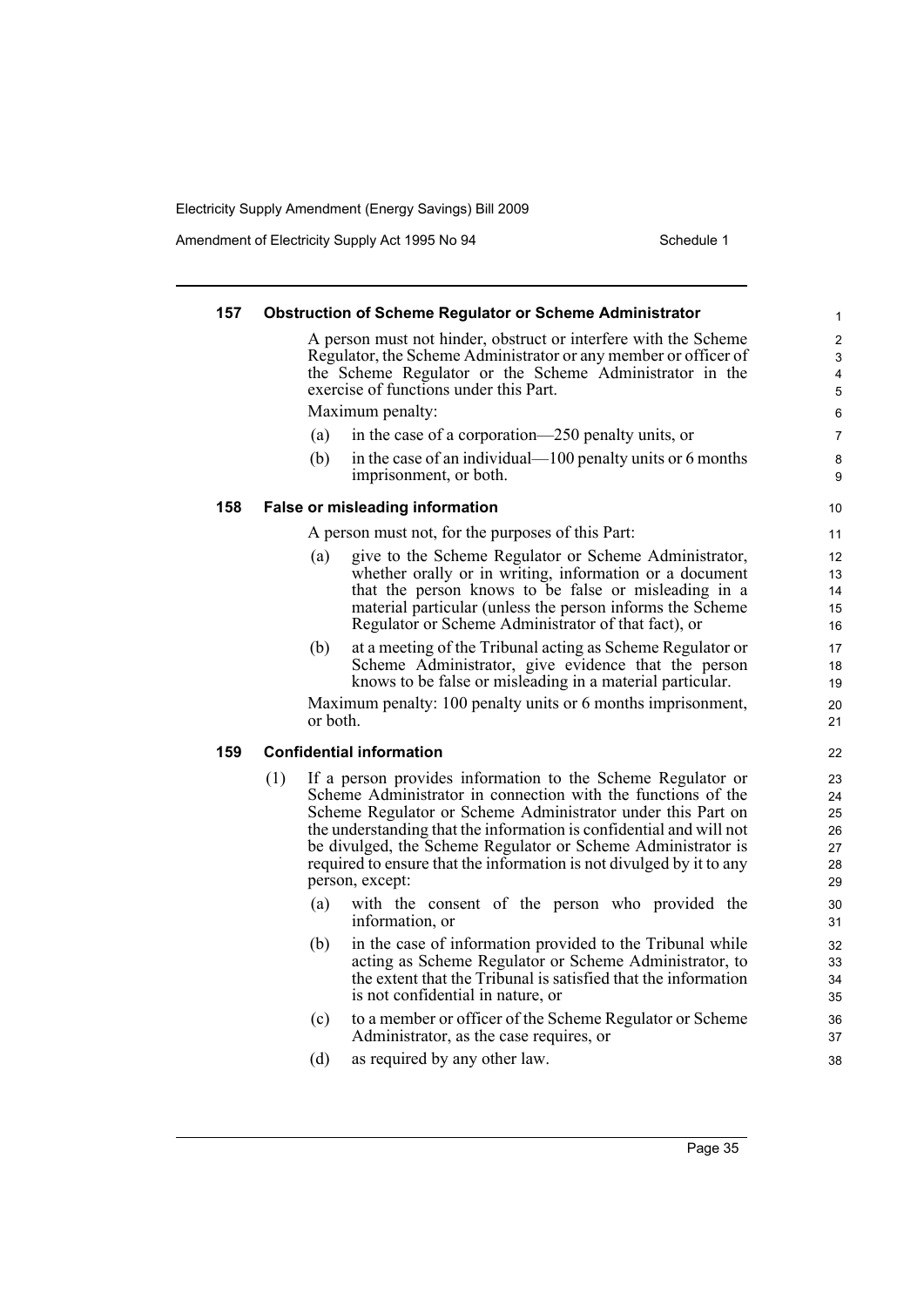#### Schedule 1 Amendment of Electricity Supply Act 1995 No 94

(2) If the Scheme Regulator or Scheme Administrator is satisfied that it is desirable to do so because of the confidential nature of any information provided to the Scheme Regulator or Scheme Administrator in connection with its functions under this Part, it may give directions prohibiting or restricting the divulging of the information.

- (3) A person must not contravene a direction given under subsection (2). Maximum penalty: 100 penalty units or imprisonment for 6 months, or both.
- (4) A reference in this section to information includes information given at a meeting of the Scheme Regulator or Scheme Administrator and information contained in any documents given to the Scheme Regulator or Scheme Administrator.

#### **160 Cabinet documents and proceedings**

- (1) This Part does not enable the Scheme Regulator or Scheme Administrator:
	- (a) to require any person to give any statement of information or answer any question that relates to confidential proceedings of Cabinet, or
	- (b) to require any person to produce a Cabinet document, or
	- (c) to inspect a Cabinet document.
- (2) For the purposes of this section, a certificate of the Director-General of the Department of Premier and Cabinet, or the Deputy Director-General (General Counsel) of that Department, that any information or question relates to confidential proceedings of Cabinet or that a document is a Cabinet document is conclusive of the matter certified.
- (3) In this section:

*Cabinet* includes a committee of Cabinet or a subcommittee of such a committee.

*Cabinet document* means a document that is a restricted document by virtue of clause 1 of Part 1 of Schedule 1 to the *Freedom of Information Act 1989*.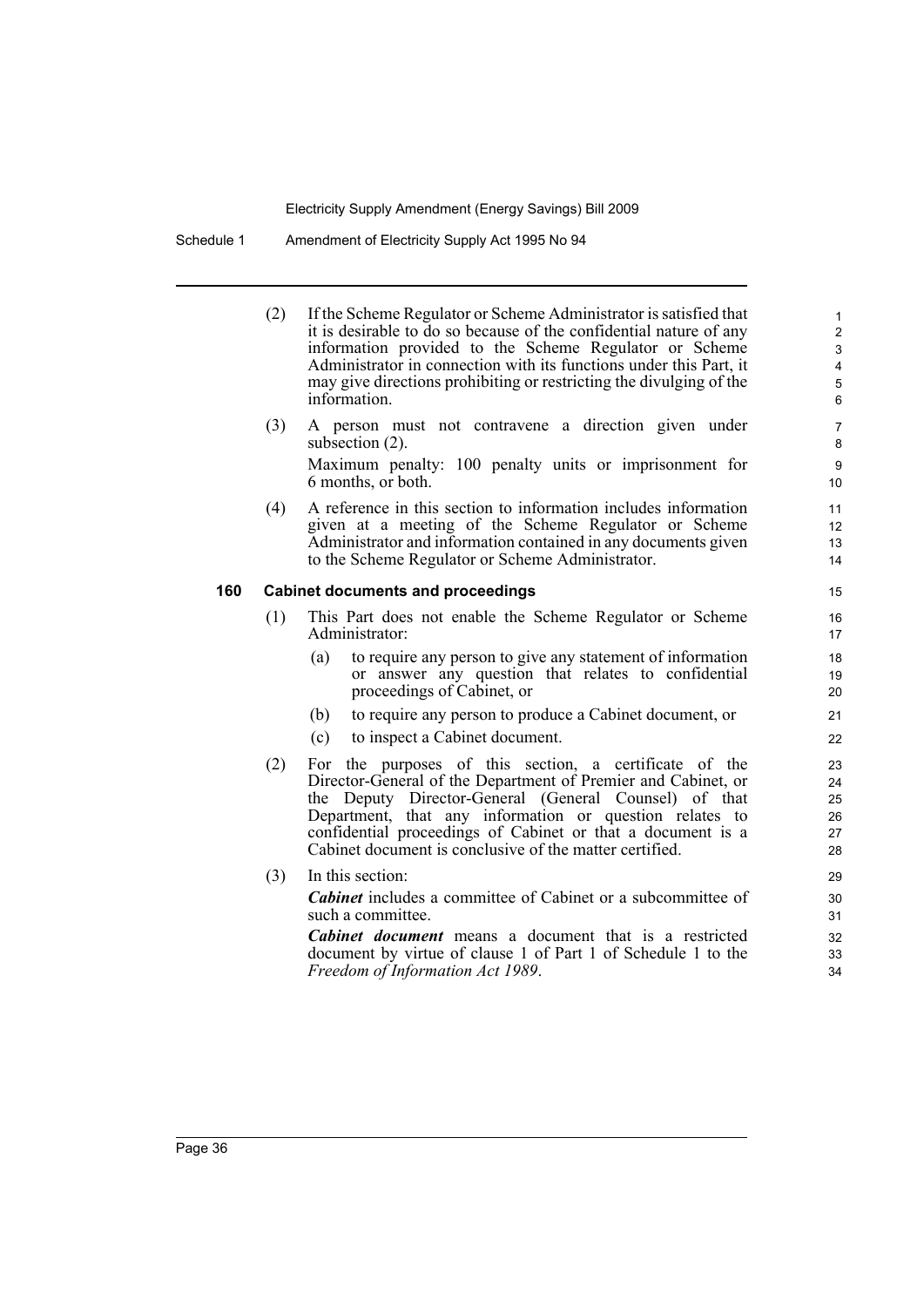|     | <b>Division 12</b>                            | <b>Registers</b>                                                                                                                                                                                                              | 1                    |  |  |
|-----|-----------------------------------------------|-------------------------------------------------------------------------------------------------------------------------------------------------------------------------------------------------------------------------------|----------------------|--|--|
| 161 | <b>Establishment and keeping of registers</b> |                                                                                                                                                                                                                               |                      |  |  |
|     | (1)                                           | The Scheme Administrator is required to establish and keep the<br>following registers for the purposes of this Part:                                                                                                          | 3<br>4               |  |  |
|     |                                               | (a)<br>a register of accredited certificate providers,                                                                                                                                                                        | 5                    |  |  |
|     |                                               | (b)<br>a register of energy savings certificates.                                                                                                                                                                             | 6                    |  |  |
|     | (2)                                           | A register is to be kept in such form as the Scheme Administrator<br>considers appropriate.                                                                                                                                   | 7<br>8               |  |  |
|     | (3)                                           | A register may be kept wholly or partly by electronic means.                                                                                                                                                                  | 9                    |  |  |
| 162 |                                               | Register of accredited certificate providers                                                                                                                                                                                  | 10                   |  |  |
|     | (1)                                           | The register of accredited certificate providers is to contain the<br>following information in relation to each accredited certificate<br>provider:                                                                           | 11<br>12<br>13       |  |  |
|     |                                               | (a)<br>the name of the accredited certificate provider,                                                                                                                                                                       | 14                   |  |  |
|     |                                               | (b)<br>any other information required to be included in the<br>register by this Part or the regulations.                                                                                                                      | 15<br>16             |  |  |
|     | (2)                                           | The register of accredited certificate providers may also contain<br>such information as the regulations may prescribe in relation to a<br>person whose accreditation as a certificate provider is suspended<br>or cancelled. | 17<br>18<br>19<br>20 |  |  |
|     | (3)                                           | Copies of the register of accredited certificate providers are to be<br>made available for public inspection (free of charge) at the<br>principal office of the Scheme Administrator during ordinary<br>business hours.       | 21<br>22<br>23<br>24 |  |  |
|     | (4)                                           | However, the information required to be included in the register<br>by the regulations is required to be made available to the public<br>under this section only if the regulations require it to be made so<br>available.    | 25<br>26<br>27<br>28 |  |  |
| 163 |                                               | Register of energy savings certificates                                                                                                                                                                                       | 29                   |  |  |
|     | (1)                                           | The register of energy savings certificates is to contain the<br>following information in relation to each energy savings<br>certificate that is created under this Part:                                                     | 30<br>31<br>32       |  |  |
|     |                                               | the name of the person who created the energy savings<br>(a)<br>certificate,                                                                                                                                                  | 33<br>34             |  |  |
|     |                                               | the name of the current registered owner, and any previous<br>(b)<br>registered owners, of the energy savings certificate,                                                                                                    | 35<br>36             |  |  |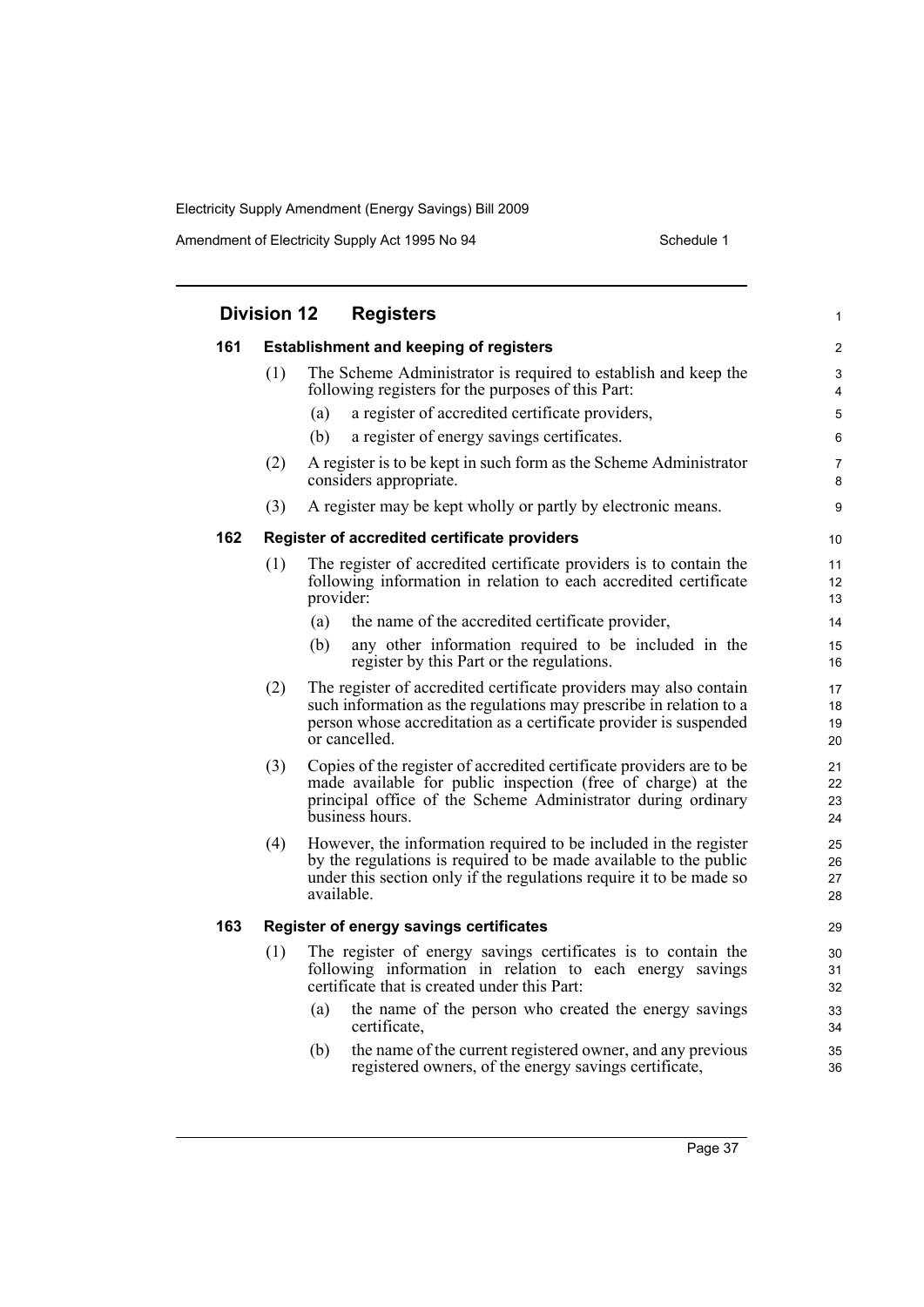- (c) whether the certificate is in force, or has been cancelled,
- (d) any other information required to be included in the register by this Part or the regulations.
- (2) Copies of the register of energy savings certificates are to be made available for public inspection (free of charge) at the principal office of the Scheme Administrator during ordinary business hours.
- (3) However, the information required to be included in the register by the regulations is required to be made available to the public under this section only if the regulations require it to be made so available.

#### **164 Information from registers**

The Scheme Administrator may compile the following information from a register and make that information available for public inspection (free of charge) in such form as the Scheme Administrator thinks fit:

- (a) information concerning the creation or cancellation of energy savings certificates under this Part,
- (b) information concerning current and previous registered owners of energy savings certificates,
- (c) information concerning the transfer of energy savings certificates,
- (d) other information of a kind prescribed by the regulations.

#### **165 Evidentiary provisions**

- (1) A register kept under this Division is evidence of any particulars registered in it.
- (2) If a register is wholly or partly kept by electronic means, a document issued by the Scheme Administrator producing in writing particulars included in the register, or the part kept by electronic means, is admissible in legal proceedings as evidence of those particulars.

#### **166 Correction of register**

The Scheme Administrator may correct any error in, or omission from, a register.

11 12

23  $24$ 

25 26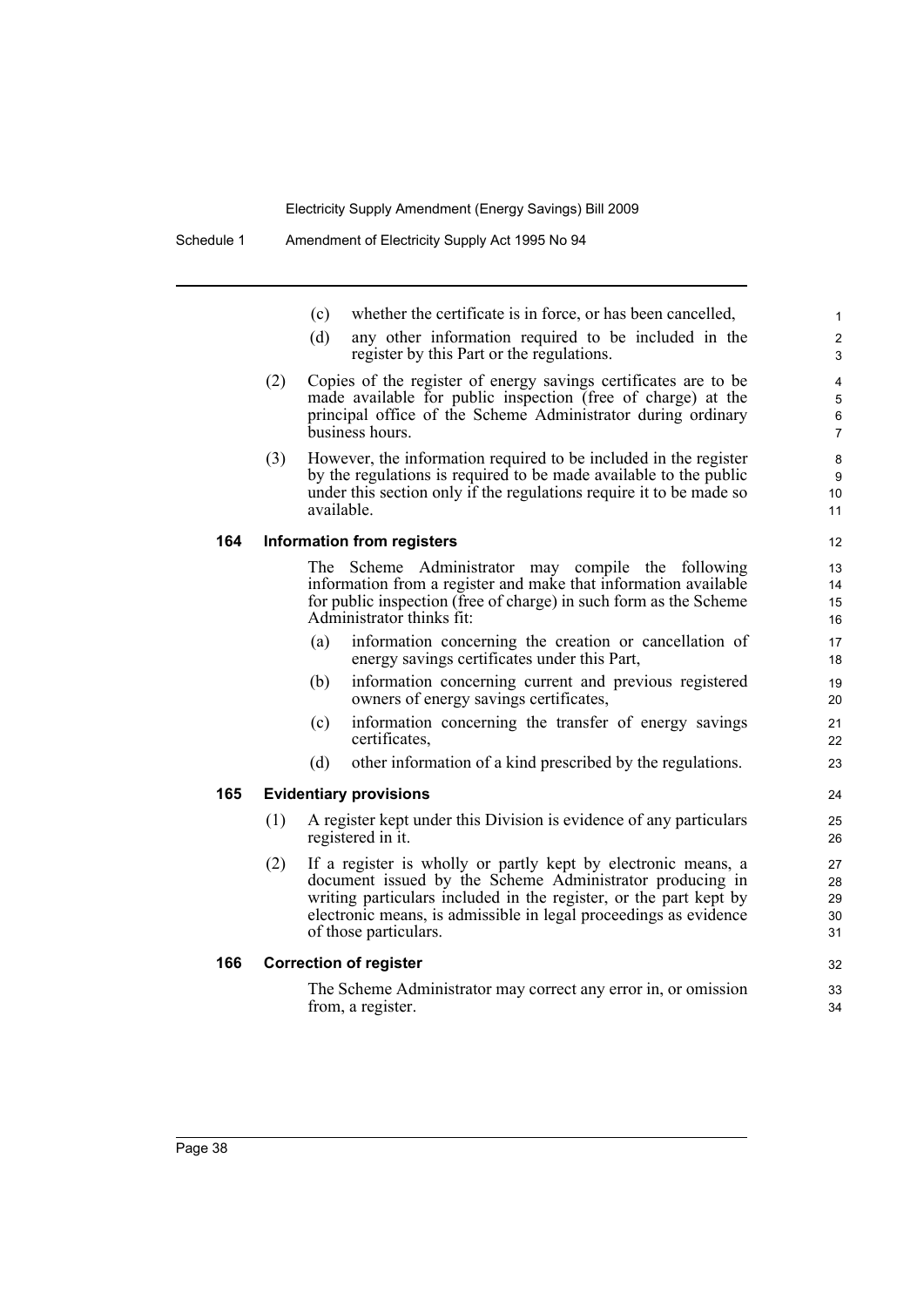|  | <b>Division 13</b> |     |                     | <b>Scheme rules</b>                                                                                                                                                                                                                                       | 1                    |
|--|--------------------|-----|---------------------|-----------------------------------------------------------------------------------------------------------------------------------------------------------------------------------------------------------------------------------------------------------|----------------------|
|  | 167                |     | <b>Scheme rules</b> |                                                                                                                                                                                                                                                           | $\overline{c}$       |
|  |                    | (1) |                     | The Minister may approve rules for or with respect to the<br>following matters:                                                                                                                                                                           | $\mathbf{3}$<br>4    |
|  |                    |     | (a)                 | any matter for which a scheme rule may be made under<br>this Part,                                                                                                                                                                                        | 5<br>6               |
|  |                    |     | (b)                 | any other matter prescribed by the regulations.                                                                                                                                                                                                           | $\overline{7}$       |
|  |                    |     |                     | Note. Under Division 7, the scheme rules may make provision for:                                                                                                                                                                                          | 8                    |
|  |                    |     | (a)                 | the activities in respect of which energy savings certificates may<br>be created, and                                                                                                                                                                     | 9<br>10              |
|  |                    |     | (b)                 | the methodology for calculating the number of megawatt hours of<br>energy savings arising from a recognised energy saving activity.                                                                                                                       | 11<br>12             |
|  |                    | (2) | applying,           | A rule may make provision for or with respect to a matter by<br>incorporating,<br>adopting or<br>with<br>or without<br>modification, the provisions of any Act or statutory rule or any<br>other publication, whether of the same or of a different kind. | 13<br>14<br>15<br>16 |
|  |                    | (3) |                     | A rule may:                                                                                                                                                                                                                                               | 17                   |
|  |                    |     | (a)                 | apply generally or be limited in its application by reference<br>to specified exceptions or factors, or                                                                                                                                                   | 18<br>19             |
|  |                    |     | (b)                 | apply differently according to different factors of a<br>specified kind, or                                                                                                                                                                               | 20<br>21             |
|  |                    |     | (c)                 | authorise any matter or thing to be from time to time<br>agreed, determined, applied or regulated by any specified<br>person or body.                                                                                                                     | 22<br>23<br>24       |
|  |                    | (4) |                     | The Minister may from time to time approve amendments to the<br>rules or a revocation of rules.                                                                                                                                                           | 25<br>26             |
|  |                    | (5) | Minister:           | If a rule, or a rule amending or revoking a rule, is approved by the                                                                                                                                                                                      | 27<br>28             |
|  |                    |     | (a)                 | written notice of the approval of the rule must be published<br>in the Gazette, and                                                                                                                                                                       | 29<br>30             |
|  |                    |     | (b)                 | the rule takes effect on the day on which notice is so<br>published or, if a later day is specified in the rule for<br>commencement, on the later day so specified, and                                                                                   | 31<br>32<br>33       |
|  |                    |     | (c)                 | the Minister must make available a copy of the rule to each<br>scheme participant and make copies available to the<br>public.                                                                                                                             | 34<br>35<br>36       |
|  |                    | (6) |                     | A rule must be consistent with this Act and the regulations.                                                                                                                                                                                              | 37                   |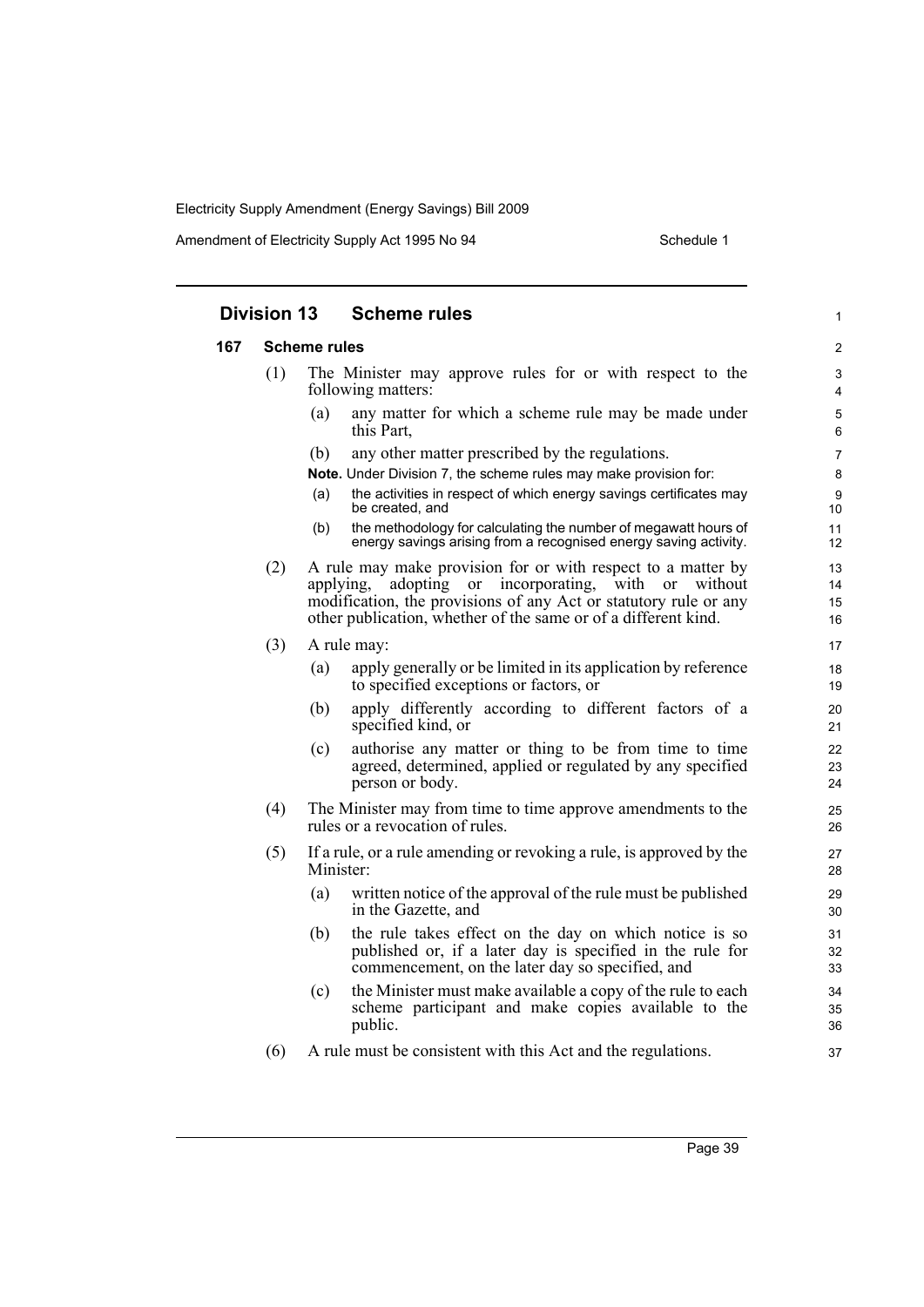Schedule 1 Amendment of Electricity Supply Act 1995 No 94

| 168 |                    | <b>Obligations under scheme rules</b>                                                                                                      | 1        |
|-----|--------------------|--------------------------------------------------------------------------------------------------------------------------------------------|----------|
|     |                    | A person who is a scheme participant or an accredited certificate                                                                          | 2        |
|     |                    | provider must not contravene a provision of a scheme rule.                                                                                 | 3        |
|     |                    | Maximum penalty:                                                                                                                           | 4        |
|     |                    | in the case of a corporation—250 penalty units, or<br>(a)                                                                                  | 5        |
|     |                    | in the case of an individual—100 penalty units.<br>(b)                                                                                     | 6        |
|     | <b>Division 14</b> | <b>Miscellaneous</b>                                                                                                                       | 7        |
| 169 |                    | Licence condition for retail suppliers                                                                                                     | 8        |
|     | (1)                | It is a condition of a retail supplier's licence that the retail                                                                           | 9        |
|     |                    | supplier comply with this Part, the regulations under this Part and<br>the scheme rules.                                                   | 10<br>11 |
|     | (2)                | This section does not limit the power of the Minister to impose                                                                            | 12       |
|     |                    | conditions on the licence of a retail supplier under this Act,                                                                             | 13       |
|     |                    | including conditions (not inconsistent with this Part) relating to<br>greenhouse gas emissions, energy efficiency, the provision of        | 14       |
|     |                    | information to the Scheme Regulator or Scheme Administrator                                                                                | 15<br>16 |
|     |                    | about matters related to this Part and other matters related to the                                                                        | 17       |
|     |                    | scheme.                                                                                                                                    | 18       |
|     | (3)                | A monetary penalty cannot be imposed on a retail supplier under                                                                            | 19       |
|     |                    | clause 8 or 8A of Schedule 2, and no other action can be taken                                                                             | 20       |
|     |                    | against a retail supplier under Schedule 2, in respect of an energy<br>savings shortfall or carried forward shortfall if an energy savings | 21<br>22 |
|     |                    | shortfall penalty is payable in respect of the relevant shortfall                                                                          | 23       |
|     |                    | under this Part.                                                                                                                           | 24       |
|     |                    | Note. Under clauses 8 and 8A of Schedule 2, the Minister and the                                                                           | 25       |
|     |                    | Tribunal may impose monetary penalties for breaches of the<br>requirements of this Act and the regulations, as well as breaches of         | 26<br>27 |
|     |                    | licence conditions. Other penalties may also be imposed under                                                                              | 28       |
|     |                    | Schedule 2.                                                                                                                                | 29       |
| 170 |                    | Application of Part to persons who cease to be scheme<br>participants                                                                      | 30<br>31 |
|     | (1)                | If a person ceases to be a scheme participant, this Part and the                                                                           | 32       |
|     |                    | regulations under this Part continue to apply to the person in                                                                             | 33       |
|     |                    | respect of the period during which the person was a scheme                                                                                 | 34       |
|     |                    | participant and, for that purpose, a reference to a scheme<br>participant includes a reference to a former scheme participant.             | 35<br>36 |
|     |                    |                                                                                                                                            |          |
|     | (2)                | In particular, the former scheme participant continues to be<br>required to lodge an energy savings statement in respect of the            | 37<br>38 |
|     |                    | year during which the person ceased to be a scheme participant,                                                                            | 39       |
|     |                    | and the requirements of this Part with respect to the conduct of                                                                           | 40       |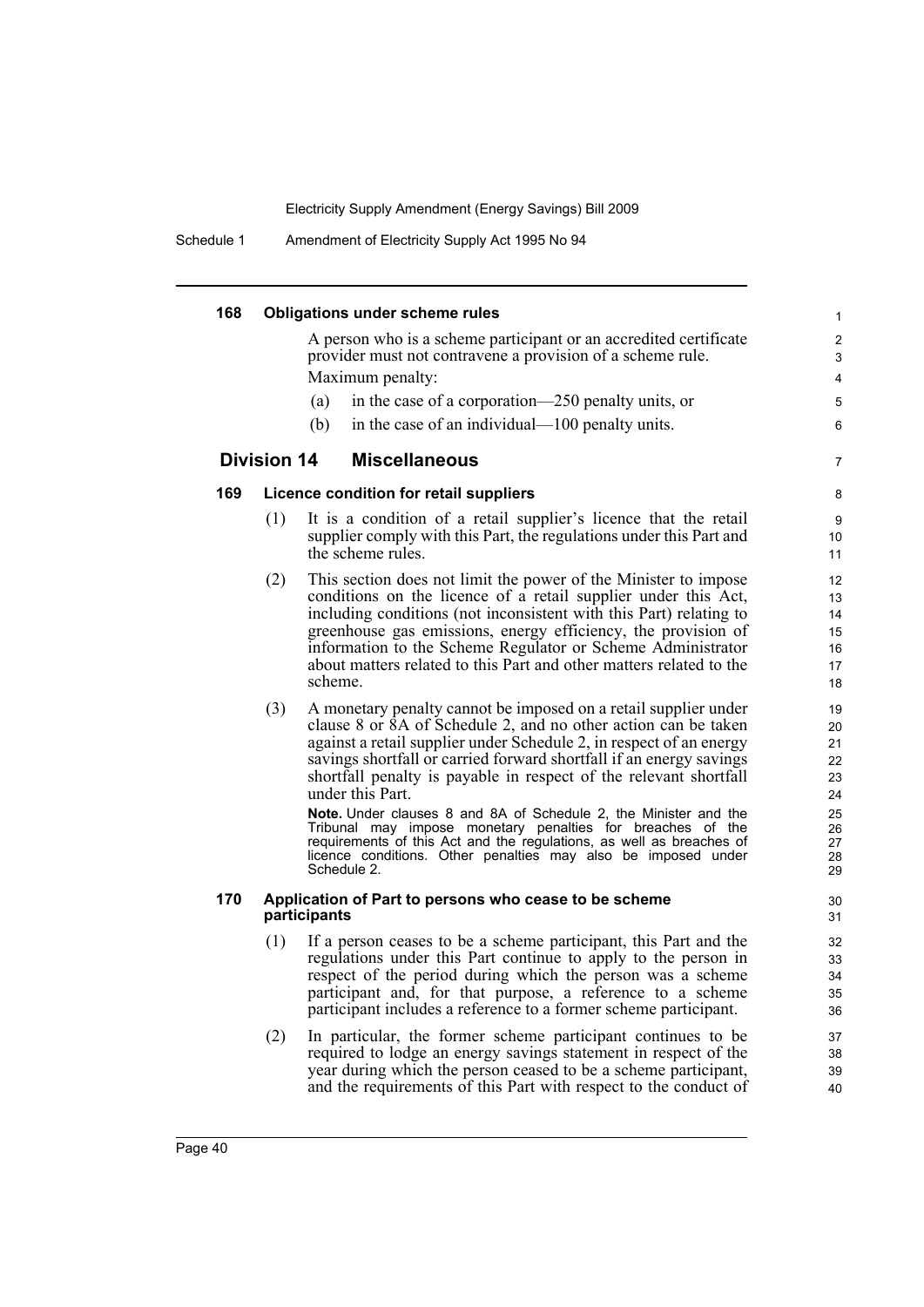Amendment of Electricity Supply Act 1995 No 94 Schedule 1

audits and the provision of information, documents and evidence to the Scheme Regulator or Scheme Administrator continue to apply in respect of the person as if the person were a scheme participant.

- (3) The Minister may, by notice in writing to the former scheme participant, bring forward the date on which the person would otherwise be required to lodge an energy savings statement with the Scheme Regulator in respect of the year during which the person ceased to be a scheme participant.
- (4) The notice may specify a date (a *submission date*) on which the former scheme participant is required to lodge the energy savings statement with the Scheme Regulator, being a date that is earlier than the date on which the person would otherwise be required to lodge the statement.
- (5) The submission date must not be earlier than 28 days after the person ceased to be a scheme participant.
- (6) If the Minister brings forward the date for submission of an energy savings statement under this section, the provisions of this Act regarding the lodgment of an energy savings statement and the payment of an energy savings shortfall penalty apply as if a reference to the date of 1 March were a reference to the submission date.

#### **171 Appeals to Administrative Decisions Tribunal**

- (1) A scheme participant or former scheme participant who is aggrieved by any of the following decisions of the Scheme Regulator may apply to the Administrative Decisions Tribunal for a review of the decision:
	- (a) a determination as to the individual energy savings target for the scheme participant or former scheme participant for a year,
	- (b) a decision to refuse to accept the surrender of an energy savings certificate for the purposes of meeting the scheme participant's or former scheme participant's individual energy savings target or remedying a carried forward shortfall,
	- (c) an assessment of the amount of any energy savings shortfall penalty payable by the scheme participant or former scheme participant for a year,
	- (d) any other decision of the Scheme Regulator of a kind prescribed by the regulations.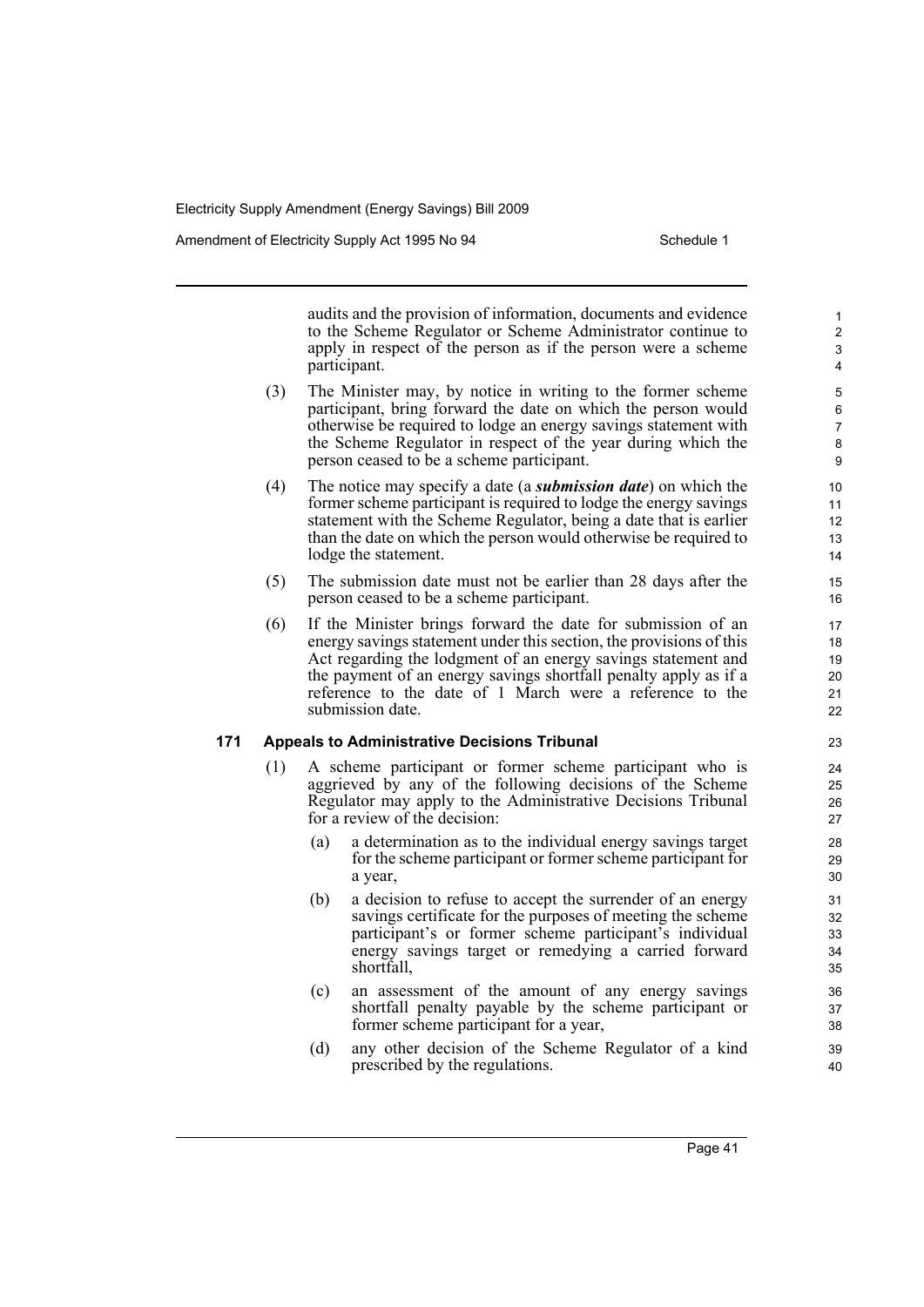Schedule 1 Amendment of Electricity Supply Act 1995 No 94

(2) A person who is or was accredited, or who has applied to be accredited, under this Part as a certificate provider and who is aggrieved by any of the following decisions of the Scheme Administrator may apply to the Administrative Decisions Tribunal for a review of the decision: (a) a decision to refuse accreditation of the person as a certificate provider, (b) a decision to cancel or suspend the accreditation of the person as a certificate provider, (c) a decision to refuse registration of the creation of an energy savings certificate, (d) any other decision of the Scheme Administrator of a kind prescribed by the regulations. (3) A person who has applied for the registration of a transfer of an energy savings certificate under this Part and who is aggrieved by a decision of the Scheme Administrator to refuse registration of the transfer may apply to the Administrative Decisions Tribunal for a review of the decision. (4) A person who is the subject of an order by the Scheme Administrator under this Part requiring the person to surrender energy savings certificates to the Scheme Administrator and who is aggrieved by a decision of the Scheme Administrator to impose that order may apply to the Administrative Decisions Tribunal for a review of the decision. **172 Certificate evidence** A certificate of the Scheme Regulator certifying that, on a date or during a period specified in the certificate: (a) a person was or was not a scheme participant, or (b) the individual energy savings target for a scheme participant was the amount specified in the certificate, or (c) the energy savings shortfall for a scheme participant for a year, or the carried forward shortfall for a year, was the amount specified in the certificate, or 10 11 12 13 14 15 16 17 18 19 20 21 22 23 24 25 26 27 28 29 30 31 32 33

(d) the energy savings shortfall penalty payable by a scheme participant was the amount specified in the certificate,

is admissible in evidence in proceedings before any court or tribunal and is prima facie evidence of the matters stated in the certificate.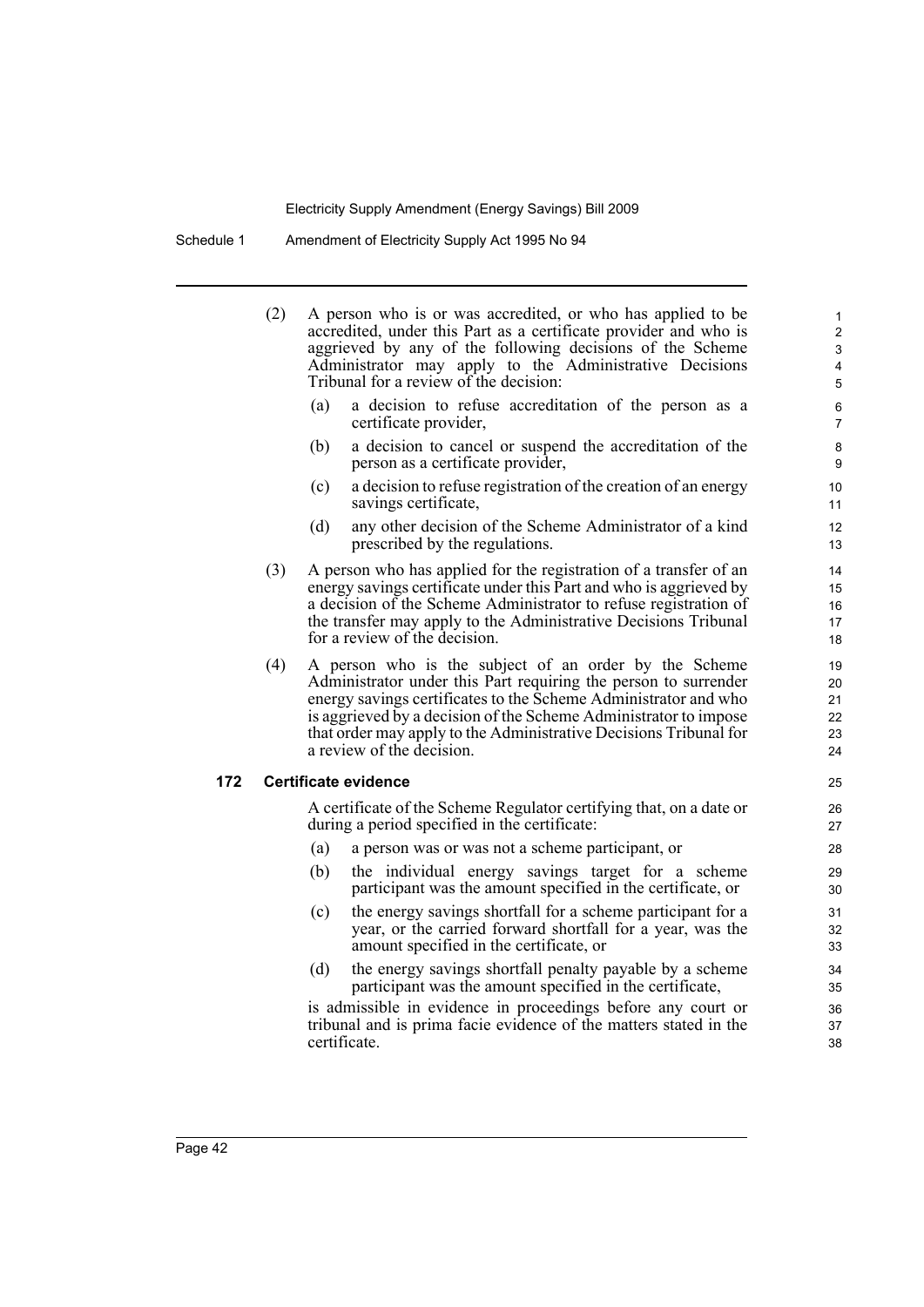Amendment of Electricity Supply Act 1995 No 94 Schedule 1

#### **173 Personal liability**

A matter or thing done or omitted to be done by the Scheme Regulator, the Scheme Administrator, or a member or officer of, or a person acting under the direction of, the Scheme Regulator or Scheme Administrator does not, if the matter or thing was done or omitted in good faith for the purpose of executing this or any other Act, subject the member, officer or person so acting personally to any action, liability, claim or demand.

#### **174 Annual report by Scheme Regulator**

- (1) As soon as practicable after 1 March (but on or before 31 July) in each year, the Scheme Regulator must prepare and forward to the Minister a report on the extent to which scheme participants have complied, or failed to comply, with individual energy savings targets during the previous year.
- (2) Without limiting the above, the report is to contain the following:
	- (a) the name of each scheme participant and the performance of the participant in relation to the participant's individual energy savings target in the year to which the report relates,
	- (b) the total number of energy savings certificates surrendered in the year to which the report relates,
	- (c) the total number of energy savings certificates created in the year to which the report relates,
	- (d) an estimate, prepared by the Scheme Administrator, of the actual energy savings that have been realised under the scheme in the year to which the report relates (having regard to the number of energy savings certificates that have been created),
	- (e) an estimate, prepared by the Scheme Administrator, of the actual energy savings that will be realised under the scheme in the next 10 years (having regard to the number of energy savings certificates that have been created).
- (3) The report must also set out the functions delegated by the Scheme Regulator or Scheme Administrator and the person or body to whom they were delegated.
- (4) The Minister must lay the report or cause it to be laid before both Houses of Parliament as soon as practicable after receiving the report.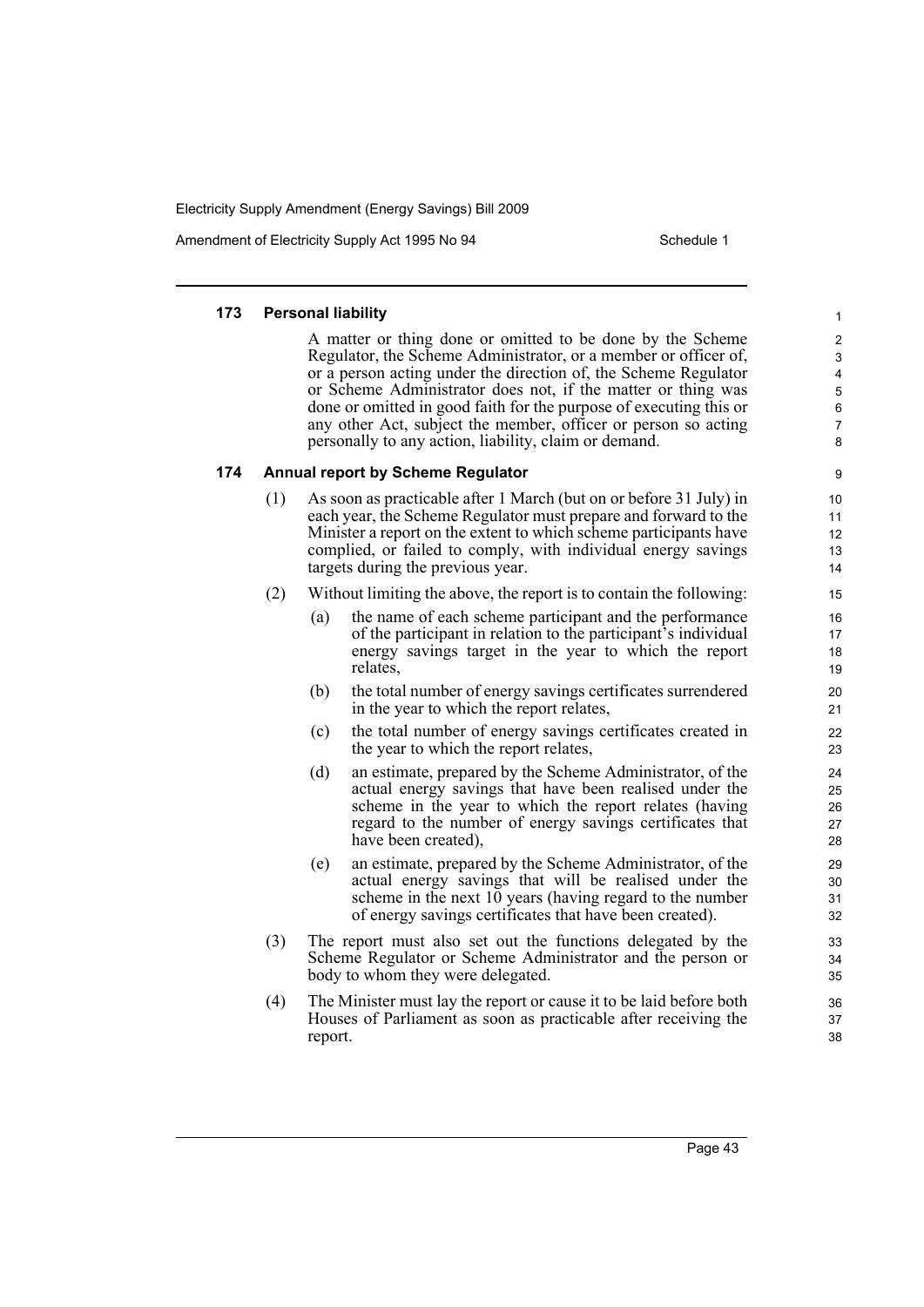|     | For the purposes of enabling the Scheme Regulator to compile a<br>report under this section, the Scheme Administrator must furnish<br>the Scheme Regulator with: |                                                                                                                                                                                                                                                                                                                                                                                                                                    |
|-----|------------------------------------------------------------------------------------------------------------------------------------------------------------------|------------------------------------------------------------------------------------------------------------------------------------------------------------------------------------------------------------------------------------------------------------------------------------------------------------------------------------------------------------------------------------------------------------------------------------|
|     |                                                                                                                                                                  | (a)<br>the estimates the Scheme Administrator is required to<br>prepare for inclusion in the report, and                                                                                                                                                                                                                                                                                                                           |
|     |                                                                                                                                                                  | (b)<br>such other information as the Scheme Regulator<br>reasonably requires to complete the report.                                                                                                                                                                                                                                                                                                                               |
|     | (6)                                                                                                                                                              | The first report under this section is to be made in the year 2010.                                                                                                                                                                                                                                                                                                                                                                |
| 175 | Five-yearly reviews of scheme                                                                                                                                    |                                                                                                                                                                                                                                                                                                                                                                                                                                    |
|     | (1)                                                                                                                                                              | The Minister is to review the operation of the scheme to<br>determine whether the policy objectives of the scheme remain<br>valid and whether the terms of this Part remain appropriate for<br>securing those objectives.                                                                                                                                                                                                          |
|     | (2)                                                                                                                                                              | The first review is to be undertaken as soon as possible after the<br>end of the period of 5 years from 1 July 2009.                                                                                                                                                                                                                                                                                                               |
|     | (3)                                                                                                                                                              | After that, a review is to be undertaken at the end of each<br>subsequent period of 5 years.                                                                                                                                                                                                                                                                                                                                       |
|     | (4)                                                                                                                                                              | A report on the outcome of the review is to be tabled in each<br>House of Parliament within 12 months after the end of the period<br>to which the review relates.                                                                                                                                                                                                                                                                  |
| 176 |                                                                                                                                                                  | Waiver or suspension of obligations in emergencies                                                                                                                                                                                                                                                                                                                                                                                 |
|     | (1)                                                                                                                                                              | The Minister may, by order published in the Gazette, waive, or<br>suspend for a specified period, the obligation of a scheme<br>participant to meet its individual energy savings target or remedy<br>a carried forward shortfall, but only if it appears to the Minister<br>that a scheme participant is or will be unable to meet the<br>individual energy savings target or remedy the carried forward<br>shortfall because of: |
|     |                                                                                                                                                                  | a systems or other failure of the register of energy savings<br>(a)<br>certificates kept under this Part, or                                                                                                                                                                                                                                                                                                                       |
|     |                                                                                                                                                                  | (b)<br>any other emergency affecting the integrity of the register<br>or the energy savings scheme.                                                                                                                                                                                                                                                                                                                                |
|     | (2)                                                                                                                                                              | An order may:                                                                                                                                                                                                                                                                                                                                                                                                                      |
|     |                                                                                                                                                                  | be made subject to conditions, and<br>(a)                                                                                                                                                                                                                                                                                                                                                                                          |
|     |                                                                                                                                                                  | (b)<br>apply to all scheme participants or to a specified class of<br>participants, and                                                                                                                                                                                                                                                                                                                                            |
|     |                                                                                                                                                                  | specify the effect of the waiver or suspension on any other<br>(c)<br>rights conferred or obligations imposed under this Part.                                                                                                                                                                                                                                                                                                     |
|     |                                                                                                                                                                  |                                                                                                                                                                                                                                                                                                                                                                                                                                    |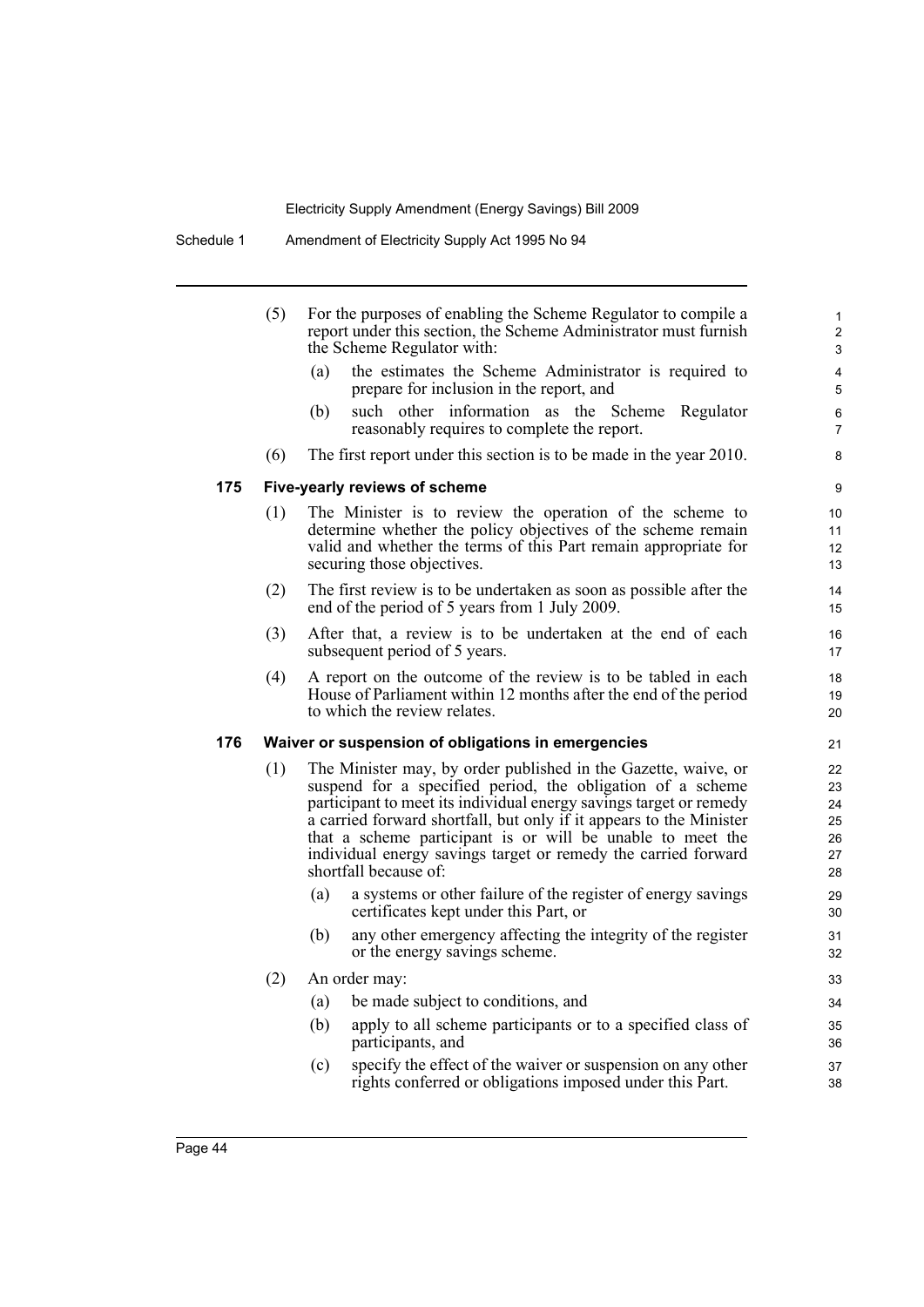Amendment of Electricity Supply Act 1995 No 94 Schedule 1

|     | (3) | An order takes effect on the day on which it is published in the<br>Gazette or, if a later day is specified in the order, on that day.                                                                                                                                                                               | $\mathbf{1}$<br>$\overline{c}$ |
|-----|-----|----------------------------------------------------------------------------------------------------------------------------------------------------------------------------------------------------------------------------------------------------------------------------------------------------------------------|--------------------------------|
| 177 |     | Termination of scheme on establishment of national scheme                                                                                                                                                                                                                                                            | 3                              |
|     | (1) | The Governor may, by proclamation published on the NSW<br>legislation website, terminate the operation of any or all of the<br>provisions of this Part.                                                                                                                                                              | 4<br>5<br>6                    |
|     | (2) | A proclamation may be made only if the Minister has certified to<br>the Governor that the Minister is satisfied that New South Wales<br>is, or will be, a participant in a scheme that:                                                                                                                              | 7<br>8<br>9                    |
|     |     | has been or will be established either nationally or in this<br>(a)<br>State and at least one or more other States or Territories,<br>and                                                                                                                                                                            | 10<br>11<br>12                 |
|     |     | (b)<br>is designed to achieve outcomes that include a reduction in<br>the consumption of electricity and the encouragement of<br>participation in activities that result in energy savings.                                                                                                                          | 13<br>14<br>15                 |
|     | (3) | The termination of the operation of the provisions concerned<br>takes effect on the day (not being a day earlier than the day on<br>which the proclamation is published on the NSW legislation<br>website) specified in the proclamation.                                                                            | 16<br>17<br>18<br>19           |
|     | (4) | The day specified in the proclamation must not be a day that is<br>earlier than the day on which New South Wales becomes, or will<br>become, a participant in the scheme concerned.                                                                                                                                  | 20<br>21<br>22                 |
|     | (5) | Regulations may be made for or with respect to the effect of the<br>termination of any provisions on rights conferred or obligations<br>imposed under this Part.                                                                                                                                                     | 23<br>24<br>25                 |
|     | (6) | Without limiting the above, the regulations may:                                                                                                                                                                                                                                                                     | 26                             |
|     |     | prohibit scheme participants from carrying forward an<br>(a)<br>energy savings shortfall, or part of an energy savings<br>shortfall, for a year to the following year as a consequence<br>of the termination of the operation of all or any of the<br>provisions of this Part in respect of that following year, and | 27<br>28<br>29<br>30<br>31     |
|     |     | specify any other conditions that must be complied with<br>(b)<br>respect to termination of all or any of the provisions of this<br>Part.                                                                                                                                                                            | 32<br>33<br>34                 |

Page 45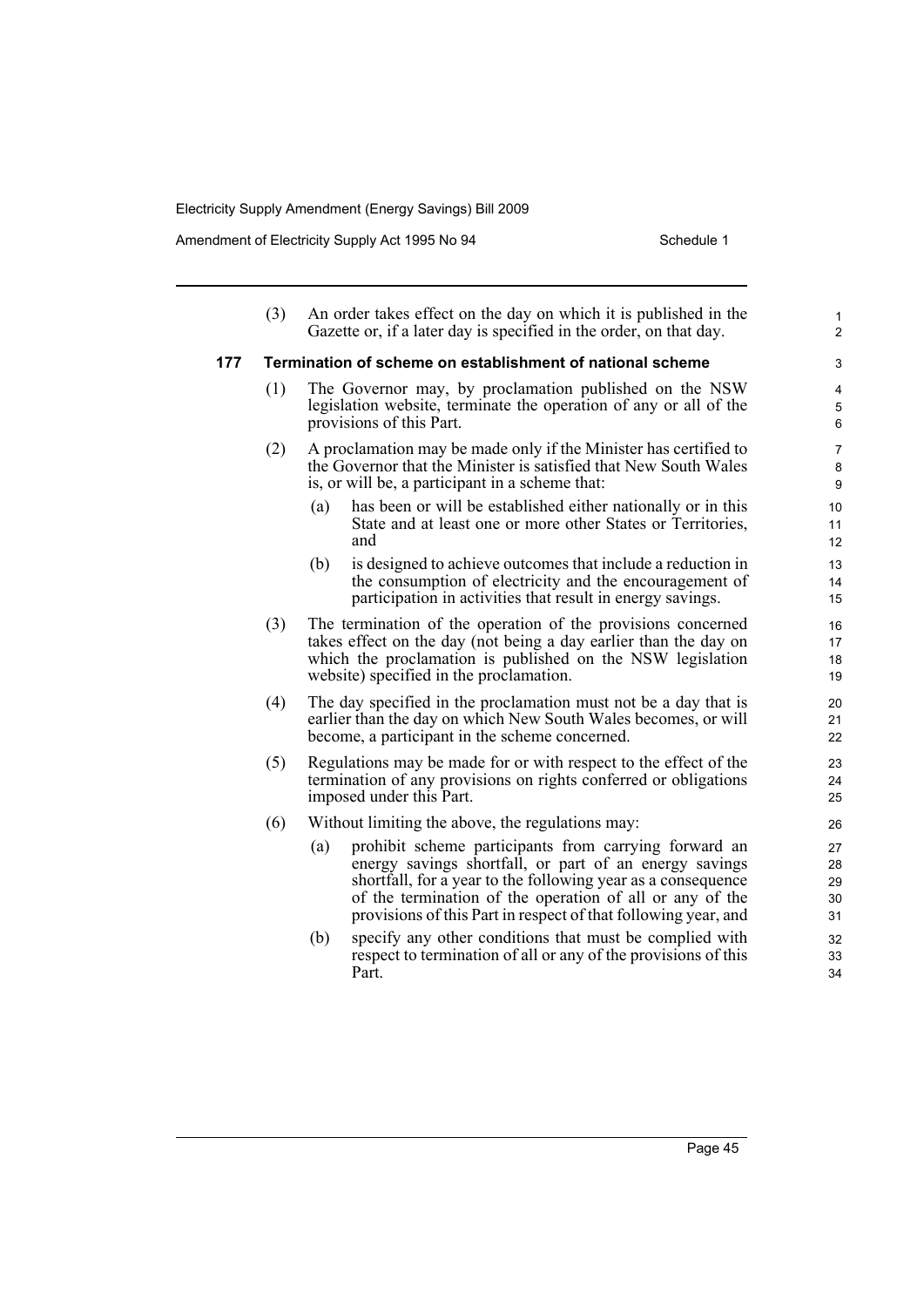|     | 178                         |      | Automatic termination of scheme at end of year 2020                                                                                                                                                                                                                                                                                                                                                                                                 | $\mathbf{1}$                                                         |
|-----|-----------------------------|------|-----------------------------------------------------------------------------------------------------------------------------------------------------------------------------------------------------------------------------------------------------------------------------------------------------------------------------------------------------------------------------------------------------------------------------------------------------|----------------------------------------------------------------------|
|     | (1)                         |      | The scheme terminates at the end of the year 2020.                                                                                                                                                                                                                                                                                                                                                                                                  | $\overline{2}$                                                       |
|     | (2)                         |      | This Part continues to have effect with respect to matters arising<br>(including obligations incurred) before the termination of the<br>scheme.                                                                                                                                                                                                                                                                                                     | 3<br>$\overline{4}$<br>5                                             |
|     | (3)                         |      | In particular, persons who are scheme participants in the<br>year 2020 continue to be required to lodge an energy savings<br>statement in respect of that year in accordance with this Part, and<br>the requirements of this Part with respect to the conduct of audits<br>and the provision of information, documents and evidence to the<br>Scheme Regulator and Scheme Administrator continue to apply,<br>even though the scheme is terminated. | 6<br>$\overline{7}$<br>$\bf 8$<br>$\boldsymbol{9}$<br>10<br>11<br>12 |
|     | (4)                         |      | A reference in this Part to a scheme participant includes, after the<br>scheme is terminated, a reference to a former scheme participant.                                                                                                                                                                                                                                                                                                           | 13<br>14                                                             |
| [3] | item [6])                   |      | Section 103 Recovery of fees and penalties (before its renumbering by                                                                                                                                                                                                                                                                                                                                                                               | 15<br>16                                                             |
|     |                             |      | Insert "or 9" after "Part 8A".                                                                                                                                                                                                                                                                                                                                                                                                                      | 17                                                                   |
| [4] |                             |      | Section 106 Regulations (before its renumbering by item [6])                                                                                                                                                                                                                                                                                                                                                                                        | 18                                                                   |
|     |                             |      | Omit section 106 (1) (h1). Insert instead:                                                                                                                                                                                                                                                                                                                                                                                                          | 19                                                                   |
|     |                             | (h1) | information and returns to be provided by benchmark<br>participants under Part 8A and scheme participants under<br>Part 9,                                                                                                                                                                                                                                                                                                                          | 20<br>21<br>22                                                       |
| [5] |                             |      | Section 106 (1) (h2) (before its renumbering by item [6])                                                                                                                                                                                                                                                                                                                                                                                           | 23                                                                   |
|     |                             |      | Insert "or by the Minister, the Scheme Regulator or the Scheme Administrator<br>under Part 9" after "Part 8A".                                                                                                                                                                                                                                                                                                                                      | 24<br>25                                                             |
| [6] | <b>Part 9 Miscellaneous</b> |      |                                                                                                                                                                                                                                                                                                                                                                                                                                                     | 26                                                                   |
|     |                             |      | Renumber existing Part 9 as Part 10 and renumber the sections in that Part with<br>consecutive section numbers starting from section 179. Cross-references in the<br>Act to sections in the new Part 10 are to be renumbered accordingly.                                                                                                                                                                                                           | 27<br>28<br>29                                                       |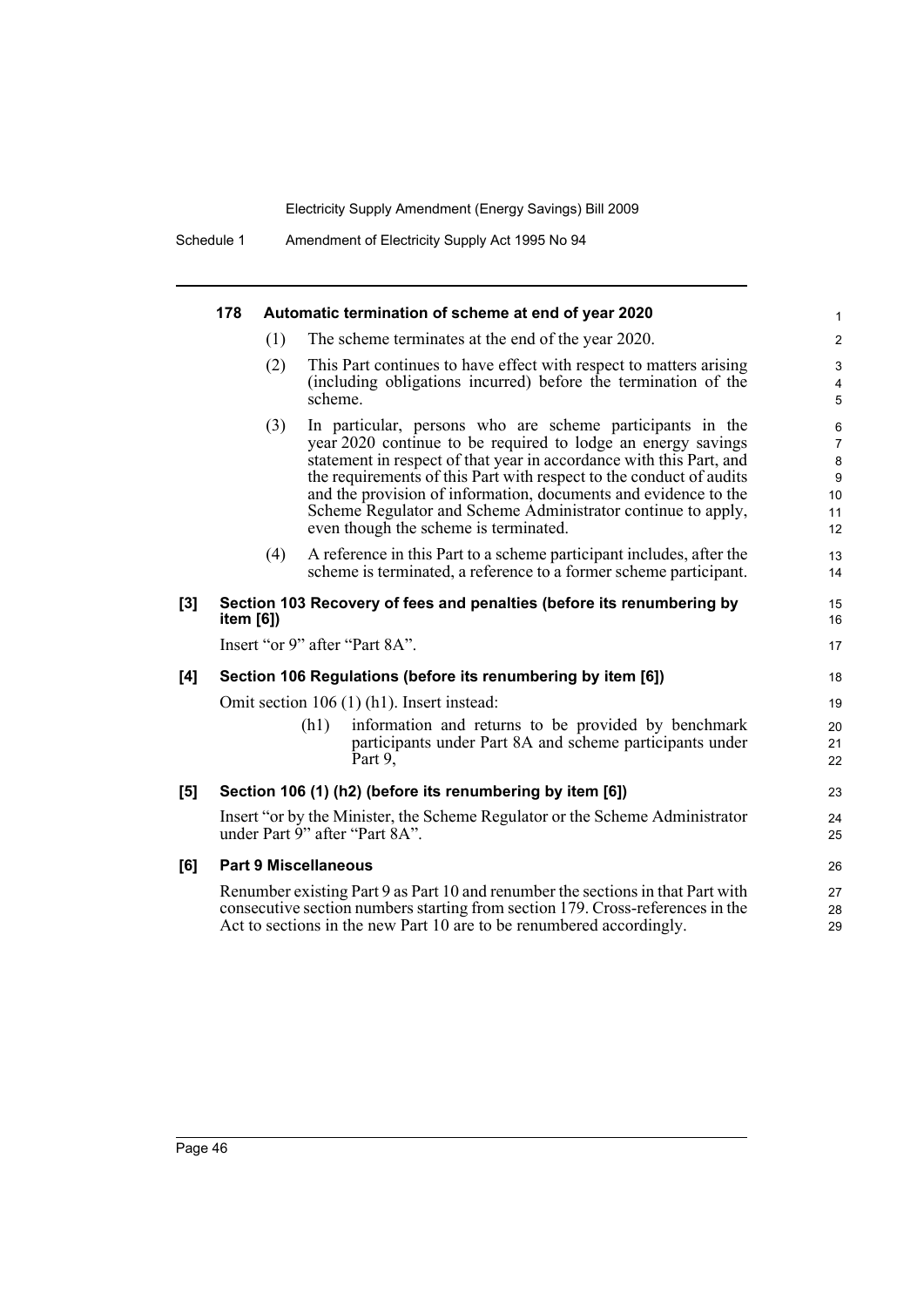Amendment of Electricity Supply Act 1995 No 94 Schedule 1

# **[7] Schedules 5–5B**

Insert after Schedule 4:

# **Schedule 5 Energy savings scheme—targets and energy conversion factors**

(Sections 103, 104 and 108)

| Column 1 | Column <sub>2</sub>                    | Column 3                           |
|----------|----------------------------------------|------------------------------------|
| Year     | <b>Energy savings</b><br>scheme target | <b>Energy conversion</b><br>factor |
| 2009     | 0.01                                   | 1.01                               |
| 2010     | 0.015                                  | 1.01                               |
| 2011     | 0.025                                  | 1.01                               |
| 2012     | 0.035                                  | 1.01                               |
| 2013     | 0.045                                  | 1.01                               |
| 2014     | 0.05                                   | 1.01                               |
| 2015     | 0.05                                   | 1.01                               |
| 2016     | 0.05                                   | 1.01                               |
| 2017     | 0.05                                   | 1.01                               |
| 2018     | 0.05                                   | 1.01                               |
| 2019     | 0.05                                   | 1.01                               |
| 2020     | 0.05                                   | 1.01                               |

# **Schedule 5A Energy savings scheme calculation of penalties**

(Sections 113 and 114)

6 7

1 2

3 4

5

8

| Column 1 | Column 2                                    | Column 3                            |
|----------|---------------------------------------------|-------------------------------------|
| Year     | Base penalty rate (\$)<br>per megawatt hour | <b>Penalty conversion</b><br>factor |
| 2009     | 24.50                                       | 0.94                                |
| 2010     | 24.50                                       | 0.94                                |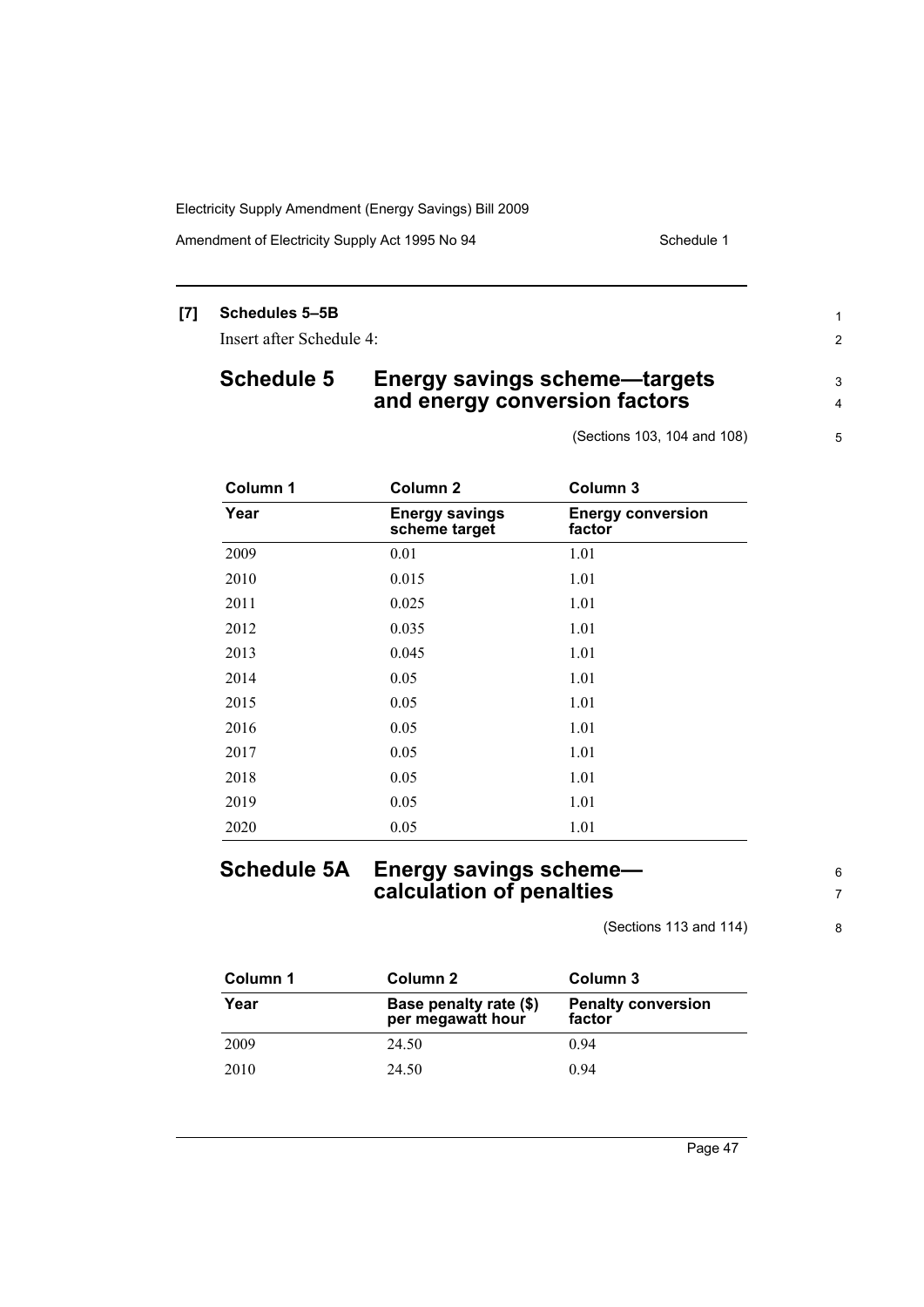Schedule 1 Amendment of Electricity Supply Act 1995 No 94

| Column 1 | Column <sub>2</sub>                         | Column <sub>3</sub>                 |
|----------|---------------------------------------------|-------------------------------------|
| Year     | Base penalty rate (\$)<br>per megawatt hour | <b>Penalty conversion</b><br>factor |
| 2011     | 24.50                                       | 0.94                                |
| 2012     | 24.50                                       | 0.94                                |
| 2013     | 24.50                                       | 0.94                                |
| 2014     | 24.50                                       | 0.94                                |
| 2015     | 24.50                                       | 0.94                                |
| 2016     | 24.50                                       | 0.94                                |
| 2017     | 24.50                                       | 0.94                                |
| 2018     | 24.50                                       | 0.94                                |
| 2019     | 24.50                                       | 0.94                                |
| 2020     | 24.50                                       | 0.94                                |

**Note.** The base penalty rates set out in column 2 are the base penalty rates prior to any adjustment for movements in the consumer price index. If the regulations provide for the adjustment of the base penalty rate for movements in the consumer price index, the scheme penalty rate is to be calculated using the base penalty rate as so adjusted.

# **Schedule 5B Energy savings scheme—certificate conversion factors**

(Section 130)

| Column 1 | <b>Column 2</b>                      |
|----------|--------------------------------------|
| Year     | <b>Certificate conversion factor</b> |
| 2009     | 1.06                                 |
| 2010     | 1.06                                 |
| 2011     | 1.06                                 |
| 2012     | 1.06                                 |
| 2013     | 1.06                                 |
| 2014     | 1.06                                 |
| 2015     | 1.06                                 |
| 2016     | 1.06                                 |
| 2017     | 1.06                                 |
|          |                                      |

1

6

7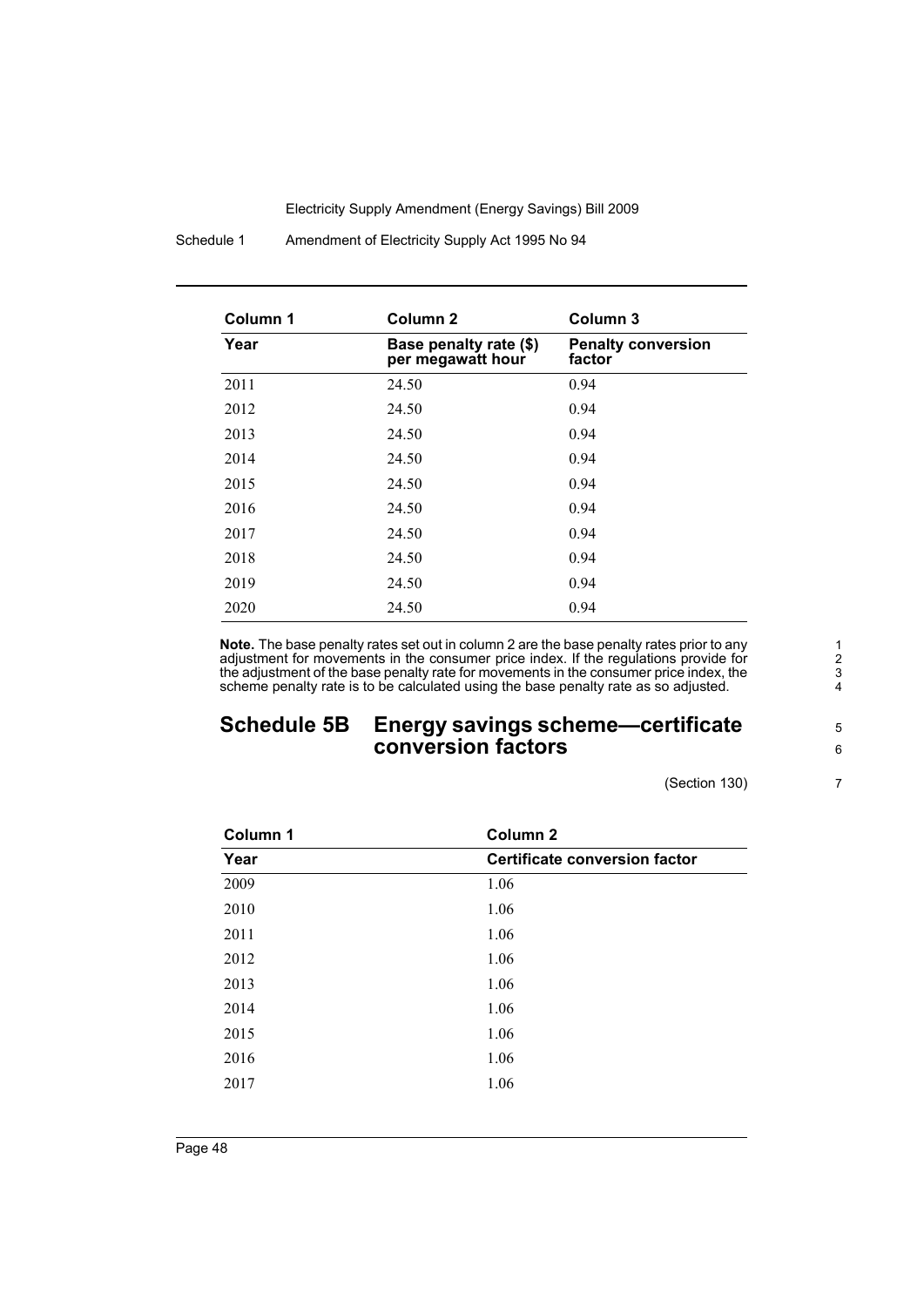| Column 1 | Column 2                      |
|----------|-------------------------------|
| Year     | Certificate conversion factor |
| 2018     | 1.06                          |
| 2019     | 1.06                          |
| 2020     | 1.06                          |

| [8] |        |     | Schedule 6 Savings, transitional and other provisions                                                                                                                                                               | $\mathbf{1}$             |
|-----|--------|-----|---------------------------------------------------------------------------------------------------------------------------------------------------------------------------------------------------------------------|--------------------------|
|     |        |     | Insert at the end of clause $1(1)$ :                                                                                                                                                                                | $\overline{2}$           |
|     |        |     | Electricity Supply Amendment (Energy Savings) Act 2009                                                                                                                                                              | 3                        |
| [9] |        |     | Schedule 6, Part 9                                                                                                                                                                                                  | $\overline{4}$           |
|     |        |     | Insert after Part 8:                                                                                                                                                                                                | 5                        |
|     | Part 9 |     | Provisions consequent on enactment of<br><b>Electricity Supply Amendment (Energy</b><br>Savings) Act 2009                                                                                                           | 6<br>$\overline{7}$<br>8 |
|     | 52     |     | <b>Definitions</b>                                                                                                                                                                                                  | 9                        |
|     |        | (1) | In this Part:                                                                                                                                                                                                       | 10                       |
|     |        |     | <i>abatement certificate</i> means an abatement certificate under<br>Part 8A.                                                                                                                                       | 11<br>12                 |
|     |        |     | demand side abatement activity means an activity that,<br>immediately before the commencement of the energy savings<br>scheme:                                                                                      | 13<br>14<br>15           |
|     |        |     | is a demand side abatement activity under the greenhouse<br>(a)<br>gas benchmark rules for Part 8A, and                                                                                                             | 16<br>17                 |
|     |        |     | is an activity in respect of which abatement certificates can<br>(b)<br>be created under Part 8A.                                                                                                                   | 18<br>19                 |
|     |        |     | <i>energy savings scheme</i> means the energy savings scheme<br>established by Part 9.                                                                                                                              | 20<br>21                 |
|     |        |     | <i>recognised energy saving activity</i> has the same meaning as it has<br>in Part 9.                                                                                                                               | 22<br>23                 |
|     |        | (2) | In this Part, a reference to the commencement of the energy<br>savings scheme is a reference to the commencement of Part 9, as<br>inserted by the <i>Electricity Supply Amendment (Energy Savings)</i><br>Act 2009. | 24<br>25<br>26<br>27     |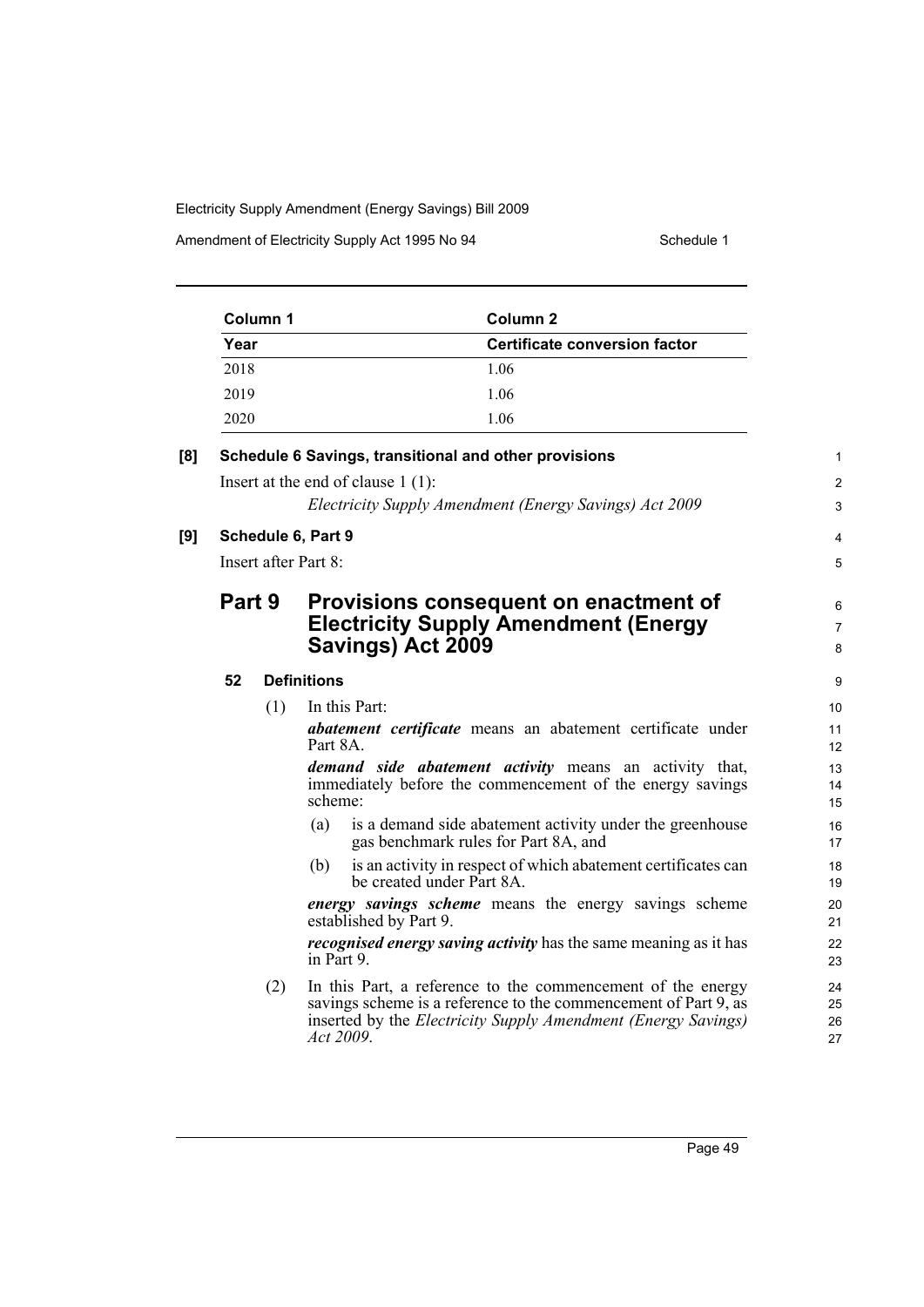Schedule 1 Amendment of Electricity Supply Act 1995 No 94

#### **53 Accreditation of abatement certificate providers as energy savings certificate providers**

- (1) A person who, immediately before the commencement of the energy savings scheme, was an accredited abatement certificate provider under Part 8A in respect of a demand side abatement activity, or an applicant for accreditation under Part 8A in respect of a demand side abatement activity, is eligible for accreditation as a certificate provider under the energy savings scheme in respect of that activity if:
	- (a) the activity is a recognised energy saving activity, and
	- (b) the Scheme Administrator under Part 9 is satisfied the person is otherwise eligible for accreditation as a certificate provider in respect of the activity concerned under Part 9.

- (2) A person to whom this clause applies is eligible for accreditation in respect of an activity and, on accreditation, may create energy savings certificates in respect of an activity, even if the activity commenced before 1 July 2008 (despite section 127 (5)).
- (3) The Scheme Administrator under Part 9 may grant such accreditation without requiring the person to apply for accreditation under Part 9.
- (4) If the person is engaged in an industry or activity that benefits from a full exemption under the energy savings scheme, or is a related body corporate of a person who is so engaged, the Scheme Administrator may grant accreditation to the person as a certificate provider in respect of an activity that reduces consumption of electricity in the industry or activity concerned (despite section 135) subject to a condition that the person must not create energy savings certificates in respect of the relevant activity if the activity commences on or after 1 January 2013.
- (5) Section 171 (Appeals to Administrative Decisions Tribunal) does not apply in respect of the condition of accreditation referred to in subclause (4).

#### **54 Creation of abatement certificates in respect of demand side abatement activities**

(1) On the commencement of the energy savings scheme, an abatement certificate cannot be created in respect of a demand side abatement activity that is a recognised energy saving activity, unless the activity took place before the commencement of the energy savings scheme.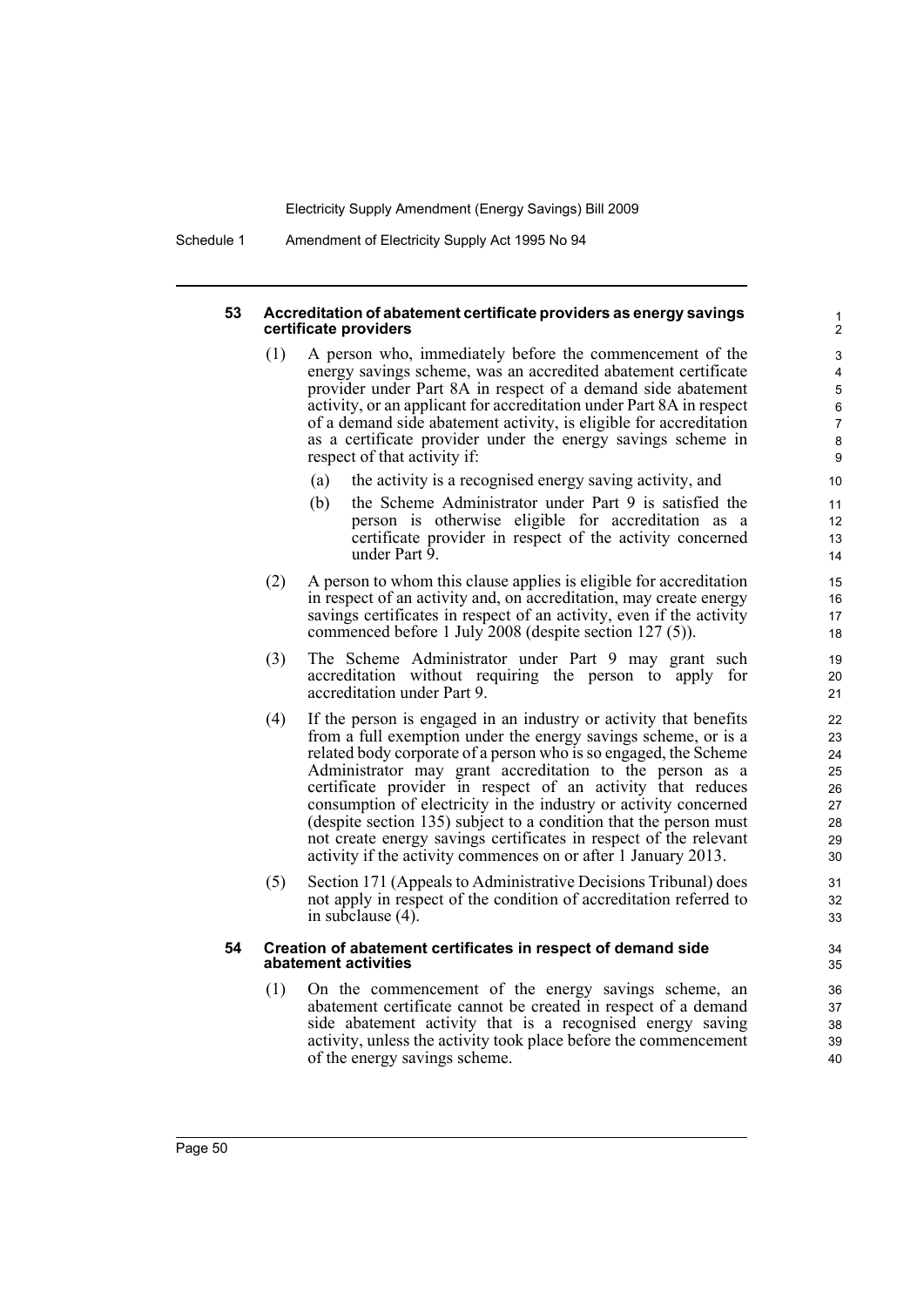Amendment of Electricity Supply Act 1995 No 94 Schedule 1

|    | (2)                                               | On the commencement of the energy savings scheme, the<br>accreditation of any person as an abatement certificate provider<br>under Part 8A is taken to be subject to a condition that the person<br>must not create abatement certificates in respect of a demand side<br>abatement activity that is a recognised energy saving activity,<br>unless the activity took place before the commencement of the<br>energy savings scheme. | 1<br>$\overline{\mathbf{c}}$<br>$\mathfrak{S}$<br>$\overline{\mathbf{4}}$<br>5<br>$\,6\,$<br>7 |  |
|----|---------------------------------------------------|--------------------------------------------------------------------------------------------------------------------------------------------------------------------------------------------------------------------------------------------------------------------------------------------------------------------------------------------------------------------------------------------------------------------------------------|------------------------------------------------------------------------------------------------|--|
|    | (3)                                               | The Scheme Administrator under Part 8A may, by notice in<br>writing to an accredited abatement certificate provider, cancel the<br>accreditation of the person as an abatement certificate provider in<br>respect of any demand side abatement activity that, on the<br>commencement of the energy savings scheme, is a recognised<br>energy saving activity.                                                                        | 8<br>9<br>10<br>11<br>12<br>13                                                                 |  |
|    | (4)                                               | The regulations and greenhouse gas benchmark rules under<br>Part 8A apply in relation to this clause in the same way as they<br>apply to Part 8A.<br>Note. The regulations and greenhouse gas benchmark rules under<br>Part 8A can specify when an activity is considered to have "taken place".                                                                                                                                     | 14<br>15<br>16<br>17<br>18                                                                     |  |
| 55 | <b>Exemptions for year 2009</b>                   |                                                                                                                                                                                                                                                                                                                                                                                                                                      |                                                                                                |  |
|    | (1)                                               | An exemption for the year 2009 may be granted under Division 5<br>of Part 9 at any time before the beginning of the year 2010.                                                                                                                                                                                                                                                                                                       | 20<br>21                                                                                       |  |
|    | (2)                                               | Any such exemption is taken to have effect in respect of the<br>whole of the year 2009.                                                                                                                                                                                                                                                                                                                                              | 22<br>23                                                                                       |  |
|    | (3)                                               | This clause has effect despite section 122.                                                                                                                                                                                                                                                                                                                                                                                          | 24                                                                                             |  |
| 56 | Amendments by other Acts to renumbered provisions |                                                                                                                                                                                                                                                                                                                                                                                                                                      |                                                                                                |  |
|    | (1)                                               | An amendment made by another Act to a provision of this Act<br>that is renumbered by the <i>Electricity Supply Amendment (Energy</i> )<br>Savings) Act 2009 has effect as if the amendment were referring<br>to the provision of this Act as renumbered.                                                                                                                                                                             | 26<br>27<br>28<br>29                                                                           |  |
|    | (2)                                               | If an amendment made by another Act to this Act inserts a<br>provision in a Part of this Act that is renumbered by the<br>Electricity Supply Amendment (Energy Savings) Act 2009, the<br>inserted provision is to be appropriately renumbered.                                                                                                                                                                                       | 30<br>31<br>32<br>33                                                                           |  |
|    | (3)                                               | If an amendment made by another Act to this Act contains a<br>reference to a provision of this Act that is renumbered by the<br>Electricity Supply Amendment (Energy Savings) Act 2009, the<br>reference to the provision is also to be appropriately renumbered.                                                                                                                                                                    | 34<br>35<br>36<br>37                                                                           |  |
|    |                                                   |                                                                                                                                                                                                                                                                                                                                                                                                                                      |                                                                                                |  |